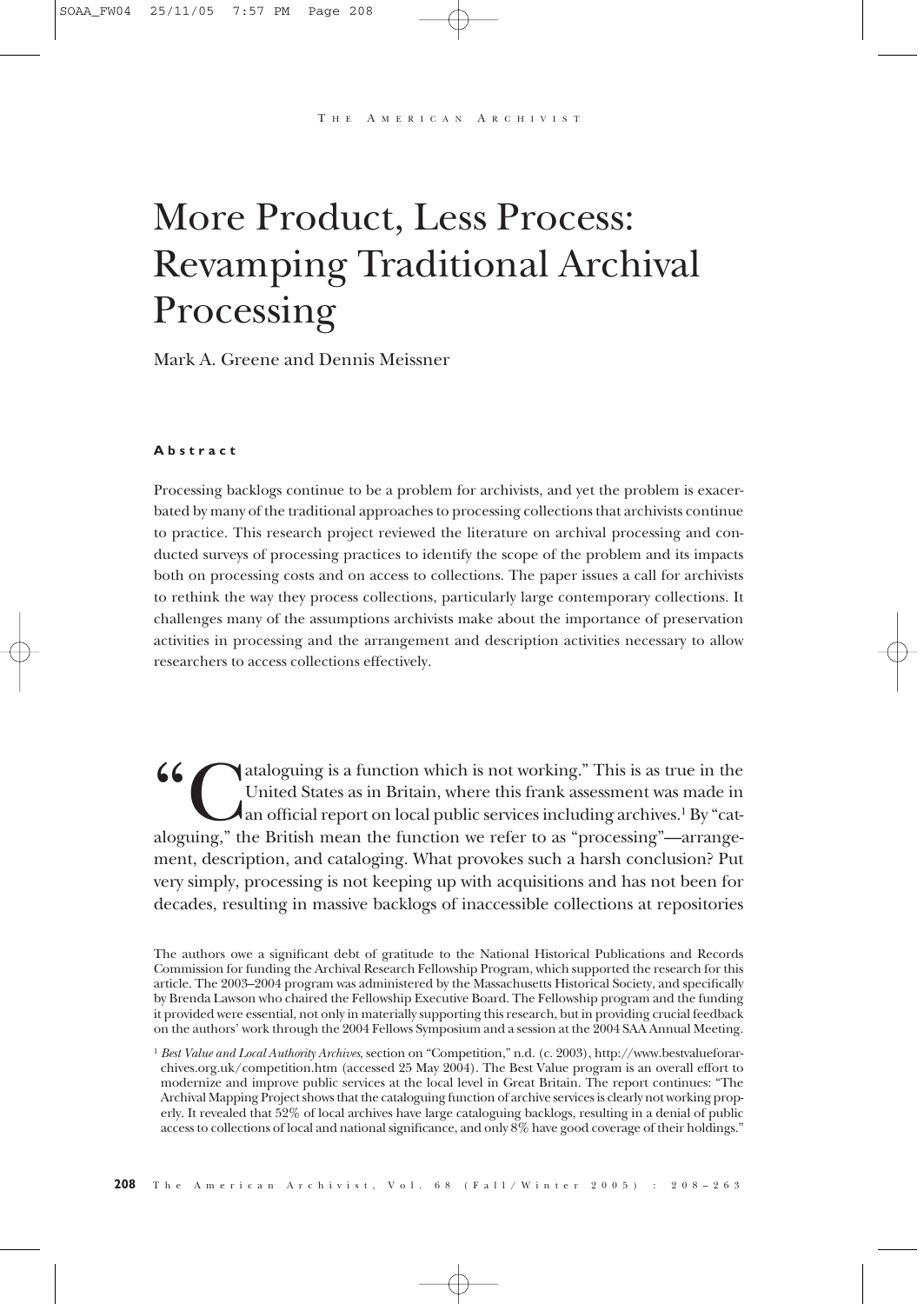across the country (and across all types of archival institutions). It should be dismaying to realize that our profession has been struggling with backlogs for at least sixty years. "Whether dealing with material of public or private origin, archivists almost always fail to keep abreast of descriptive work. 'Manuscripts are received here faster than they can be supplied with checklists and calendars,' reported W. Edwin Hemphill while at the University of Virginia Library [in 1939]."2 These backlogs are continuing to grow. And they are weakening the archival profession.

#### **Purpose and Methodology**

As practicing archivists with many years of combined experience in processing archival materials, and having reviewed many grant requests for processing projects over the years, the authors were troubled by the persistent failure of archivists to agree in any broad way on the important components of records processing and the labor inputs necessary to achieve them. The growth of large twentieth-century archival collections exacerbates this problem. To address this issue, we designed a research project to study the problem and to try to articulate a better, more consistent approach to planning and executing large processing projects. We began with the working hypothesis that processing projects squander scarce resources because archivists spend too much time on tasks that do not need doing, or at least don't need doing all the time.

It is important to note that we are *not* interested in simply replacing one set of processing prescriptions with some other set, one that would prove to be equally arbitrary when trying to apply it to all possible scenarios. Rather, our goal is to reframe the discussion: to ask a better set of questions, to better appreciate the consequences of certain choices that archivists make every day, to understand and apply real administrative economies to the continuum of processing tasks, and to distinguish what we really need to do from what we only believe we need to do.

To achieve this purpose we designed a methodology with five legs. We conducted an exhaustive literature review. We surveyed National Historical Publications and Records Commission (NHPRC) grant files for archival processing grants awarded over the most recent five years, a population of forty files. We conducted a detailed on-line survey of the processing expectations and practices of a hundred archival repositories. We surveyed users (forty-eight responses) in two large repositories and a couple of Internet listservs to ascertain their interests and perspectives on processing outcomes. Finally, we examined the few other studies relating to processing that have been undertaken over the past ten years.

This research led us to reaffirm our hypothesis, to identify several significant and long-standing problems with our practices, and to identify several principles that we think can help the profession improve its processing practice. These

<sup>2</sup> T. R. Schellenberg, *The Management of Archives* (New York: Columbia University Press, 1965), 109.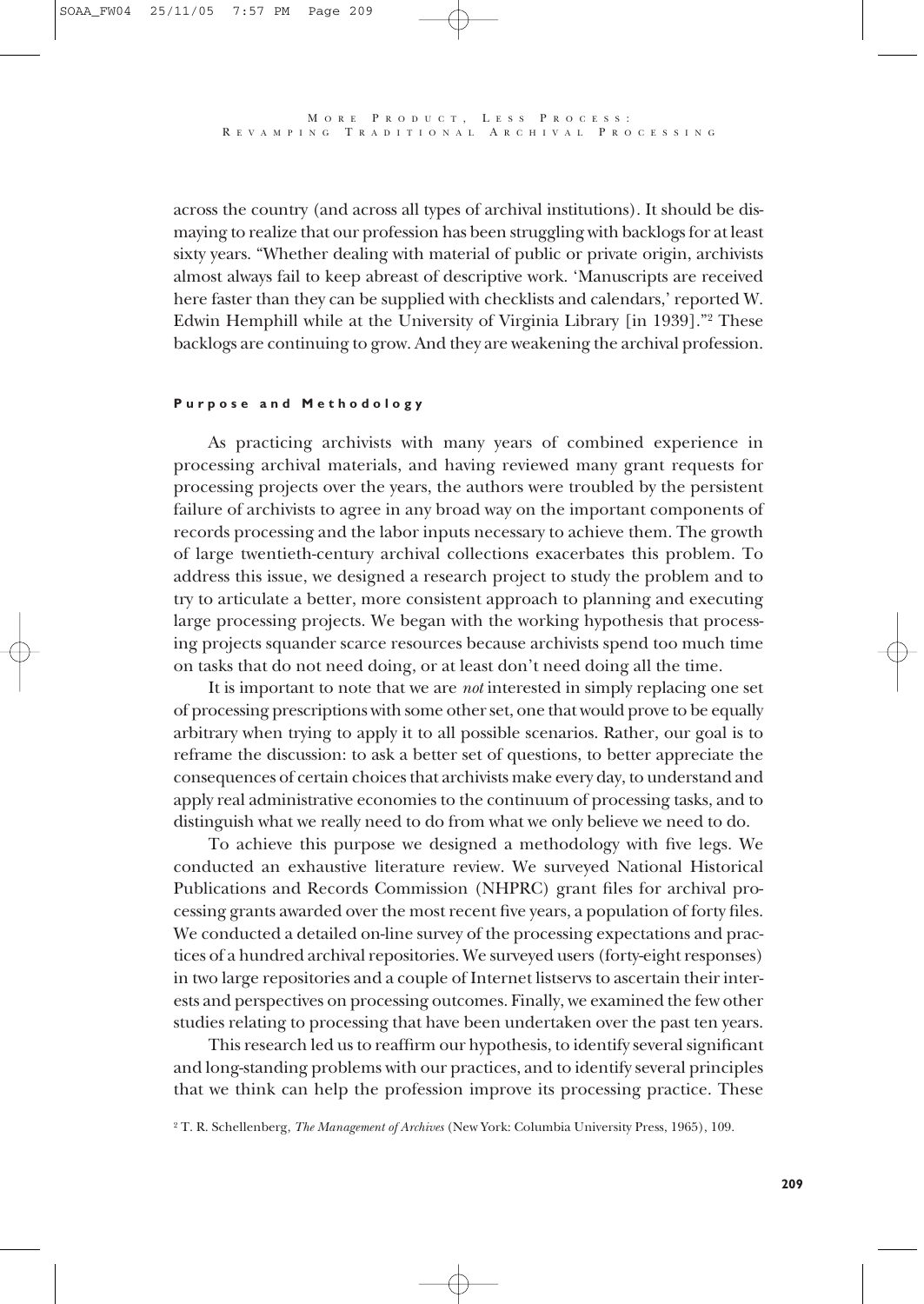findings were initially reported at an NHPRC Archival Research Fellows symposium in 2004, and they have been reiterated at several conferences since then. A detailed presentation of the problem, our research, and our findings follow.

#### **The Problems with Processing**

A 1998 survey conducted by the Association of Research Libraries (ARL) of special collections units reported<sup>3</sup> that the uncataloged backlog among manuscripts collections was a mean of nearly one-third of repository holdings. "Uncataloged" in this instance means collections for which neither Online Public Access Catalogue (OPAC) records nor in-house catalog cards or other finding aids existed. A smaller survey in 1998 of repositories holding congressional collections found that nearly one-third of respondents had more than a quarter of their general manuscripts collections unprocessed, while 13% of institutions had more than *half* of their congressional collections unprocessed.<sup>4</sup> The survey of repositories conducted for this report in 2003–04 showed that 34% have more than half of their holdings unprocessed; 60% of repositories have at least a third of their collections unprocessed.<sup>5</sup> Reports from several studies outside the United States clearly show that the problem is, in fact, global.6

<sup>3</sup> Judith M. Panitch, *Special Collections in ARL Libraries: A Report of the 1998 Survey* (Washington, D.C.: Association of Research Libraries, 2001).

<sup>4</sup> Jeff Suchanek and Mark Greene, unpublished results of survey conducted for the SAA Congressional Papers Roundtable.

<sup>5</sup> The survey, summary results of which are included as Appendix A, was sent via e-mail in January 2004 along with a cover letter to all the members of SAA's Manuscript Repository and Description sections. A total of 1,107 surveys were e-mailed, and 100 were returned. Based on a 10% sample, it appears that approximately 110 individuals are members of both sections, reducing the true number of potential recipients to 897. Because each repository was asked to return only one survey, but may have had several individuals in the sections, the response rate cannot be calculated against the surveys sent—so far there has been insufficient time to determine how many repositories were sent the survey. The respondents included 64 C&U archives, 7 independent research libraries, 7 religious institutions, 6 state archives or historical societies, 5 county or local government archives or historical societies, 3 museum archives, 1 public library, 7 other. The holdings size represented by the respondents ranged from 125 feet to 104,000 feet; the average quantity of new material acquired each year ranged from 0 to 2,222. *We are extremely grateful to those who responded to what was not a simple survey*. In some instances, whole staffs worked together to gather the necessary data. An anonymous version of the entire data set is available for review at: http://ahc.vwyo.edu/nhprcresearch

<sup>6</sup> For example, the National Council on Archives published *British Archives: The Way Forward*, in 2000, www.ncaonline.org.uk/materials/britisharchivesthewayforward.pdf (accessed 17 September 2005), which declared, "A programme of assistance to archive repositories to open up the large backlogs of valuable archives that are languishing inaccessibly in their strongrooms would revolutionise access to our archival heritage (p. 14)." Also from the U.K., see Chris Pickford, *Southeast Regional Archives Strategy* (2001), http://www.semlac.org.uk/docs/archives.pdf (accessed 25 May 2004), 12ff, and the National Council on Archives, *Work Plan for 2002–04* http://www.ncaonline.org.uk/about-work\_ plan\_for\_20024.html (accessed 25 May 2004). In Canada see, for example, "Department of Supply and Services—Provincial Archives of New Brunswick," Report of the Auditor General [of New Brunswick] (2001) 175ff, http://www.gnb.ca/oag-bvg/2001/chap8e.pdf (accessed 26 May 2004). See also *Report of the Director of the National Archives [of Ireland] for 2000*, 26, http://www.nationalarchives.ie/about/ reports/DirectorReport2000.pdf (accessed 26 May 2004).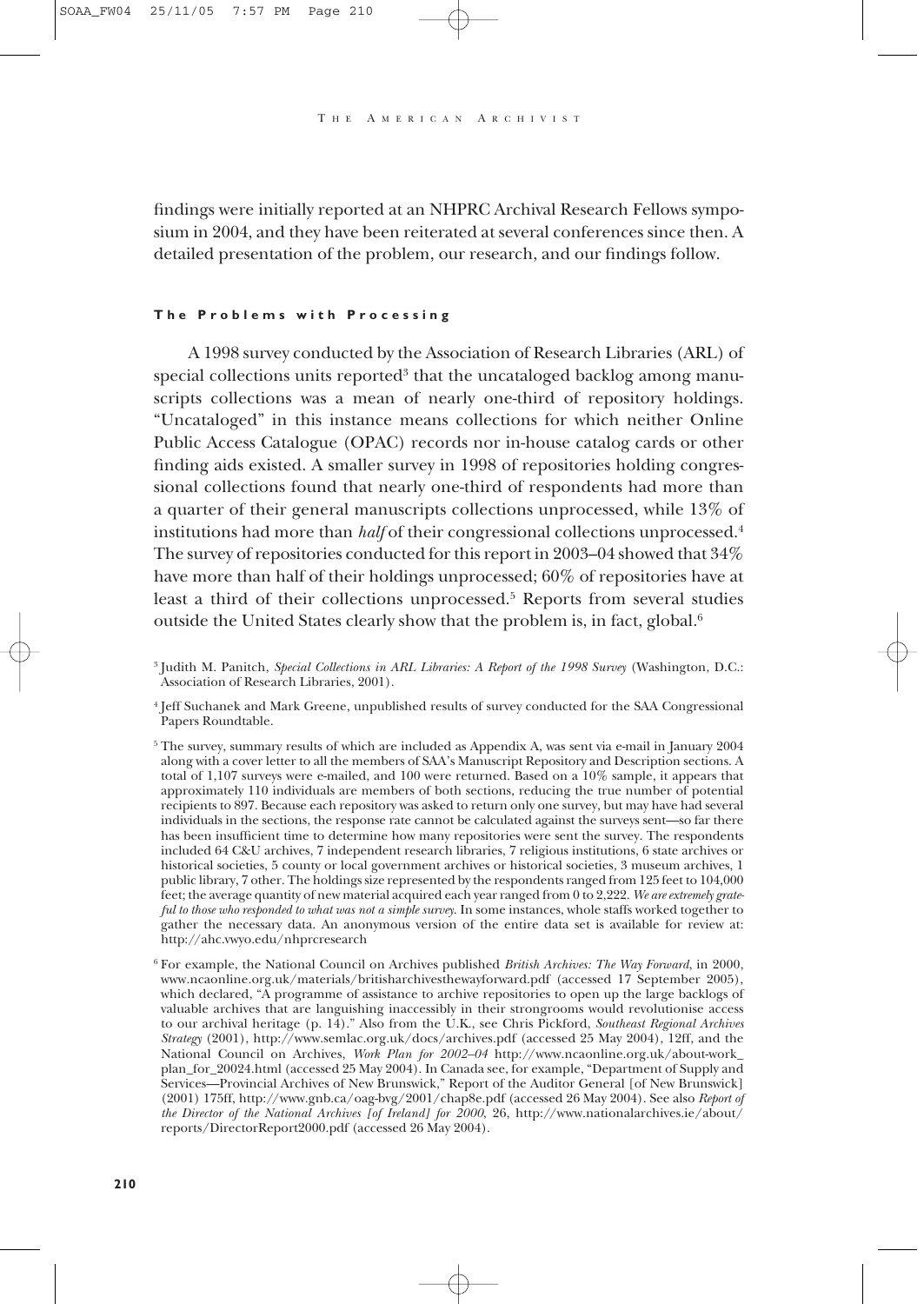A full 59% of repositories acknowledge that their backlogs are a "major problem"; 88% say that an "acceptable" backlog is less than a quarter of total holdings. But, on average, repositories are taking in more material per year than they can process, a fact acknowledged by 78% of repositories.7 In larger repositories, tens of thousands of cubic feet of material sit unprocessed. Only 44% of repositories surveyed in 2003–04 permit researcher access to unprocessed collections. As *Using the Nation's Documentary Heritage* reported in 1992, "about 30 percent of respondents had been barred from collections because repository staff had not yet described or arranged the records."8 The smaller survey of end users conducted in 2004 showed a quarter of users had been denied access to unprocessed records.9

Why does this problem exist? Certainly, the vast breadth of contemporary manuscript sources and the increasing size of these collections since the 1950s contribute to creating huge backlogs.10 But these facts encompass another: that the archival profession has been unwilling or unable to change its processing practices in response to the greater quantities of acquisitions. We have been applying traditional approaches to a new problem, and we have not been motivated to change the ways we do things, despite the clearly growing handicaps

<sup>9</sup> See Appendix B. The co-investigators attempted to contact a large number of users for this survey, specifically by posting to several H-NET lists in April 2004. However, with the exception of a message that accidentally made it onto H-DIPLO, they were told it was impermissible to post surveys without the express consent of the H-NET board of directors. Despite repeated attempts, the board has never taken up the request. This made our survey of users much smaller than it was intended to be, but we were still able to survey a broad set of users. We asked researchers at both the Minnesota Historical Society and the American Heritage Center to voluntarily complete the same survey form. MHS researchers are predominantly genealogists and lay researchers, and 27 responded; at the AHC, most users are undergraduates, and 7 responded. We received 10 responses from the impermissible posting to H-DIPLO, primarily faculty and graduate students. And we received 14 responses from a posting of the survey to NYHISTLED, a mixture of faculty, high school teachers, students, and lay researchers. As of 1 September 2004, then, we had received 48 user survey responses, from a fair cross-section of user types. This is not a scientifically valid sample, but it is nonetheless suggestive. Twenty-nine of the respondents had visited 2–5 repositories (another 12 had experience in 6 or more repositories), and 26 respondents had visited both manuscript repositories and institutional archives, so as a group the users are reasonably experienced. Twelve respondents said that they had been denied access to unprocessed collections at one or more repositories—that is an overall rate of 25%.

<sup>7</sup> The average number of cubic feet acquired in a year by the responding repositories was 357, while the average number of cubic feet processed in a year was 341.

<sup>8</sup> Ann D. Gordon, *Using the Nation's Documentary Heritage: The Report of the Historical Documents Study* (Washington, D.C., 1992), 46. See also Karen Dawley Paul, *The Documentation of Congress: Report of the Congressional Archivists Roundtable Task Force on Congressional Documentation* (Washington, D.C.: Government Printing Office, 1992), 6, 143, where a survey respondent is quoted as saying "there are too many unprocessed collections," and Bruce W. Dearstyne, "What Is the *Use* of Archives? A Challenge for the Profession," *American Archivist* 50 (Winter 1987): 82, who laments unprocessed collections found in the state assessment reports of California, Kentucky, North Carolina, and New York.

<sup>&</sup>lt;sup>10</sup> The archival literature documenting the vastness of late twentieth-century records and manuscripts is itself vast. The four best-known articles are F. Gerald Ham, "Archival Choices: Managing the Historical Records in an Age of Abundance," *American Archivist* 47 (Winter 1984): 11–22; Helen Samuels, "Who Controls the Past?" *American Archivist* 49 (Spring 1986): 109–24; Leonard Rapport, "No Grandfather Clause: Reappraising Accessioned Records," *American Archivist* 44 (Spring 1981): 143–50; David Bearman, *Archival Methods*,"Archives and Museum Informatics Technical Report, vol. 3, no. 1 (Spring 1989): 1–5.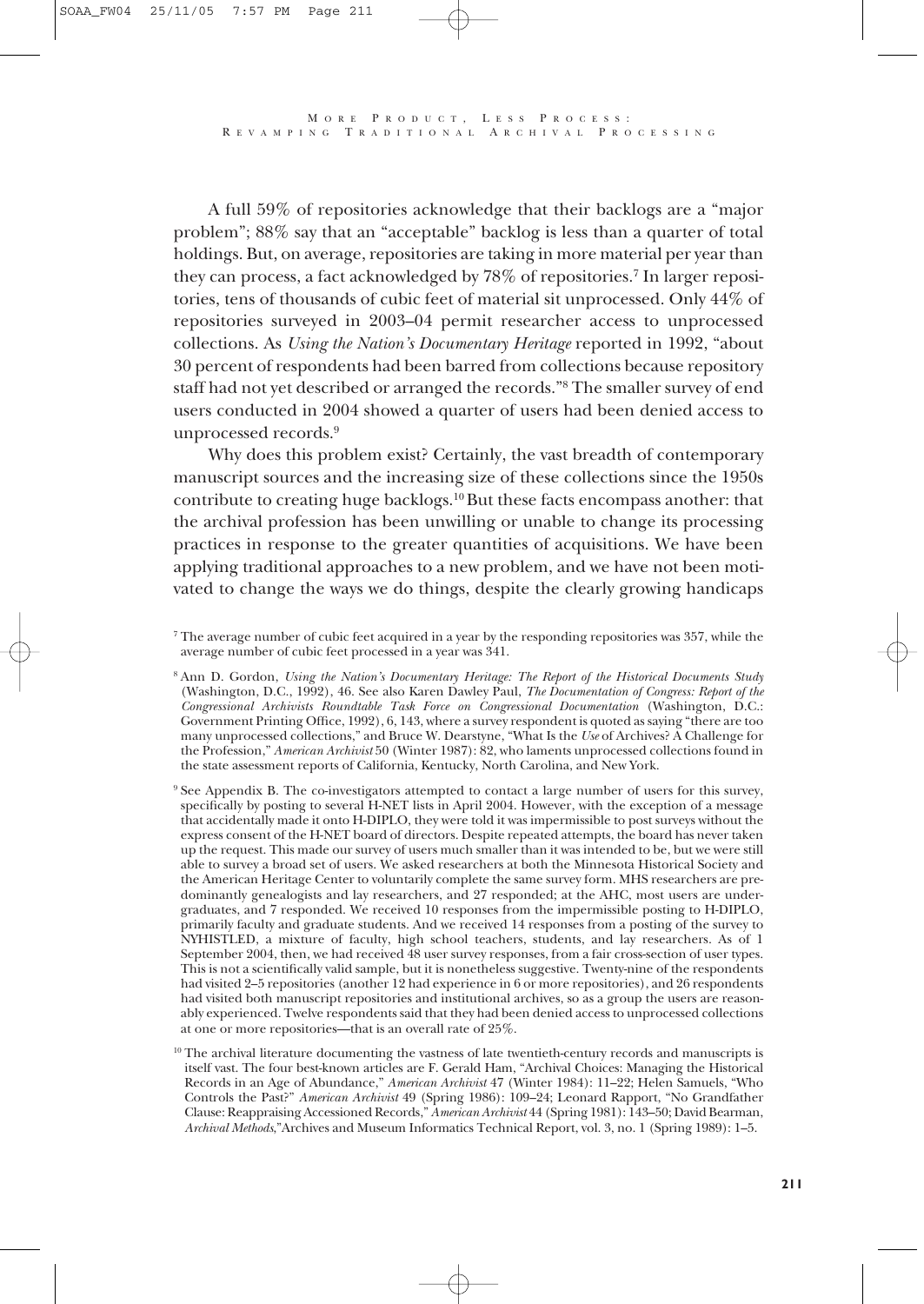imposed by the status quo. As Megan Desnoyers observed more than two decades ago:

There are two problems with establishing a standard level of processing. The first is that it dictates what must be done to a collection whether or not the collection warrants it. . . . [W]e process all collections to an ideal standard level. The second problem is that by processing all collections to the ideal standard level, we cannot keep up with the collections we have on hand or with the new collections coming in. The result tends to be a small number of beautifully processed collections available for use and an extensive backlog of collections that are closed while they wait to be processed.<sup>11</sup>

There is good evidence to suggest that we tolerate this situation in part because our profession awards a higher priority to serving the perceived needs of our collections than to serving the demonstrated needs of our constituents. Thus, we have not heard in the United States the clarion demand for "comprehensive accessibility" now common in the United Kingdom: "Improved access for users to the region's archive holdings is an important issue. It is underpinned by the need to address cataloguing backlogs which restrict access to the archives they wish to consult."<sup>12</sup>

So what? Backlogs are no longer (if they ever have been) merely an abstract concern. These large backlogs are hurting the archival profession in the eyes of our researchers and resource allocators. The authors' survey found that at 51% of repositories, researchers, donors, and/or resource allocators had become upset because of backlogs. Thirty-five percent of repositories had at least donors (if not also others) unhappy for the same reason. Sometimes this manifested itself in complaints that a donor's collection had not yet been processed, and sometimes the backlogs caused a potential donor second thoughts about donating a collection. As one respondent from a public university admitted, "virtually all the collections processed in the past three years have been done in response to angry donors and family members." Only 17% of respondents reported that backlogs had hurt them in the eyes of their resource allocators, though it is reasonable to bet that problems with donors will eventually evolve into problems with resource allocators.

How, then, do we break these chains of unhelpful practice that hold us to inadequate productivity? We need to articulate a new set of arrangement, preservation, and description guidelines that 1) expedites getting collection materials into the hands of users; 2) assures arrangement of materials *adequate*

<sup>11</sup> Megan Desnoyers, "When Is It Processed?" *Midwestern Archivist* 7 (1982): 7. To a remarkable extent, Desnoyers identified and proposed practical solutions to the problems of status quo processing; sadly her article has been largely ignored in the subsequent literature.

<sup>12</sup> North East Regional Archives Council, *An Archives Strategy for the North East of England* (2001) 21 http://www.nemlac.co.uk/resources/Archives%20Strategy.pdf (accessed 25 May 2004).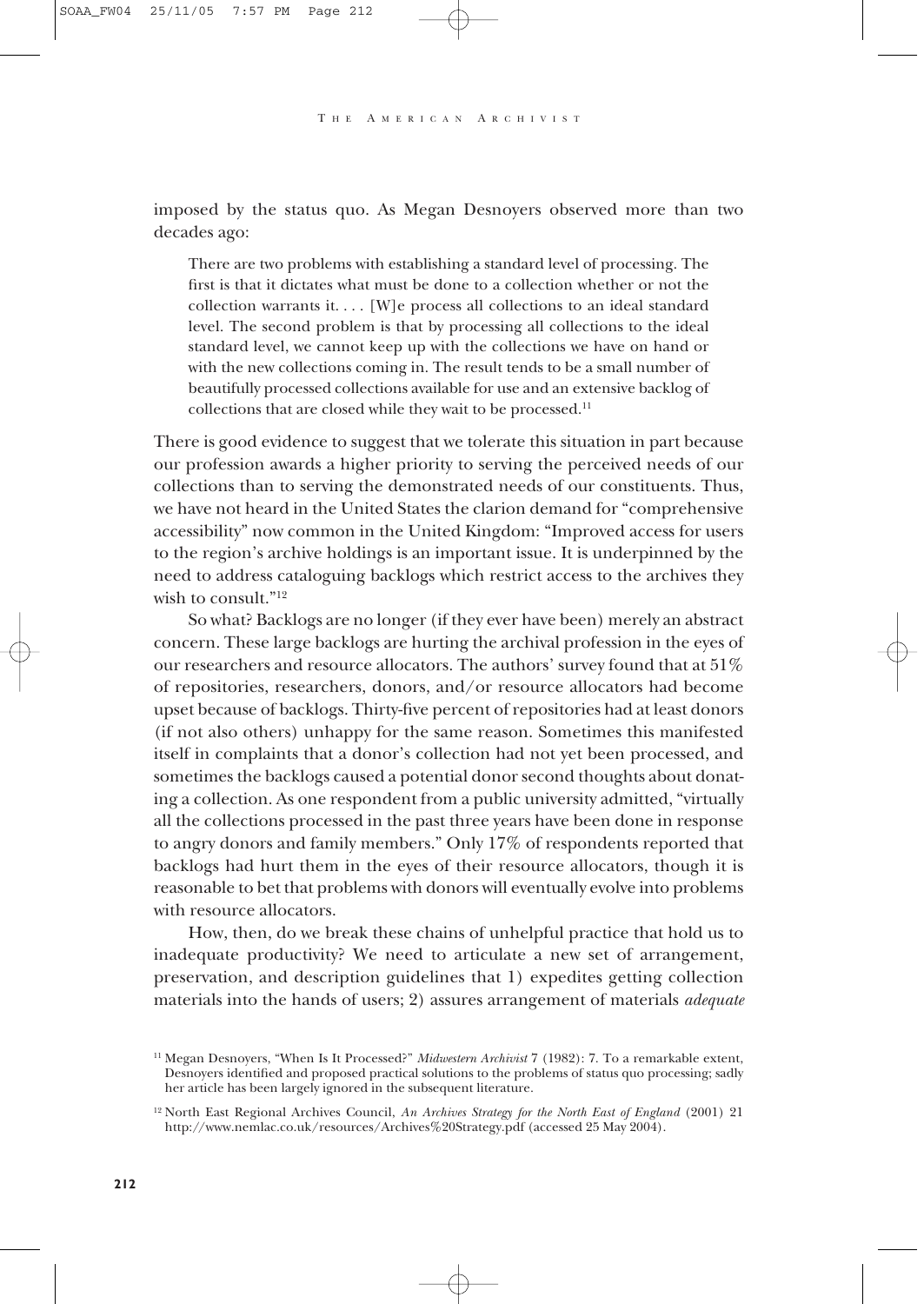to user needs; 3) takes the *minimal* steps necessary to physically preserve collection materials; and 4) describes materials *sufficient* to promote use. In other words, it is time to focus on what we absolutely need to do, instead of on all the things that we might do in a world of unbounded resources.

#### **Literature Review**

Archivists who have sought to address the problem of too much stuff in repositories have focused for the past twenty years on improving the rigor and application of appraisal theory.13 Arguments about appraisal have been frequent and sometimes fierce. There has, however, been virtually no controversy over processing, with the important exceptions of the communication standards for catalog records (MARC) and finding aids (EAD). Disagreement is certainly evident, but it has remained implicit.

#### *Arrangement*

Both our repository survey and our grant proposal survey indicate that many archivists insist on arranging modern collections down to the item level. While there is, unfortunately, warrant for such behavior in the professional articles and manuals dealing with arrangement, it is not uncontested. From the mid-1960s to the present, archival authors have dismissed arrangement at the item level as having little utility and being thoroughly impractical for modern collections. For example, according to Oliver Wendell Holmes, "One does not normally go within folders or cases to arrange original documents if they are going to be retained and used in their original form. . . . Arrangement on this lowest level, then, is done chiefly in connection with flattening and microfilming."14

And while David Gracy, Kenneth Duckett, and even Frederic Miller state in their manuals that item-level arrangement was necessary for manuscript curators, Ruth Bordin and Robert Warner, in their manual for manuscript

<sup>&</sup>lt;sup>13</sup> No good published summary of the appraisal literature since the mid-1980s exists. The success of these efforts is difficult to determine—the acceptance of a smaller percentage of material than otherwise might have been acquired might still result (because of the growth in the absolute total quantity of material available for acquisition) in increasing annual tallies of cubic feet acquired—and unfortunately the ARL survey provides no clues to any of these numbers.

<sup>14</sup> Oliver W. Holmes, "Archival Arrangement—Five Different Options at Five Different Levels," in *A Modern Archives Reader*, ed. Maygene F. Daniels and Timothy Walch (Washington, D.C.: National Archives and Records Service, 1984), 177 (originally published in *American Archivist* 27 [January 1964]:21–41). See also, T. R. Schellenberg, "Archival Principles of Arrangement," in *A Modern Archives Reader,* 158 (originally published in *American Archivist* 24 [January 1961]: 11–24). Kathleen D. Roe, in her manual *Arranging & Describing Archives & Manuscripts* (Chicago: Society of American Archivists, 2005), 34–35, notes, however, that item-level arrangement and description was the norm in manuscript repositories until the 1950s.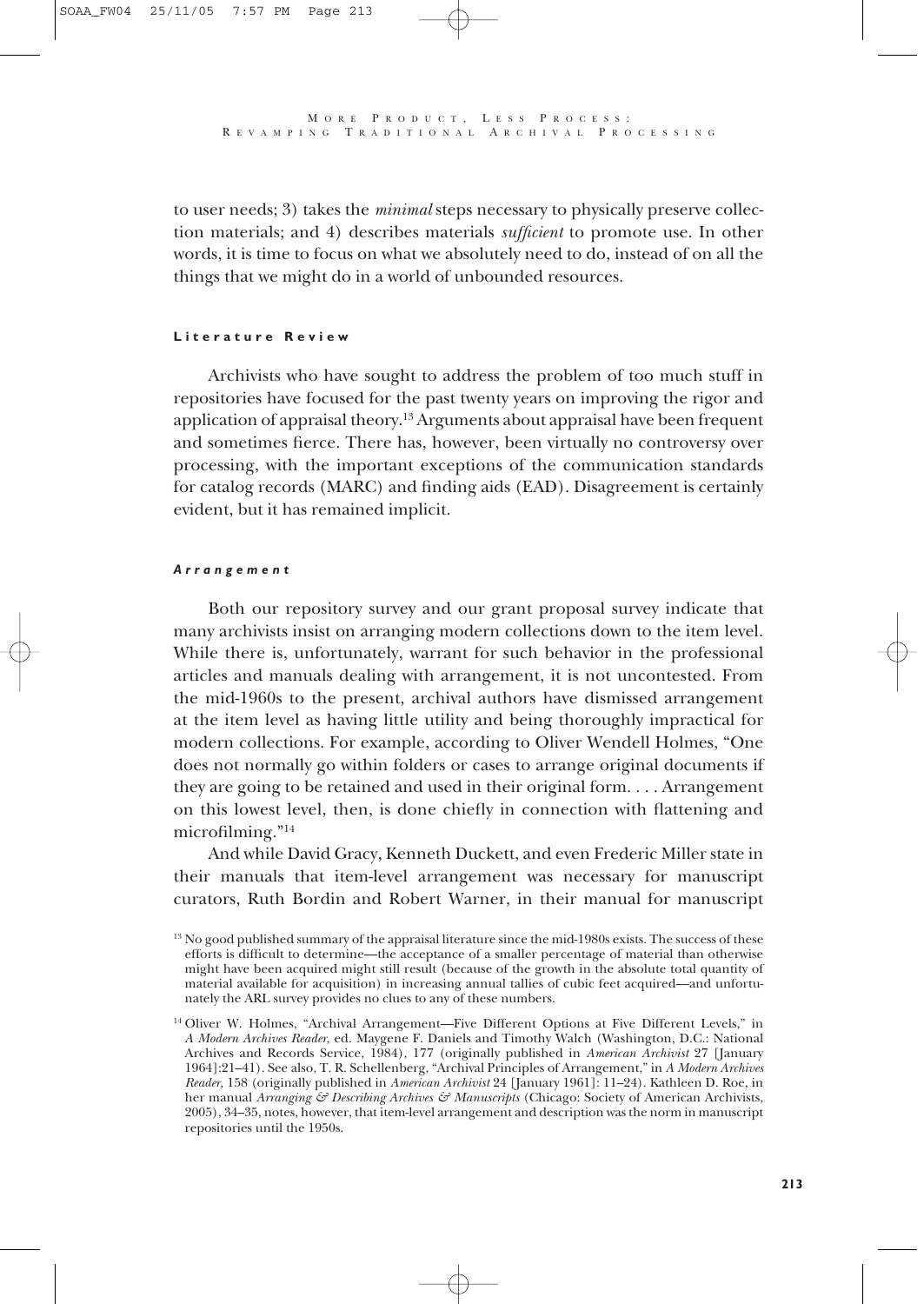libraries, strongly disagree: "Maintaining the original order of a collection as its permanent arrangement makes for quick processing. Frequently the papers can be boxed in order as they are removed from the original file drawers, kept in their original folders, and an inventory prepared which describes the characteristics of the filing system and describes which units are in each box."15 This stance was strongly reinforced by arguably the most influential writing on processing in the 1980s, the MIT processing manual and related *American Archivist* article by Helen Slotkin and Karen Lynch. "Arrangement of individual items is time-consuming, and we have learned to avoid it unless there is a compelling benefit to be derived from such detailed work."16

Most recently, the Australian manual *Keeping Archives* does not waver from the commitment to arrangement only above the item level. Indeed, in light of the bulk of modern records, the manual argues that "Arrangement and description should concentrate on series level," not even the folder level.17 Another manual advises that

When arranging a collection, the ultimate goal is to make the materials available expediently and efficiently. Respect the organization imposed by the person who created the records. Not only is this sound archival practice, but it will save you from having to devise an elaborate and time consuming alternate arrangement scheme. Strive for simplicity. There is no need to create complicated hierarchies of series and subseries if you don't need to. Many collections will be arranged and described as a single collection, without series.<sup>18</sup>

It is important to note that this pragmatic approach has deep roots in U.S. archival literature. As Bordin and Warner stated plainly four decades ago, archivists should not presume that a single formula for arrangement is applicable

<sup>16</sup> Helen W. Slotkin and Karen T. Lynch, "An Analysis of Processing Procedures: The Adaptable Approach," *American Archivist* 45 (Spring 1982): 157. They also state, "The most important consideration is a clear arrangement of folders within carefully delineated series."

<sup>15</sup> Ruth B. Bordin and Robert M. Warner, *The Modern Manuscript Library* (New York and London: The Scarecrow Press, 1966), 44. Contrast this to David Gracy, *Archives and Manuscripts: Arrangement and Description* (Chicago: Society of American Archivists, 1977), 12: "The file unit level is the lowest at which archivists in larger repositories work, simply because the quantity of material they face affords no time for further attention to any one record group. Curators, on the other hand, generally feel obliged to complete file unit arrangement." This distinction, which we regard as inaccurate and unhelpful, is also apparent in Kenneth W. Duckett, *Modern Manuscripts: A Practical Manual for Their Management, Care, and Use* (Nashville: American Association for State and Local History, 1985), 118–30. Regarding arrangement, he advises extensive background research before beginning and then careful unpacking and reading of all the collection materials. His approach is strictly item level, and he even suggests procedures for preparing formal note cards for each item or group of items. Frederic Miller, *Arranging and Describing Archives and Manuscripts* (Chicago: Society of American Archivists, 1990), 69, too, draws significant distinctions between archival and manuscripts approaches to arrangement—for the former he states that it is usually necessary only to verify existing order, whereas for the latter the norm is to create order to the item level.

<sup>17</sup> Paul Brunton and Tim Robinson, "Arrangement and Description," in *Keeping Archives,* 2nd ed., ed. Judith Ellis (Port Melbourne, Vic.: Thorpe, 2000), 230–39.

<sup>18</sup> St. Johnsbury Athenaeum Archives, *Archives Processing Manual*, draft 2 (May 2001), http://www.vermont-archives.org/boards/vhrab/processing.doc (accessed 10 May 2004).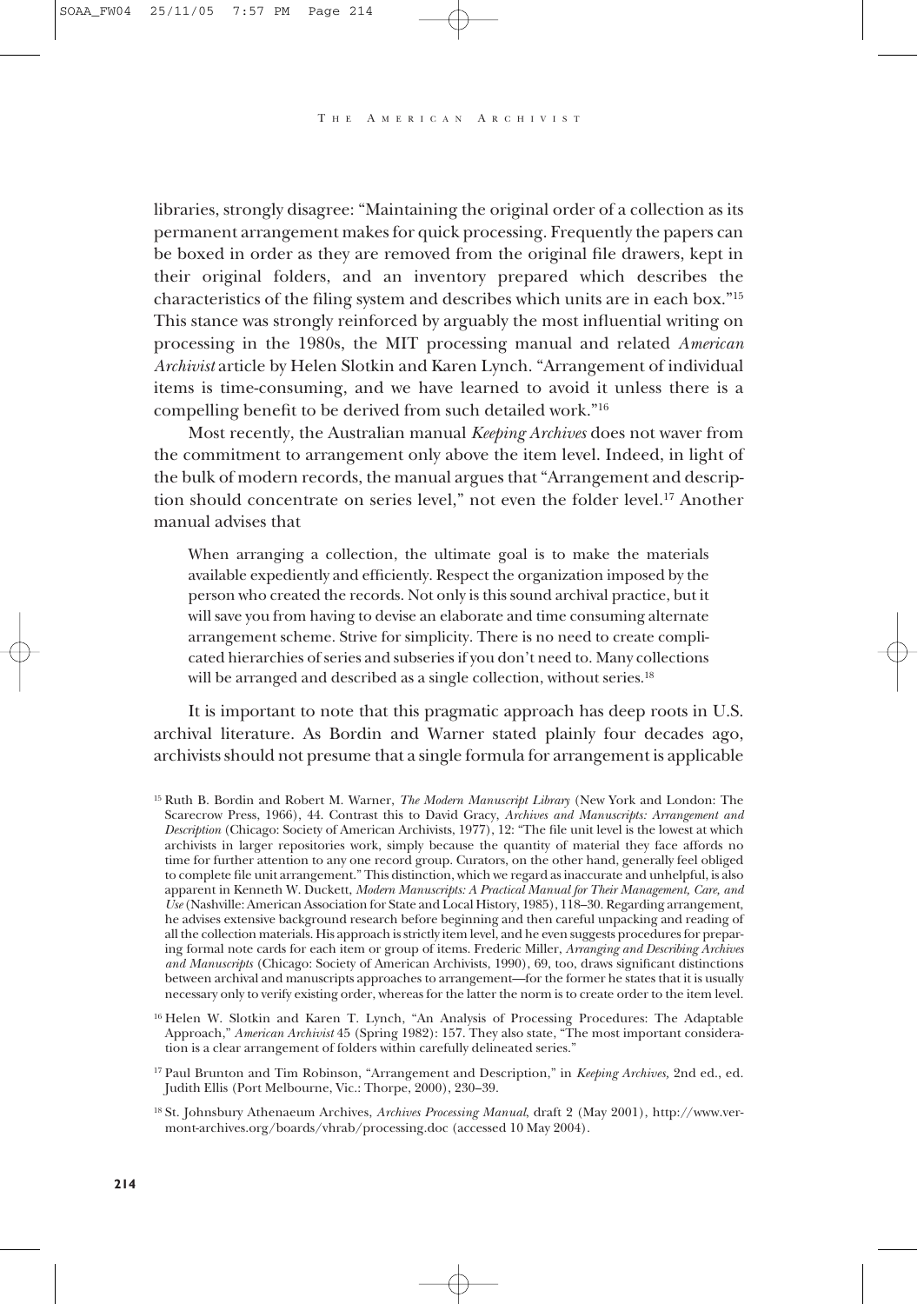to all collections. Resources must be employed wisely: "For large collections, problems of arrangement multiply. . . . Probably heaviness of use of the collection and its general importance to scholars will be primary factors in deciding how much time should be invested in its arrangement."19

However, one aspect of arrangement has pulled archivists back to the item, and that is "weeding." As the very term implies, weeding usually entails identifying and removing items that are of insufficient significance to retain permanently. As Lucile Kane put it in her 1966 manual, "An item considered for rejection must be evaluated both as a part of the collection and as an individual item."20 This applied to copies, invoices, and fragments, and the concern with piece-by-piece evaluation was carried over into at least some processing manuals of the 1970s and later.<sup>21</sup> But a changed attitude begins to appear in the 1980s, and both the widely distributed MIT processing manual and SAA's "fundamentals" manual stress that appraisal should take place as a distinct phase, not as part of arrangement; the manual even makes clear that item-level appraisal should take place only if "the collection is processed to the level which permits identification of separable material"22—that is, if the collection is being processed only to the series level, that is the level at which appraisal should take place. Survey results showing that over 90% of us weed duplicates indicate that the older, item-centered ethos has taken firm root.

#### *Description*

While archivists have almost entirely abandoned item-level description, there seems to be in practice a strong tendency to set as a benchmark the creation of a substantial, multilayered, descriptive finding aid. These finding aids may include descriptions of folders rather than just folder lists, descriptions of series, and extended biographical or administrative history notes. Here, too, our inflexibility and our tradition of slow, careful, scholarly research and writing about every collection or record group have come to haunt us. This is true despite the fairly consistent message in the professional literature that descriptive

<sup>19</sup> Bordin and Warner, *Modern Manuscript Library*, 42.

<sup>20</sup> Lucile M. Kane, *A Guide to the Care and Administration of Manuscripts* (Nashville: American Association for State and Local History, 1966), 38. Interestingly, Schellenberg, in *Management of Archives*, and Gracy, in *Archives and Manuscripts: Arrangement and Description,* do not even mention weeding or other forms of appraisal during processing. Bordin and Warner, *Modern Manuscript Library*, 70–71, deal only with large series of doubtful value within congressional collections.

<sup>21</sup> See, for example, Richard Strassberg, *Manual of Manuscript Processing Procedures [for Cornell University Libraries]* (Ithaca, N.Y.: Cornell University Libraries, 1973), 20–21.

<sup>22</sup> Karen T. Lynch and Helen W. Slotkin, *Processing Manual for the Institute Archives and Special Collections M.I.T. Libraries* (Cambridge, Mass.: Massachusetts Institute of Technology, 1981), 15–16; Miller, *Arranging and Describing Archives and Manuscripts*, 33.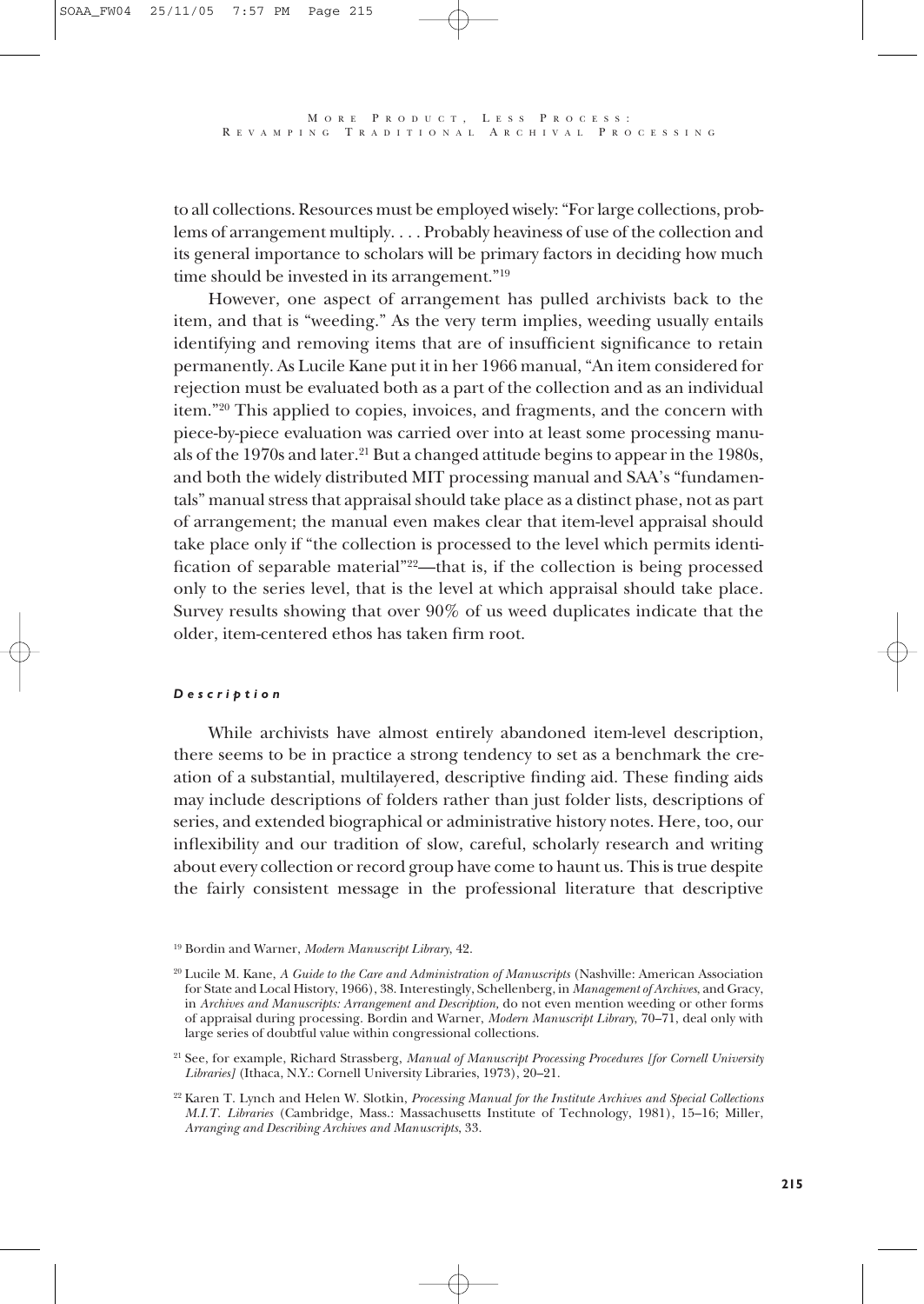activities should be flexible, should vary from collection to collection (and even within collections), and should strive first and foremost to provide general descriptive information about all of our holdings, rather than minute descriptions about a few. Schellenberg stated this principle very directly:

*A descriptive program should be designed to provide information on all records in a repository*. [italics in the original] When he first comes to an archival institution, a searcher wants to know something about its entire holdings. He wants to know what is available, so that he may determine if specific bodies of material pertain to his subject or inquiry. . . . An archivist should thus describe his entire holdings immediately in summary finding aids consisting of (1) guides and catalogs in which concise descriptions are provided of all groups and collections and (2) inventories in which descriptions are provided of record series within large or significant groups and collections. He should definitely forego the detailed description of individual record items until he has provided a comprehensive description of his holdings.23

Bordin and Warner support this approach almost verbatim.<sup>24</sup> At root is a user-centered approach to the archival enterprise.

The processing manual at Northeastern University makes explicit the focus on the needs of the user, as well as the reality of limited resources. The intersection of those two variables will determine the level of descriptive detail, as it does the level of arrangement.<sup>25</sup> Likewise, the manual developed at the

<sup>23</sup> Schellenberg, *Management of Archives*, 111–12.

<sup>24</sup> "Most manuscript libraries will find the general catalog their most efficient finding aid. The catalog will need to be supplemented by calendars or inventories to certain collections, but it is the only manageable scheme for retaining complete control over a large number of collections which vary widely in size, importance, and subject matter coverage," Bordin and Warner, *Modern Manuscript Library*, 55. "The great advantage of the general catalog is that it works equally well for a collection of 800 feet or a single item. The larger collection will need a larger number of added entry cards and will take much longer to catalog..., but the same methods are equally appropriate for both." Bordin and Warner, *Modern Manuscript Library*, 57. Miller, *Arranging and Describing Archives and Manuscript*, 88, agrees: "A [descriptive] program that is comprehensive as well as integrated will describe all of the repository's holdings at some minimal level for administrative control even if not for full intellectual access. It will therefore include unprocessed records as they are described at the time of accessioning. . . ." As does Sharon Gibbs Thibodeau, "Archival Arrangement and Description," in *Managing Archives and Archival Institutions,* ed. James Gregory Bradsher (Chicago: University of Chicago Press, 1988), 77: "Priorities for action to be taken to meet these goals within an archival repository should include: 1. Establishment and maintenance of a minimum level of intellectual control over the archival holdings of the repository. (Because it both reflects an appreciation of archival principles and represents the best investment of archival resources, the series level seems an appropriate minimum.)"

<sup>&</sup>lt;sup>25</sup> "Just as records can be processed at different levels, there are differences in the levels of description in inventories. Since the physical and intellectual work you do on the collection will vary, there can be no rigid definition of what constitutes an inventory. Some collections are never processed beyond the preliminary stages. In such cases, the final inventory can consist of a collection overview and perhaps a brief series list or box list. Collections that are of great importance or are very heavily used will get extensive processing, including detailed folder lists as well as indexes. Most inventories fall in between these extremes, and almost every inventory represents a compromise. You should try, though, to provide the researcher with the most meaningful, concise, and accurate information possible, considering limitations of time and resources." Northeastern University Libraries, Archives and Special Collections, *Processing Manual* (Boston, September 2002), 27.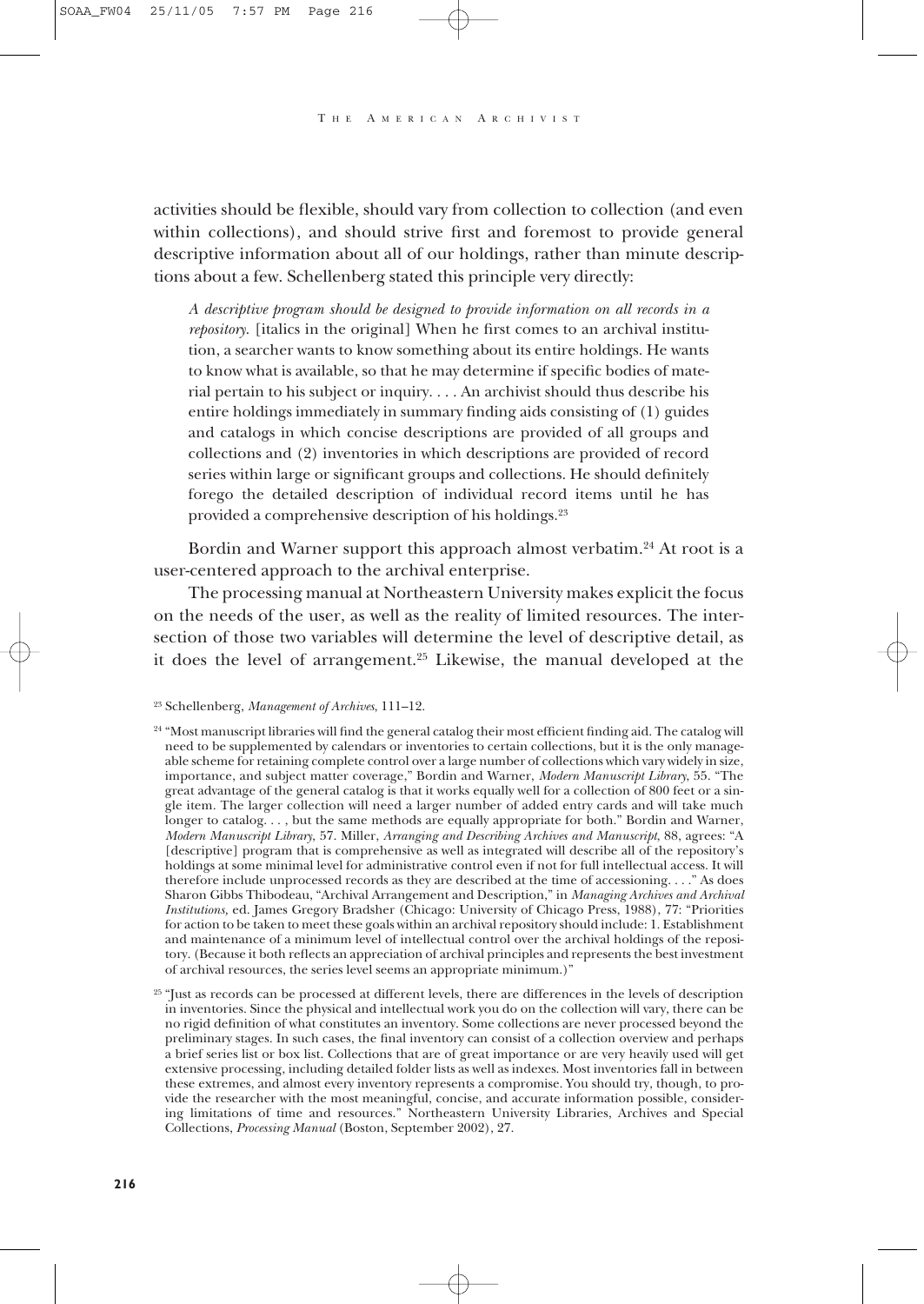St. Johnsbury Athenaeum argues that "In some cases, a MARC record may double as the finding aid for the collection. Larger, more complex collections may require detailed finding aids. . . . In general, the simpler the better. Remember that researchers are coming to do research, so you don't have to do it for them in advance. . . . Use your time wisely."26

It is unclear whether our clinging, in practice, to one-size-fits-all finding aids is a relic of the past or a misinterpretation of cataloging practice introduced in the 1980s. The content standard *Archives, Personal Papers, and Manuscripts (APPM)* was hugely influential as the primary manual for archivists and manuscript curators supporting MARC cataloging. In an effort to make the parallels between library and archival cataloging clearer, *APPM* raised the finding aid to new importance as a source for bibliographic information: "If there is a practical equivalent to the bibliographic title page, it is the archival finding aid.  $\dots$ ."<sup>27</sup> Sensibly, the manual directed archivists to use a finding aid, *if one existed*, as the "chief source of information" for a catalog record. "The chief source of information for archival materials is the finding aid prepared for those materials. *In the absence of this source*, treat provenance and accession records, then the materials themselves, supplemented by appropriate reference sources, as the chief source of information" (emphasis added).<sup>28</sup> Anecdotal evidence suggests that some practitioners interpreted what the manual intended as one source among several as the only permissible source for generating bibliographic information for a catalog record. Without a full finding aid, a catalog record was not possible, thus further ossifying the tradition of uniformly detailed description.

#### *Preservation*

All too often, even the archival literature that instructed practitioners not to arrange collections to the item level carried the contradictory admonition that basic preservation steps—required for every collection—necessitated item-level inspection and handling. This is perhaps most clear in Frederic Miller's SAA manual on arrangement and description. For the most part, Miller instructs readers to avoid item-level arrangement and description. But in a section on "Physical Handling and Storage" he states:

Throughout the arrangement process, the work of weeding, separation and conservation begun during accessioning should continue. As archivists or clerical assistants go through series and folders, they should discard duplicates

<sup>26</sup> St. Johnsbury Athenaeum Archives, *Archives Processing Manual*, 15. Lucile Kane made a similar point several decades earlier in *A Guide to the Care and Administration of Manuscripts*, 51.

<sup>27</sup> Steven L. Hensen, *Archives, Personal Papers, and Manuscripts: A Cataloging Manual for Archival Repositories, Historical Societies, and Manuscript Libraries,* 2nd. ed. (Chicago: Society of American Archivists, 1989), 5.

<sup>28</sup> Hensen, *Archives, Personal Papers, and Manuscripts*, 9.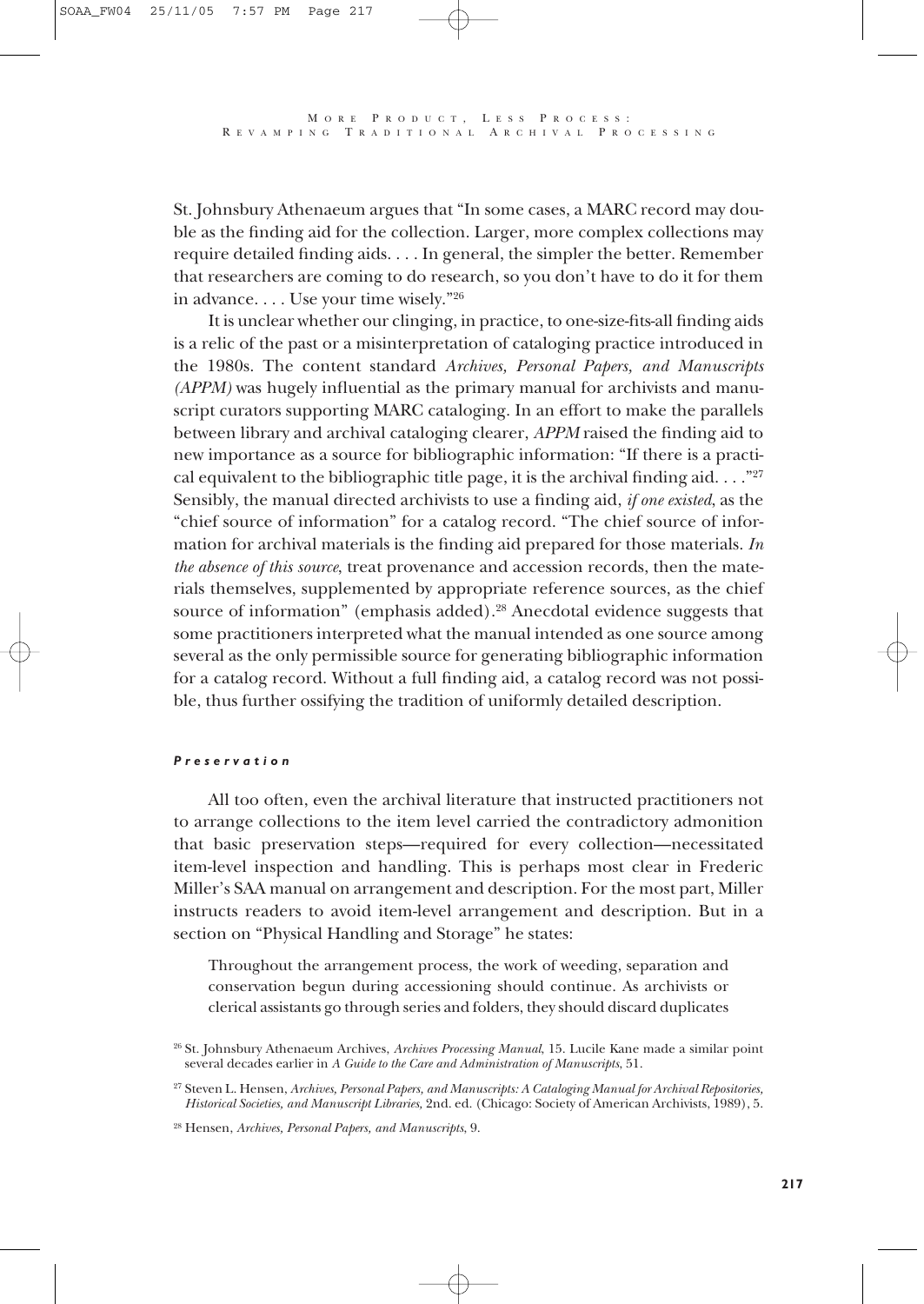and note any groups of records of doubtful value. . . . This is also the time to determine which individual documents will require special conservation treatment or copying. Clippings, scrapbooks, and brittle or mold-damaged paper should be removed for some type of corrective action. . . . Other records might require only unfolding, cleaning, and the removal of tape or metal fasteners such as rusting staples or paper clips. . . . Once arranged, records should be stored in acid-free boxes and folders. Many archives holding modern records find the work of comprehensive refoldering inefficient and unnecessary.29

The Australian manual likewise says in one chapter to arrange only to the series level and in another chapter to refolder the entire collection and find and remove all metal fasteners.30

Miller's directives were strongly reinforced by SAA's conservation manuals. "While a collection is being organized, damaging fasteners and other items viewed as extraneous or of no archival significance should be removed from the records."31 "Highly acidic materials, such as newspaper clippings or telegrams, that are retained in their file locations should, at a minimum, be sleeved or interleaved between two sheets of thin . . . polyester film or bond paper that has an alkaline reserve to inhibit acid migration."32 "Material requiring special protection, such as photographs or weak or damaged records, should be individually sleeved at this time also."33 The manual's author, Mary Lynn Ritzenthaler, goes on to stress that "All materials used to fabricate storage enclosures for archival

#### <sup>29</sup> Miller, *Arranging and Describing Archives and Manuscripts*, 77–78.

<sup>31</sup> Mary Lynn Ritzenthaler, *Preserving Archives and Manuscripts* (Chicago: Society of American Archivists, 1993), 110.

<sup>30</sup> Ross Harvey, "Preservation," in *Keeping Archives,* 95–96. See also, Gracy, *Archives and Manuscripts: Arrangement and Description*, 16–19: "The proficient archivist will devote attention to the physical condition of the documents as the sorting progresses." He goes on to recommend removing all fasteners, etc. This expectation/directive is further reinforced by the widely distributed leaflet, National Park Service, *Conserve O Gram: Removing Original Fasteners from Archival Documents*, no. 19/5 (July 1993). This assiduous item-centered approach is clearly reflected in some current processing manuals. For example, see the M. E. Grenander Department of Special Collections and Archives, *Accessioning and Processing Manual* (University at Albany, SUNY), developed by Jared Parker and Geoffrey Williams (Fall 1996), revised by Brian Keough (July 2001), Amy C. Schindler (July 2002), http://library.albany.edu/speccoll/ processing.htm (accessed 10 May 2004), which defines a normative processing level that involves full organization/reorganization of collection materials, complete reboxing and refoldering, removing all metal, using acid-free barrier sheets, photocopying high-lignin items, item-level arrangement, and itemlevel weeding. A full folder-level finding aid is also mandated. Similarly, Jane Boley, Marcelle Hull, Shirley Rodnitzky, and Gerald D. Saxon, *Archives and Manuscripts Processing Manual,* University of Texas at Arlington Libraries, Special Collections, 4th ed. (2001), http://libraries.uta.edu/SpecColl/ processman/title1.htm (accessed 10 May 2004), presents a very item-focused approach to physical processing, including removal of all metal (even the spirals in spiral notebooks!), liberal encapsulation of fragile and damaged items, placing all photos in envelopes, photocopying all high-lignin items, and use of barrier sheets around all items on colored paper. They also prescribe item-level arrangement and weeding. Here is a telling quote: "By the time the finding aid is completed, the archivist will have worked with the material in each folder in the collection several times."

<sup>32</sup> Ritzenthaler, *Preserving Archives and Manuscripts*, 111.

<sup>33</sup> Ritzenthaler, *Preserving Archives and Manuscripts*, 112.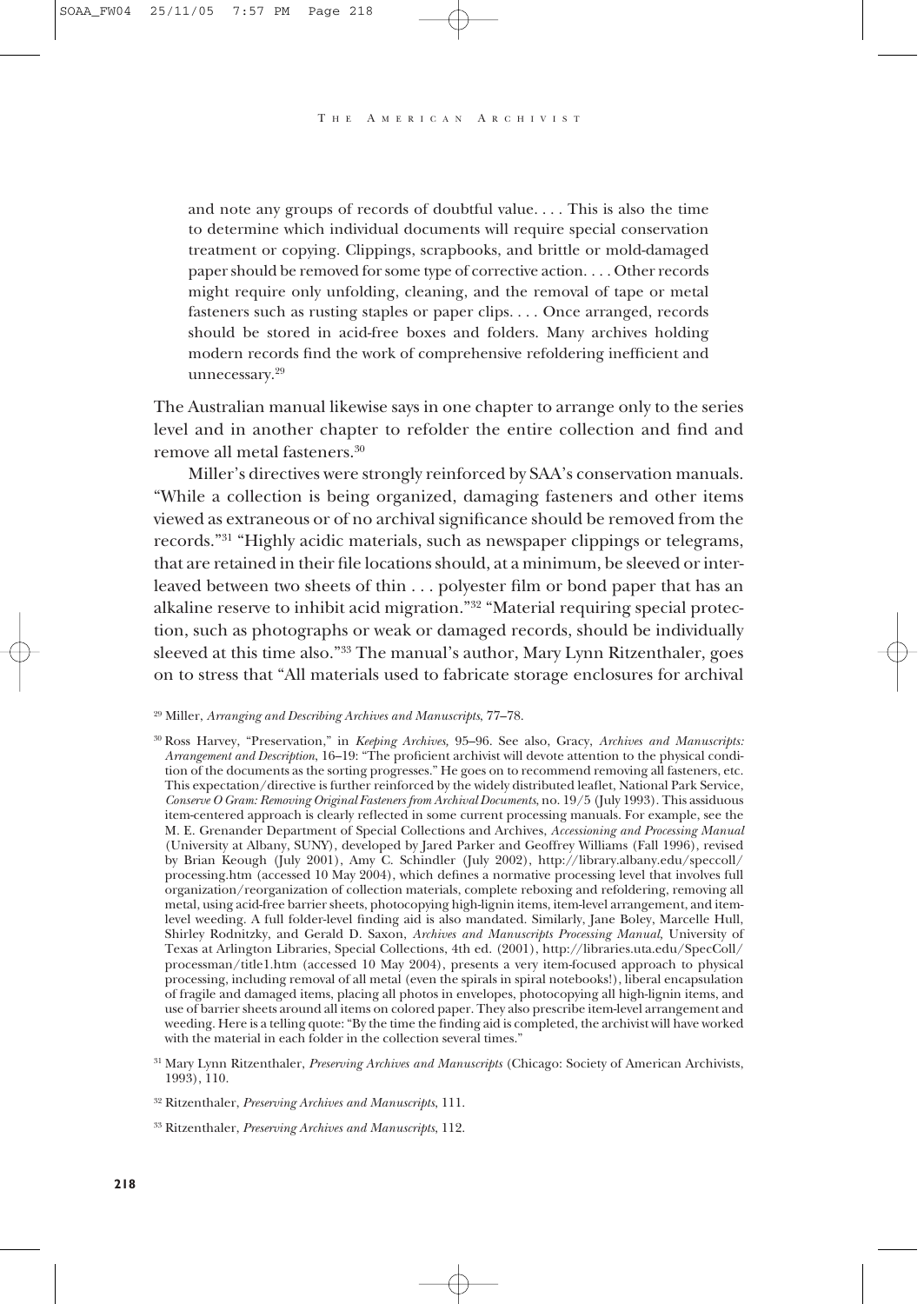records, such as boxes, folders, envelopes, and sleeves, should be physically and chemically stable and non-damaging to the records they are intended to protect."34

Further, Ritzenthaler takes direct aim at anyone who might suggest that it was permissible, when faced with the enormous bulk of modern records and the high cost of archival-quality boxes and folders (not to mention the high cost of labor to do the refoldering), to let collections remain in their original containers:

Office quality draft paper wrappers, manila file folders, and commercial quality cardboard boxes and mats are but a few examples of acidic materials that do not provide safe long-term protection. They are inherently unstable and will break down over time. . . . [A]cid can migrate from such poor quality enclosures to the records stored within. . . . The information that is currently available on the damage caused to records by acid—whatever its source—is conclusive. It renders decisions to keep valuable records in acidic containers unenlightened. . . . A basic preservation principle is that any materials brought into contact with a collection must be non-damaging; suspect or untested materials should be kept away from valuable records.35

At first glance there would seem to be little room to maneuver in the face of such a clear directive from an authoritative conservator.

A skeptic might wish to dismiss the willingness of archival authors from Kenneth Duckett forward to question the fundamental need, in the first instance, for relentless refoldering and reboxing of collections as part of standard processing. Duckett said, "The concept of acid-free storage is an intriguing one. The commercial possibilities have not been overlooked. . . . But the curator might do well to look behind the fetish to the practicalities of his own situation."36 Similar sentiments are found in the MIT processing manual.37 Duckett and the authors of the MIT processing manual wrote prior to the publication of the preservation manual. It may be more compelling to note that the Northeastern University processing manual, which dates to 2001, accepts the MIT declaration verbatim and goes on to add that "The level of preservation work you do on any collection is closely linked to the level of arrangement that you complete. For example if you are arranging papers only to the box level, it would make no sense to recommend preservation at the folder or item level."38

<sup>34</sup> Ritzenthaler, *Preserving Archives and Manuscripts*, 82.

<sup>35</sup> Ritzenthaler, *Preserving Archives and Manuscripts*, 83.

<sup>36</sup> Duckett, *Modern Manuscripts,* 90.

<sup>&</sup>lt;sup>37</sup> "The sheer bulk of modern records justifies a hard look at the amount of preservation work to be done for each collection. Preservation is *very* time-consuming. Your preservation recommendations—even the recommendation to refolder papers or remove staples—must be defended on the basis of the collection's research value and the degree of physical deterioration of the records." Lynch and Slotkin, *Processing Manual for the Institute Archives*, 47.

<sup>38</sup> Northeastern University Libraries, *Processing Manual*, 24.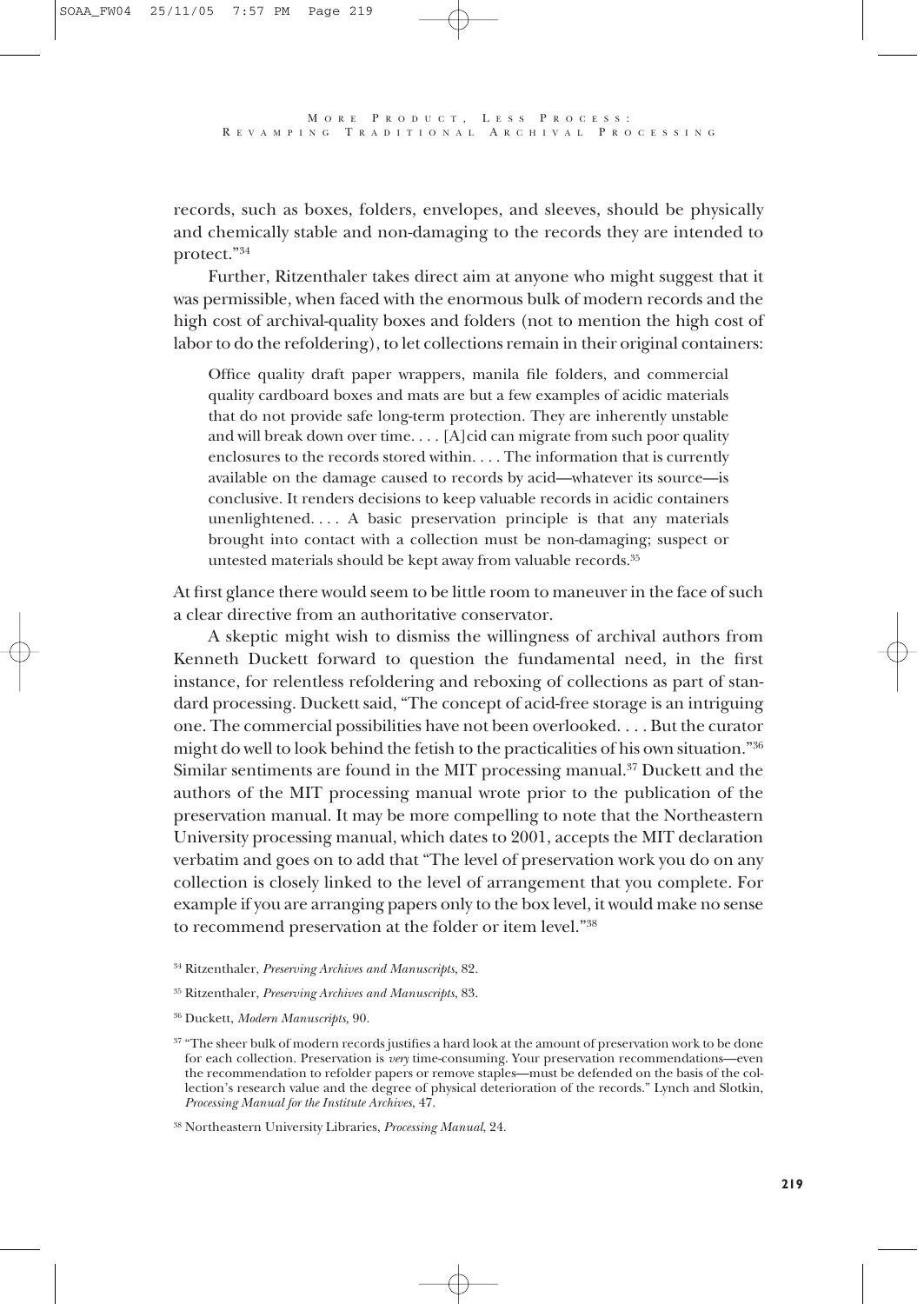Even more telling, however, is the language of the U.S. National Archives and Records Administration's (NARA's) *Technical Information Paper Number 6 (1990), Preservation of Archival Records: Holdings*, also written by Ritzenthaler and still in active use. The Information Paper's description of "holdings maintenance" is consonant with Miller's and Ritzenthaler's conservation benchmarks:

Holdings maintenance is the term used to describe those preservation actions that are designed to prolong the useful life of records and to reduce or defer the need for laboratory treatment by improving the physical storage environment. These actions include replacing acidic storage materials such as boxes and file folders with materials of known quality that meet National Archives specifications, improving shelving practices, removing damaging fasteners, reproducing unstable materials such as Thermofax copies onto stable replacement materials, and dusting boxes and shelves.39

But what the general archival manuals omit is the crucially important second paragraph from the NARA document, which makes clear that holdings maintenance is not something that, in the real world, can or should be assumed to apply to all or even most collections in a repository:

The groups of records selected for holdings maintenance projects are chosen after weighing a variety of archival considerations, including intrinsic value, condition, and anticipated use of the records. In some instances it may be appropriate to do no more than rebox, or refolder and rebox a records series; in other cases, it will be appropriate to carry out the complete range of holdings maintenance actions.40

To clarify the point even further, the section of the document on "folders" states that loose material should be placed in archival-quality folders, but that otherwise, only "Folders that are physically damaged and no longer capable of protecting or supporting archival records should be replaced."41 Similarly with staples and paper clips: "Such fasteners often cause physical or chemical damage to records *and should be removed when appropriate*. Fasteners should be removed when records have high intrinsic value or are brittle, or when the fasteners have deteriorated and are causing obvious damage to records"  $(emphasis added).<sup>42</sup>$ 

It seems, then, that not much has changed at the National Archives since Megan Desnoyers wrote in the early 1980s: "Traditionally, archivists have routinely

<sup>39</sup> Mary Lynn Ritzenthaler, *Preservation of Archival Records: Holdings Maintenance at the National Archives*, Technical Information Paper No. 6 (Washington, D.C.: National Archives and Records Administration, 1990). 2.

<sup>40</sup> Ritzenthaler, *Technical Information Paper*, 2.

<sup>41</sup> Ritzenthaler, *Technical Information Paper*, 4.

<sup>42</sup> Ritzenthaler, *Technical Information Paper*, 20.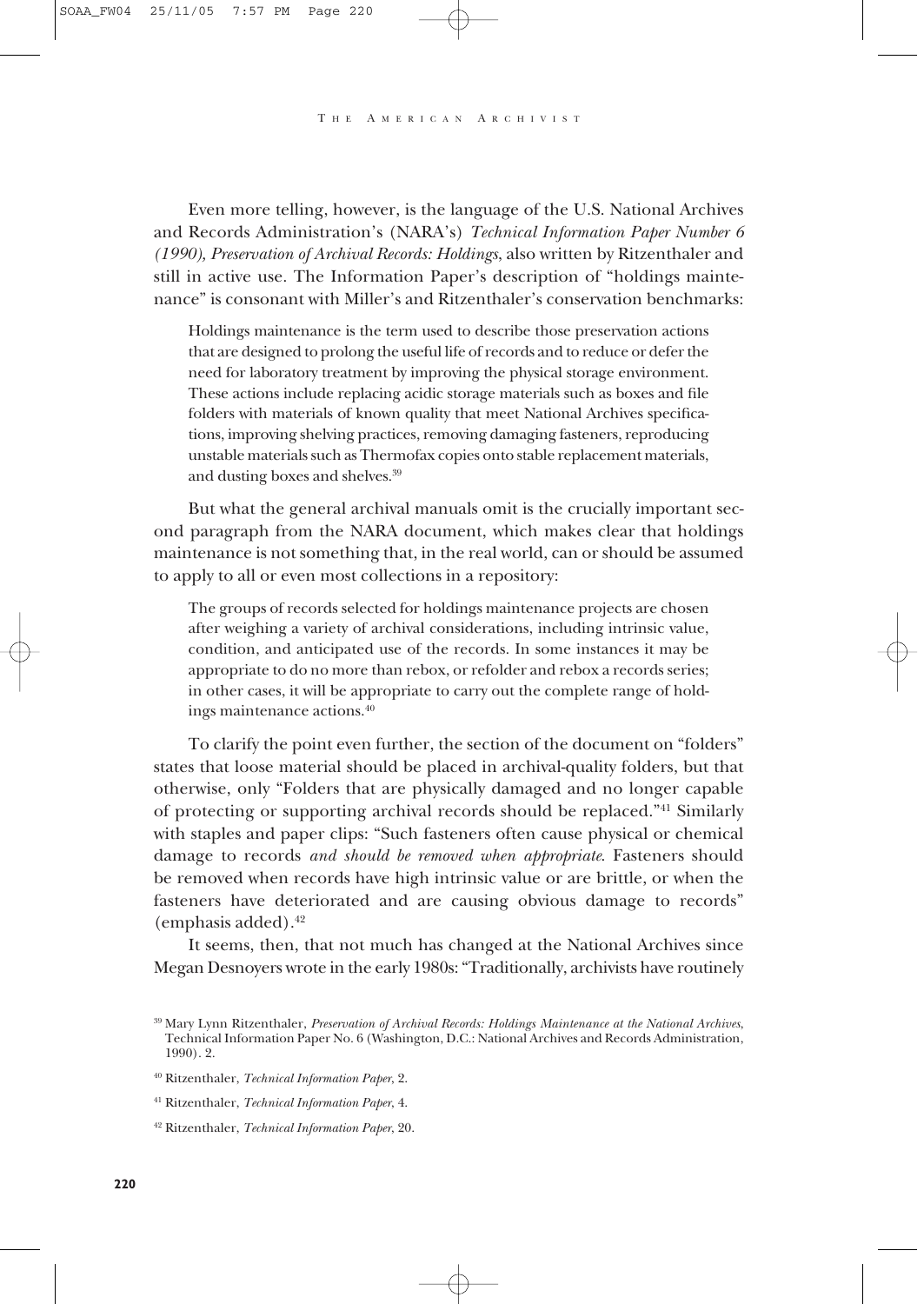refoldered most personal papers or manuscript collections regardless of the found state of the folders. Custodians of massive holdings, such as the national archives, have not done this and have instead retained the incoming folders wherever they existed. We need to begin questioning the need for refoldering instead of making it a standard requirement for finished processing."43

This is especially true since the labor costs associated with the simple act of refoldering collection materials can be huge in the aggregate. A substantive congressional papers processing project at the University of Washington concluded that, when all arrangement, preservation, and description labor was taken into consideration, "up to 80 percent of the processing time was spent on tasks related to refoldering."44 Surprisingly, the author seems to conclude that even decisions to describe some series at a greater level of detail had less impact on overall costs than did decisions to refolder entire series.45

An unconscionable fraction of our limited and—all too often—declining processing resources are being badly spent on this and other extremely laborintensive conservation actions. At first blush, it seems improbable that a routine procedure like universal folder replacement could account for such a disproportionate part of processing labor expended, but consider the separate steps that comprise the replacement of each and every file folder: remove old folder from box; grab and refold new folder; transfer contents; straighten up contents (who can resist?); transfer old label information to new folder; place new folder in box; discard old folder. Multiply that procedure a thousand times and it starts to add up—in dollars and in diminished staff productivity.

So, too, with the obsession to remove every metal fastener (and the concomitant fascination with debating the relative merits of Plastiklips and stainless steel paper clips as the best "archival" alternative).46 The recent revision of the SAA arrangement and description manual strikes the correct note, that itemlevel conservation work is an option, not an expectation or requirement: "As

<sup>43</sup> Desnoyers, "When Is It Processed?" 14. Much more recently, the Council for Museums, Archives, and Libraries, *Benchmarks in Collection Care for Museums, Archives and Libraries: A Self-assessment Checklist* (London: Resource Publications, 2002), 27–28, makes no mandate that collection material be rehoused, only that rehousing material be available if needed. Of boxes and folders it requires simply that "Containers used for physical protection are strong enough to withstand handling and the weight of the items they contain," and that "Boxes and folders fit the items they contain."

<sup>44</sup> Uli Haller, "Variations in the Processing Rates on the Magnuson and Jackson Senatorial Papers," *American Archivist* 50 (Winter 1987): 107.

<sup>45</sup> Haller, "Variations in the Processing Rates," 108–9.

<sup>46</sup> The extent to which the U.S. Archives and Archivists Listserv is dominated by such discussions should concern anyone interested in the societal image of archivists or in the profession's culture. A quick search of the list's archives reveals extended threads on the paper clip vs. Plastiklip question in June 1993, April 1995, August 1995, December 1996, September 1999, March 2000, September 2000, July 2001, December 2003–January 2004. This doesn't include comparable threads on removing papers from binders and whether it is professionally acceptable to temporarily staple loose folder labels. What makes these threads particularly significant is the extent to which the posters focused on whether a particular kind of clip bent the paper to which it was attached—as if every sheet of every collection was a precious artifact.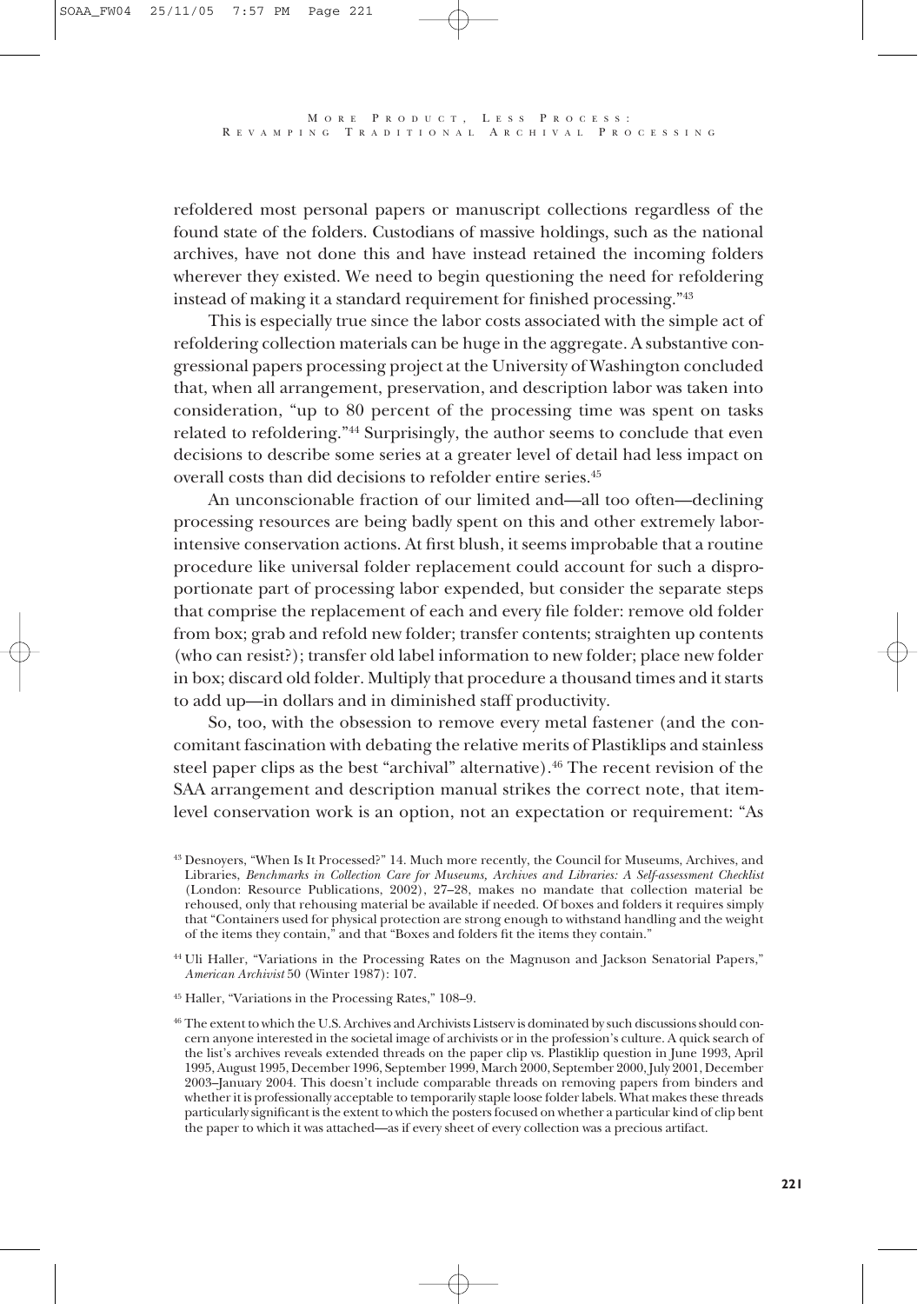records are rehoused, a variety of phased preservation actions may be taken, such as removing paper clips, staples, rubber bands, or other fasteners if they will damage records over time. In some cases, flattening records or interleaving with alkaline paper may be necessary."47 Much more often that not, we will (or should) find that we have larger, more urgent tasks in front of us—first and foremost converting our massive backlogs into usable resources for our patrons.

#### *Metrics*

If the great variances among guidelines for arrangement, description, and conservation seem disconcerting, they become doubly so when we enter the arena of metrics—that is, when we try to establish real quantitative benchmarks for processing productivity. It is certainly daunting to examine the complicated factors that comprise processing and come up with any sort of reliable numbers for the amount of collection materials that can be processed by an archivist in a given unit of time. Instead, we are largely content to conduct studies to describe examples of—and measure production within—existing processing regimens, and we tend to convert this description of current practice into a normative benchmark (particularly for grant proposals) even though the original articles cautioned that the data might not be broadly applicable. And even the few attempts to date at establishing such norms did not begin to appear until the late 1970s. Nevertheless, many practitioners have since made the attempt and have, at least tentatively, advanced some quantitative suggestions.<sup>48</sup>

A fairly early attempt to quantify processing expectations was advanced by Texas A&M archivist Charles Schultz in an unpublished 1976 survey report prepared for SAA's Committee on Personal Papers and Manuscripts. Averaging responses of six repositories reporting on a total of seven arrangement and description projects, Schultz concluded that in approaching the universe of all modern, somewhat disorganized manuscript collections, an average figure of forty hours per cubic foot could be postulated.<sup>49</sup> This extrapolates to about a foot per week or, perhaps, a maximum of forty feet per year, given the fact that no archivist is able to devote all of his or her working time to focused processing activity.50

- <sup>47</sup> Roe, *Arranging & Describing Archives & Manuscripts*, 68.
- <sup>48</sup> All of the processing rates expressed in this section, unless otherwise stated, include all of the processing-related tasks being considered in this paper: arrangement, description, and minor conservation activities.
- <sup>49</sup> Charles Schultz, "Report on Case Studies in Manuscript Administration—Costs of Acquiring, Processing, and Housing Collections," unpublished report to the SAA's Committee on Personal Papers and Manuscripts, 28 September 1976.
- <sup>50</sup> It seems reasonable to the authors to posit a figure of about 230 days per year as the average amount of time available to a given processing archivist to perform focused processing work, given such anticipated subtractions as holidays, vacation, personal leave, meetings, and so forth.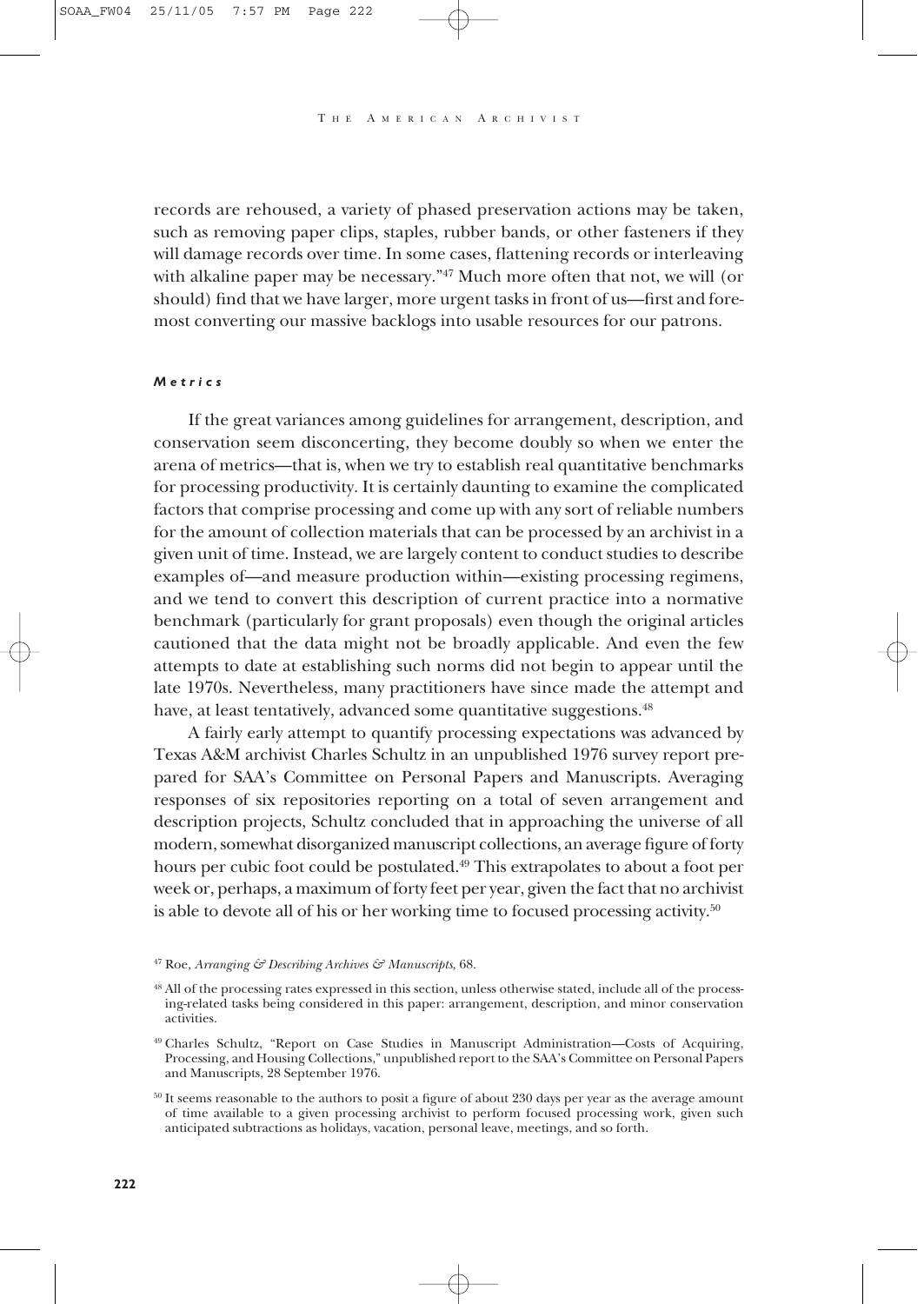William Maher brought a larger dimension and more rigorous scrutiny in a pair of articles that were primarily focused on the dollar costs of archival administration, including processing. In the first, a 1978 study of costs at the University of Illinois at Urbana-Champaign, he concluded that it cost his institution \$18.79 per cubic foot to process 583 feet of records during the 1976–77 reporting year.51 Unfortunately, no attempt was made to calculate the person-hours needed to process each foot, but we can perhaps tease out a rate of about six hours per foot, though this is very speculative. A few years later, Maher reported findings from a more comprehensive study conducted at the University of Illinois. He concluded, after reviewing current and retrospective processing statistics from 76 series and collections, that general office files can be processed at a rate of 3.0 hours per cubic foot, and that personal papers require 6.9 hours to process the same volume.52

Maher's rigorous case study was certainly more optimistic than the one conducted by Schultz, and by a large factor, suggesting as it does that an archivist might reasonably arrange and describe between 250 and 600 cubic feet annually. Unlike Schultz's, Maher's study does not control for either the era of the collection or its size; all are averaged together. If we accept the premise that smaller and pre–twentieth-century materials are more time consuming to process, the figures become even more impressive. Between Maher's articles came a very brief report by W. N. Davis, Jr., chief of the California State Archives, who also attempted to calculate the financial costs of processing work. Calculating work performed at that repository during the 1977–78 fiscal year, Davis concluded that, averaging together all of the processing work performed by clerks and junior and senior archivists, the state archives required eight hours to process each cubic foot.<sup>53</sup>

The next significant metrics study was reported in 1982 by Karen Temple Lynch and Thomas E. Lynch, who examined in detail thirty active and closed files for processing grants funded by the National Historical Publications and Records Commission and twenty-five active grant proposals funded by the National Endowment for the Humanities. Their general conclusion was that for all twentieth-century archival materials, averaged together, the grant recipients invested 12.7 hours per cubic foot in processing work, and for the subdomain of organi-

<sup>51</sup> William J. Maher, "The Importance of Financial Analysis of Archival Programs," *Midwestern Archivist* 3 (1978): 10.

<sup>52</sup> William J. Maher, "Measurement and Analysis of Processing Costs in Academic Archives," *College & Research Libraries* 43 (January 1982): 62. The figures noted in the text divide total cubic footage *as received* by the total processing hours invested. If one calculates on the basis of the final size of the processed collection (subtracting weeded materials), the figures become 3.5 hours/foot and 9.8 hours/foot, respectively.

<sup>53</sup> W. N. Davis, "Budgeting for Archival Processing," *American Archivist* 43 (Spring 1980): 210–11.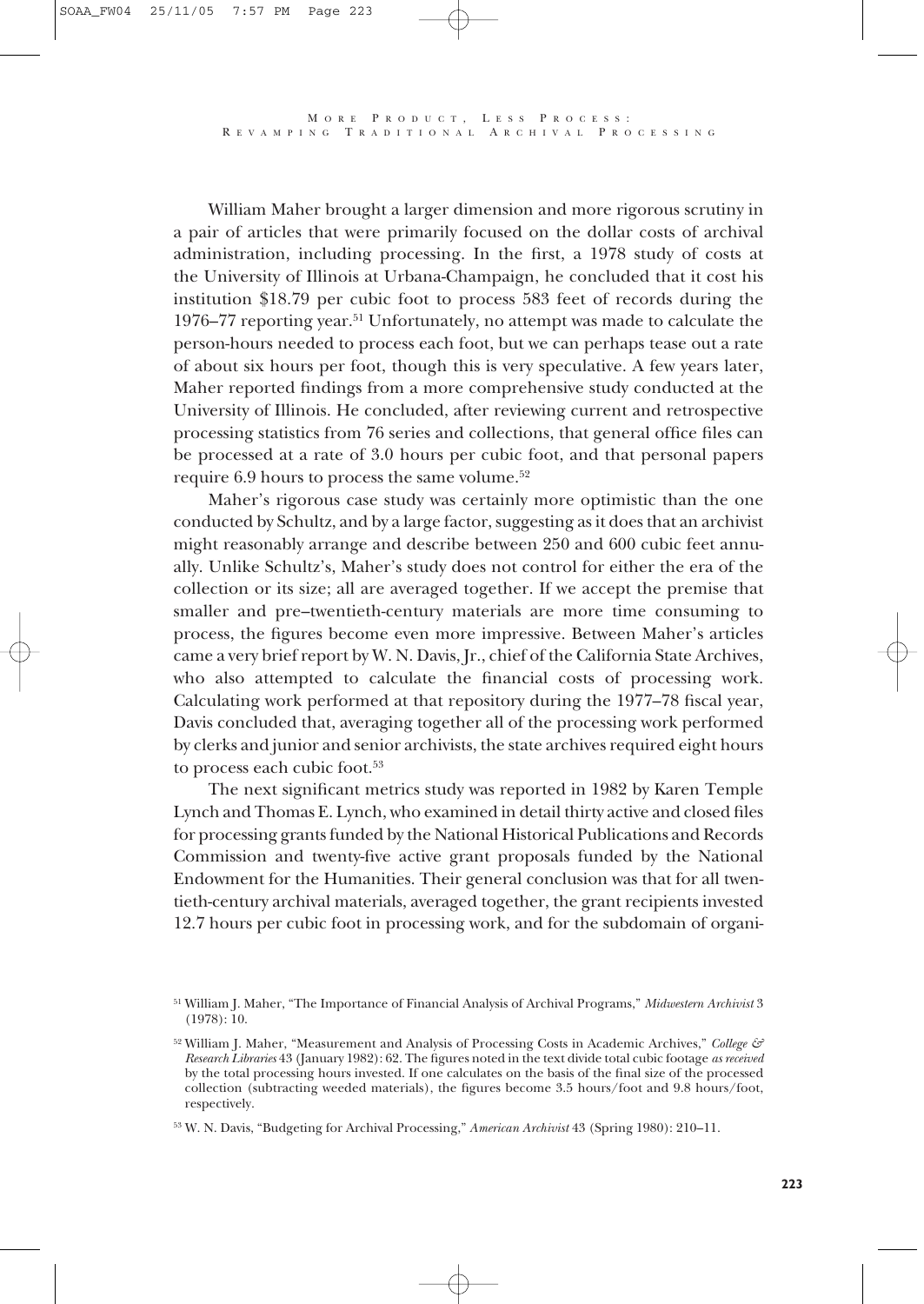zational records, they spent 10.6 hours on a cubic foot.<sup>54</sup> A very telling comment from the authors notes that "Of the twelve completed NHPRC grants, five were completed as proposed and on schedule." The other seven projects took longer than estimated. In no instance was there any indication that a grant had been completed early or that initial estimates of processing time had been too large.<sup>55</sup> Clearly, our incompetence in the area of processing metrics greatly harms both our capacity to plan projects and granting agencies' ability to fund them.

Next into the normative fray were Terry Abraham, Stephen Balzarine, and Anne Frantilla, who reported in 1985 results of a study done at Washington State University-Pullman in 1983 for the purpose of developing baseline figures for processing planning and comparison, especially as a means of dealing with the repository's significant backlog. The study retrospectively examined a large number of processing projects performed since 1975, when they began keeping reliable and comparable processing statistics. The study concluded that, using half-time graduate student workers, manuscript collections measuring less than a cubic foot required 5.5 days per foot to process; manuscript collections greater than a foot were processed at a rate of 3 days per foot; and archival series of any size used 2 days per cubic foot of processing time.<sup>56</sup> The authors suggest that, after their institutional administrative practices and measuring differences are taken into consideration, their figures jibe with those reported by Maher in 1982,57 but it is difficult to see how such a quantitative disparity can nevertheless result.

Uli Haller summarized his findings from a 1985 processing study at the University of Washington in a 1987 *American Archivist* article. The approach was a bit different from most of the previous studies in that, in addition to producing measures of physical volume processed per unit of time, it also attempted to measure the amount of access afforded by the work performed, as reckoned in inventory text lines and index terms produced per unit of time invested in the total processing project.58 Analyzing the routinely gathered statistics resulting from special projects to process two large congressional collections, the study concluded that such large-scale, twentieth-century collections could be processed at a rate of 3.8 hours per cubic foot.59

<sup>59</sup> Haller, "Variations in the Processing Rates," 102.

<sup>54</sup> Karen Temple Lynch and Thomas E. Lynch, "Rates of Processing Manuscripts and Archives," *Midwestern Archivist* 7 (1982): 31. The cubic footage figures given here are extrapolated from the *linear* footage figures reported by Lynch and Lynch—15.9 hours/linear foot and 13.25 hours/linear foot, respectively. This extrapolation was made on the presumption that 1 cubic foot equals 1.25 linear feet.

<sup>55</sup> Lynch and Lynch, "Rates of Processing Manuscripts and Archives," 28. Of course, it bears admitting that a project completed ahead of schedule would be required to return any unspent funds to the granting agency, so the system offers no incentive to finish early.

<sup>56</sup> Terry Abraham, Stephen Balzarine, and Anne Frantilla, "What Is Backlog Is Prologue: A Measurement of Archival Processing," *American Archivist* 48 (Winter 1985): 39.

<sup>57</sup> Abraham, et al., "What Is Backlog Is Prologue," 42, 44.

<sup>58</sup> Haller, "Variations in the Processing Rates," 102.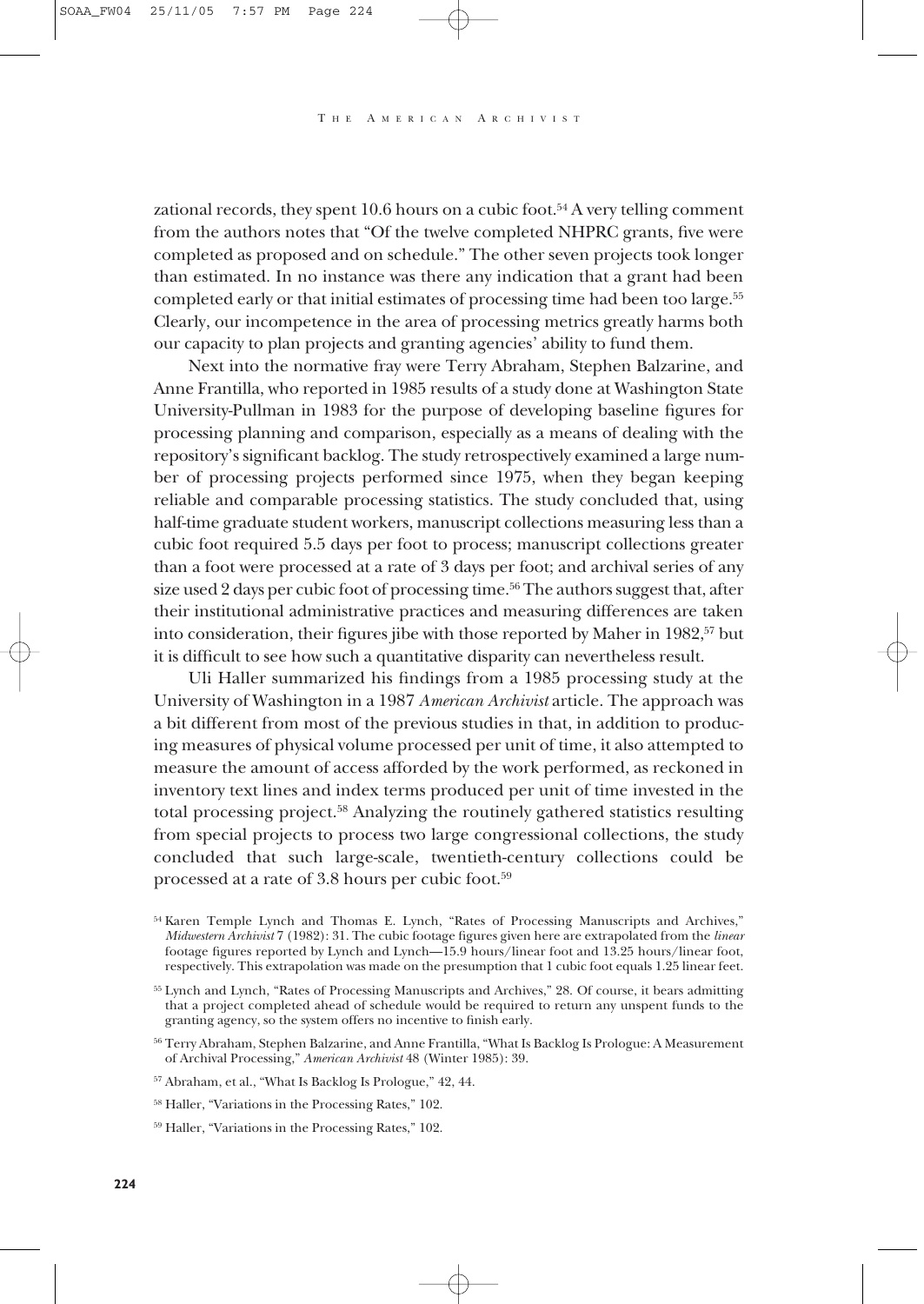Haller suggests two likely reasons for the high productivity evidenced in this project relative to that found in the previous metrics studies. The first is that both senatorial collections "more closely resembled corporate office records than classic personal papers. . . . [T]he records arrived at the university in clearly-labeled folders, many of which were still organized in their original series order."60 His second explanation is that "reporting of archival work rates is not yet standardized, leading to some confusion over how to interpret those rates."61 Both points seem to be on the mark, but the second deserves reemphasis. The normative studies clearly show a lack of standardization, but it is not just a matter of how we define "series-level" or "folder-level" work. It is a matter of coming to some general agreement about what levels of arrangement, preservation, and access are useful and necessary in the first place. Haller's study has poked at a sore spot in our professional practice and its intellectual underpinnings.

Following on from these metrics-focused studies was a very thorough repository analysis that carefully considered all of the preceding attempts in trying to develop its own workable processing norms. The study by the Billy Graham Center Archives used the earlier works noted above as the basis for developing a reliable set of repository processing expectations that would allow its archivists to estimate not only how long it would take to process a given collection, but also the real financial cost of doing so.62 The center's processing cost analysis began in 1990 and has since proved itself to be a beneficial tool for planning overall administrative costs.

It especially led the center's archivists to conclude that "we're processing more intensively than we realized or intended (and consequently arranging and describing less for the amount of time available for processing)."63 Looking at the paucity of processing norms in the archival literature, especially detailed cost analyses, they came to two interesting conclusions: the first, that archivists ignore them in part because they resent them in theory and, the second, in some cases, they fear what may come to light as a result of parading such statistics, especially to one's resource allocators.<sup>64</sup> This reluctance, if real, suggests that we are not as comfortable with our traditional practices as we may think ourselves to be.

In the Billy Graham Center's case, they were indeed shocked by what they found. When all 1993 processing projects were averaged together they found

<sup>60</sup> Haller, "Variations in the Processing Rates," 102. This is particularly relevant, since the countervailing tendency among some congressional papers archivists is to treat these collections as if they deserve virtual item-level care.

<sup>61</sup> Haller, "Variations in the Processing Rates," 102.

<sup>62</sup> Paul Ericksen and Robert Shuster, "Beneficial Shocks: The Place of Processing-Cost Analysis in Archival Administration," *American Archivist* 58 (Winter 1995): 32–52.

<sup>63</sup> Ericksen and Shuster, "Beneficial Shocks," 47.

<sup>64</sup> Ericksen and Shuster, "Beneficial Shocks," 40.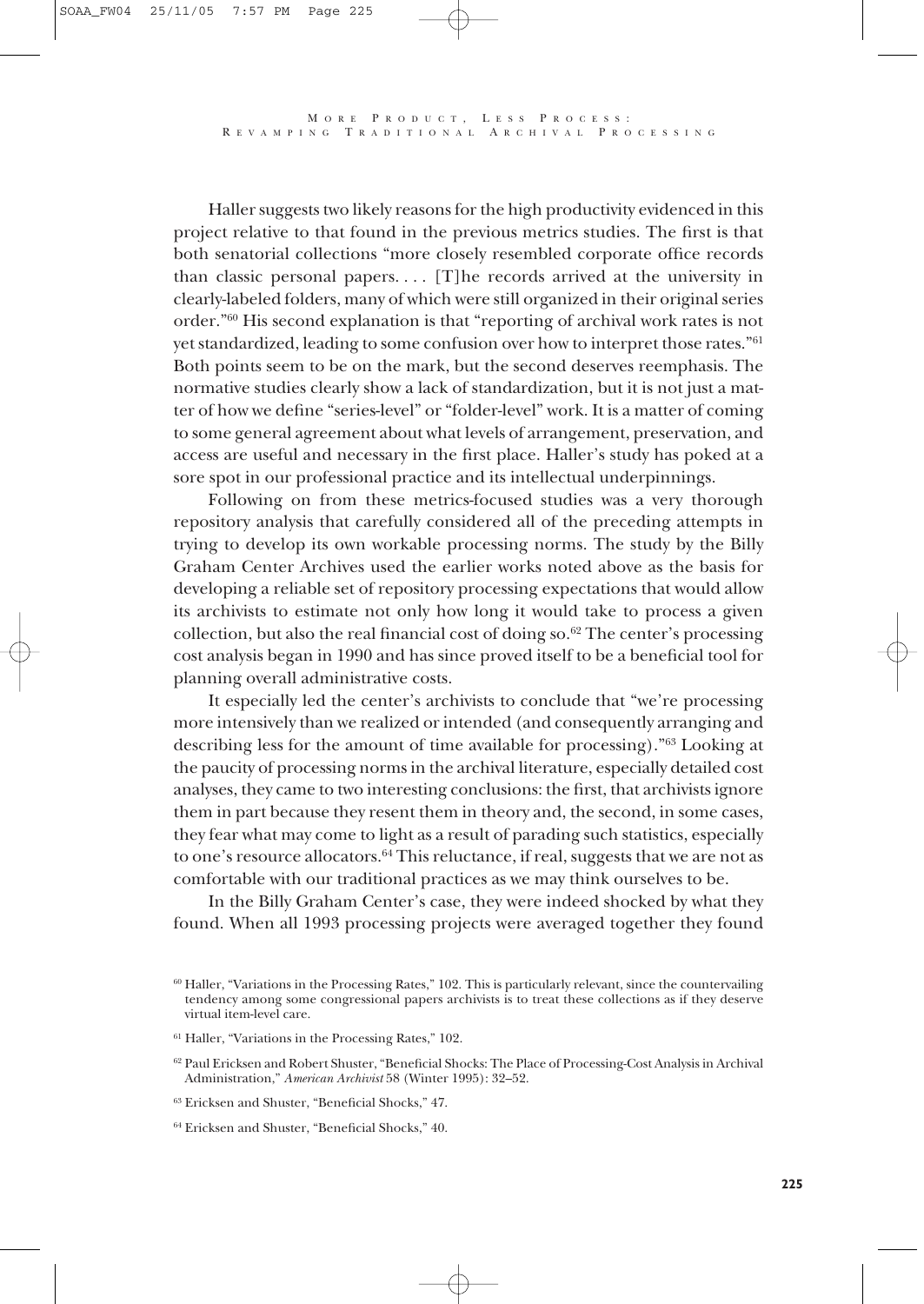that they were investing 15.1 processing hours for each cubic foot of collection materials at a total cost of \$374.48 per foot, figures they found distressing. They stated that "the resources we devoted to processing exceeded the value we placed on what we had accomplished."65 Despite the shock, the authors felt that they had reaped important management benefits: better project prioritizing, better comparison among reporting periods and types of collections, and especially an improved sense of the real and total costs involved in any processing project.<sup>66</sup> They conclude with a sage expansion of these thoughts:

We also believe cost analysis has value for the profession at large. It seems incredible that so little comparative work has been done between institutions. It is almost accepted as a given in the literature that processing methodologies and local conditions vary so widely from archives to archives that figures developed at one institution are meaningless at another. . . . This is unfortunate, because comparative studies of the processing costs of similar institutions applying similar methods to similar materials could help establish the parameters for valid comparisons and, through the process of beneficial shocks like those we experienced, could lead to greater uniformity in determining acceptable costs.67

So, what do these wide disparities in processing metrics tell us? Right off the top, they tell us that a couple of generations of us have failed to establish reasonable administrative controls over a crucial and extremely expensive<sup>68</sup> component of our work as archivists, despite all the experience accumulated in work on large twentieth-century archival collections. This inability hampers us, indeed embarrasses us, in many situations. Not only can't we reliably project the end date for an arrangement and description project, nor suggest its final cost with any confidence, but we can't make any guarantees to our funders—whether granting agencies or our own resource allocators—that we'll even be able to finish the work within the funding envelope. In the end, we have each become so comfortable with arguing our uniqueness as a program and a repository that

<sup>65</sup> Ericksen and Shuster, "Beneficial Shocks," 47.

<sup>66</sup> Ericksen and Shuster, "Beneficial Shocks," 49–50.

<sup>67</sup> Ericksen and Shuster, "Beneficial Shocks," 51. Their reference to a professional culture that insists that no interinstitutional comparisons of processing rates is possible echoes the arguments that archivists used in the 1980s to resist adopting the uniformity of the MARC format.

<sup>68</sup> Karen Lynch, untitled and undated conference paper, c. 1981, 3. In a typescript paper based upon the same processing grants study that produced the later 1982 Lynch and Lynch article "Rates of Processing Manuscripts and Archives," Lynch reports in her second footnote that "In a survey of grants funded by NHPRC, Robert W. Coran found that processing costs ranged from \$61 to \$321 per linear foot [our own survey of NHPRC processing grants reveals that the spread has widened enormously, from \$10 to \$1,900 per linear foot], and that labor costs accounted for about 90% of the total cost." This 90% figure seems quite consistent with the findings in our literature review and with our own survey data. The labor costs associated with processing archival materials are undeniably large, and it is dangerous for us, as professionals in this area, to have so little control over them and to be so untroubled by that fact.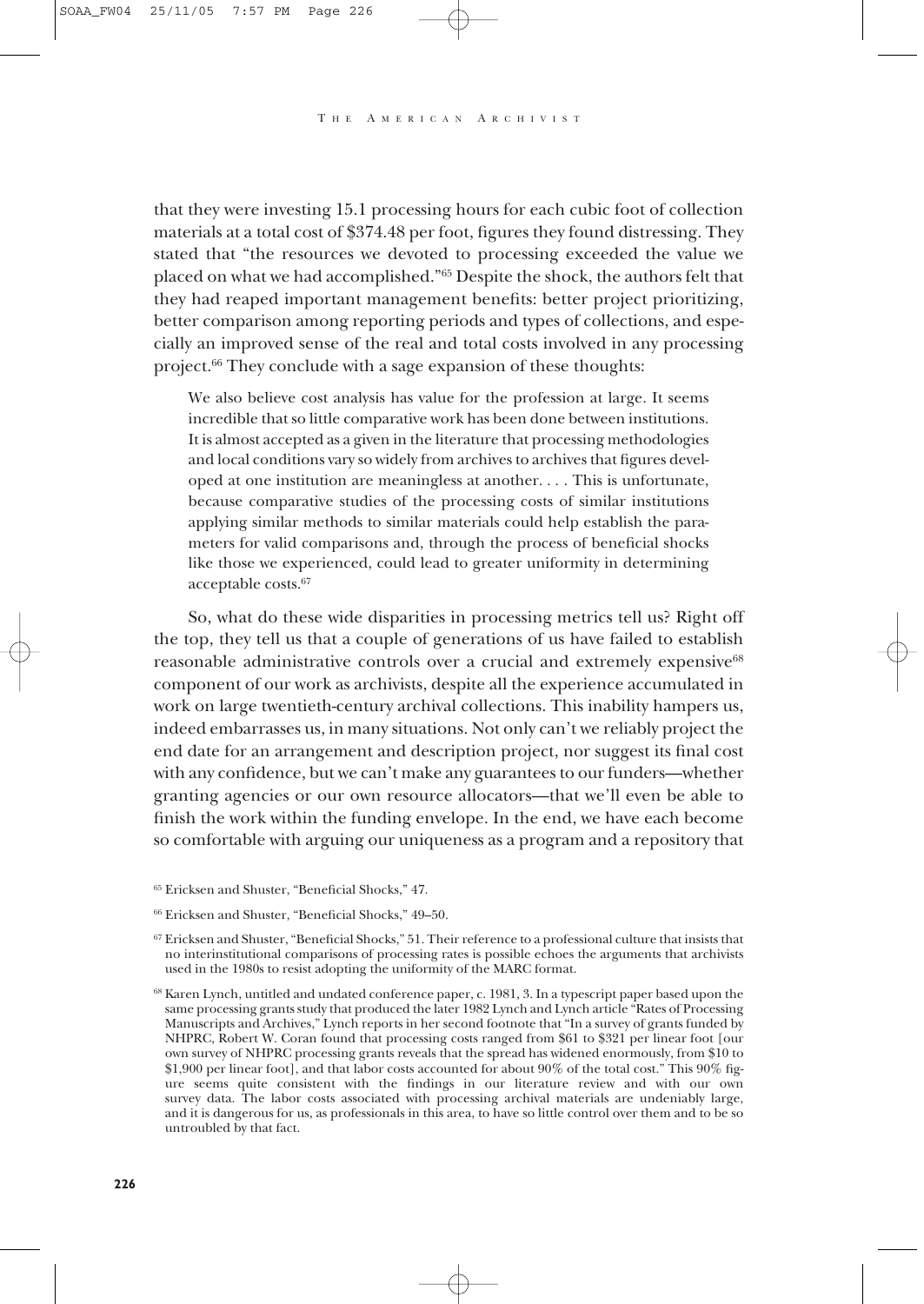we have utterly failed to come to grips with a critical administrative reality, a reality that eats 90 percent of our direct program expenditures.<sup>69</sup>

#### *Conclusion*

The archival literature has been inconsistent and even schizophrenic about defining the parameters of "processing." Some authors and manuals suggest that it is appropriate and sensible to focus on the series level of arrangement and description, and then go on to insist that preservation measures be applied rigorously at the item level. Still, there is a solid literary warrant in our profession for taking a hard-nosed, pragmatic, forest-not-trees approach to processing.70 This is far more than an abstract or theoretical distinction—it has very definite consequences for our profession.

<sup>69</sup> In addition to the published literature, some processing norms have shown up in institutional processing manuals, as in the following found in that from Northeastern University:

*Processing Rate 1 (24–30 hours per cubic ft.):* Used for collections that have little or no arrangement and order. Different kinds of materials are mixed together, correspondence is unsorted or stored in original envelopes, some papers and correspondents are unidentified, and extensive preservation work may be required.

*Processing Rate 2 (14–20 hours per cubic ft.):* Used for collections that have an average number of problems. Papers may have some order and sections of the collection may be properly sorted, although significant portions will have to be arranged and a good deal of interfiling work will have to be done. Most collections can be processed at this rate.

*Processing Rate 3 (4–10 hours per cubic ft.):* Used for collections that have no significant organizational problems. A minimum amount of interfiling and reorganization is needed. The major portion of staff time will be expended on the basic work required for all collections: reboxing, refoldering, listing, and describing the contents of the papers.

In the more detailed processing instructions that follow, the manual advises: "Very few collections merit detailed item-level arrangement or description. For example, unless a collection (or a portion of a collection) has an extremely high research value, it is not necessary to arrange items chronologically or alphabetically within a folder. Avoid item-level arrangement simply by breaking folders into smaller chunks and providing more specific description; accurate date ranges are extremely important." They do, however, prescribe complete refoldering.

<sup>70</sup> "*In the past, an emphasis on uniformly detailed processing to the item level resulted in repositories having immense backlogs of undescribed, inaccessible records and a small number of perfectly processed collections. The key goal of a processing program should be instead to maximize the proportion of a repository's holdings available for effective use.* It is better to have a high proportion of records with general series-level descriptions than a small proportion with comprehensive item- or folder-level indexes" (emphasis added). Miller, *Arranging and Describing Archives and Manuscripts*, 46. Sadly, Miller was being far too optimistic when he placed immense backlogs in the past tense. Sadly, too, his own manual's prescription for item conservation treatment probably undermined, if not completely superseded in many archivists' minds, his sensible advice about arrangement and description.

Kathleen Roe's arrangement and description manual hews to Miller's good advice about flexible levels of processing, 17 (also see 71–72) without repeating his contradictory advice to perform conservation treatment at the item level: "All records should be arranged and described beginning with that first level of description. With complex groups of records, or those with extremely rich content for users, more detailed levels of description may be appropriate." See also Desnoyers, "When Is It Processed?" 7: "by processing all collections to the ideal standard level, we cannot keep up with the collections we have on hand or with the new collections coming in. The result tends to be a small number of beautifully processed collections available for use and an extensive backlog of collections that are closed while they wait to be processed."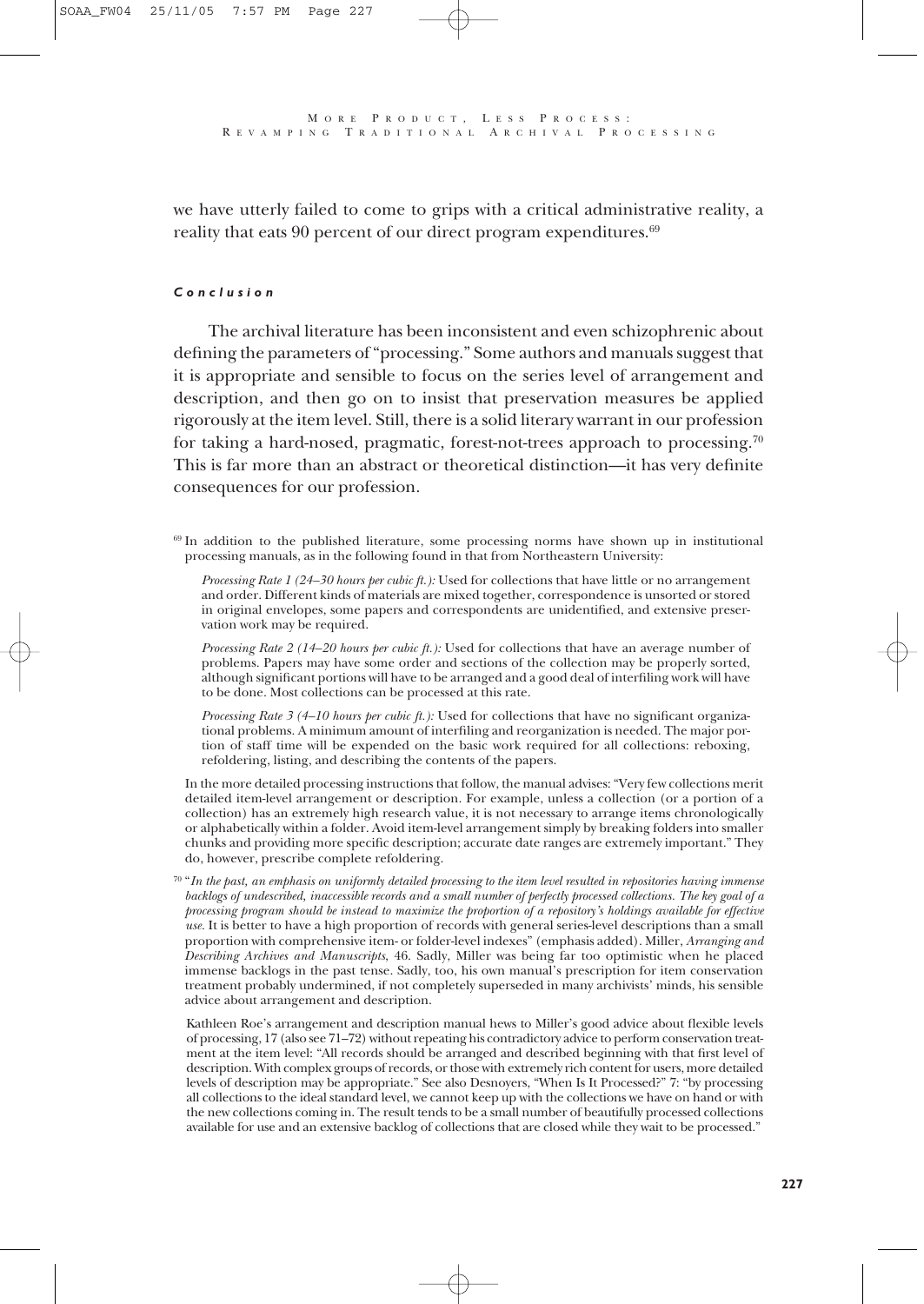#### **Research Findings**

Our own research, conducted during 2003–04, provides something of a capstone to the metrics studies in the published literature, both highlighting and testing the wide range of opinions and conclusions found in thirty years of archival writings on processing productivity.

The projects enabled by the NHPRC grants that we analyzed covered a wide range of manuscript collections, institutional archives, and local government records, though the majority focused on the large twentieth-century collections that are the focus of this study. Averaged together, the 40 grants generated a productivity figure of 9 hours per foot, $71$  with individual values ranging from 67 hours per foot on the low side to 1.5 on the high. The modal average—the most frequent value in the range—was 33 hours per foot and, indeed, there was a large clustering of projects (7) in the 25–40 hours per foot range. The wide range in productivity values is not explained by type or size of repository; among the grants received by college and university archives with moderate to large programs (19), productivity rates ranged from 67 hours to 11 hours per foot. These figures are on a rough parity with those noted by Lynch and Lynch in their 1980 study of processing grants—12.7 hours per foot for all twentieth-century materials averaged. The depressing clustering of productivity expectations at the low end of the scale is also all too consistent with the evidence in the archival literature. A very disproportionate fraction of applicants (68%) expected to arrange, preserve, or describe at or close to the item level of intensity.

The beefier leg of our research comprised an in-depth e-mail survey of processing archivists across the U.S. Among the 106 data elements extractable from the survey document were two questions in which the 100 respondents were asked for their opinions about processing productivity. The mean average response to the question—"Averaging large  $20<sup>th</sup>$  century archival collections together, what quantity (in cubic or linear footage) should a professional-level archivist, with processing as his/her sole/primary responsibility, be able to process in a one-year period?"—was 152 cubic feet. The individual responses ranged from 50 (4 respondents) to 600 (2 respondents) feet. The other question—"Averaging large  $20<sup>th</sup>$  century archival collections together, how many hours should it take a professional-level archivist, with processing as his/her sole/primary responsibility, to process 1 cubic foot of collection materials?" the figure was 14.8 hours. Individual responses ranged from a whopping 250 hours on the high side to 2 hours on the low. The most frequently cited

 $71$  It is important to mention here that none of the averages and aggregates noted in connection with the NHPRC grants research pertains exclusively to the quantities of material that were *actually* processed in the course of these grants. Of the 40 grants studied, fully 12 of them (30%) were still open at the time of our research. Therefore, the overall figures can really be said to reflect the productivity *expectations* in the original application documents, rather than realized productivity.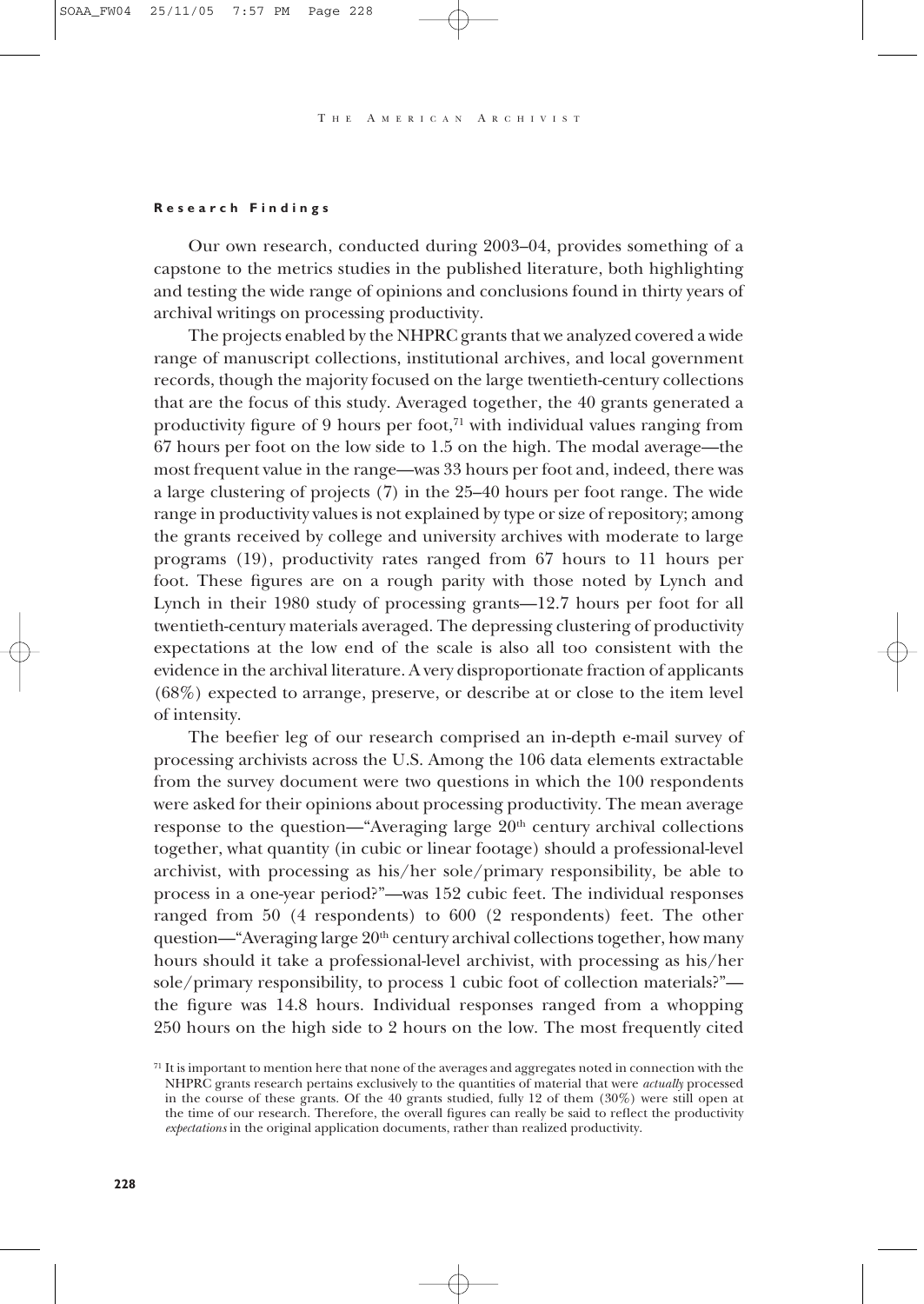figure was 8 hours (18 respondents). Here again, our survey figures tend to reinforce those found in the literature. The 14.8 hours per foot average reported to us is fairly in line with the Lynch and Lynch figure of 12.7 hours and the Billy Graham Center Archives figure of 15.1 hours. The more interesting thing to note is that, while the figures from the literature reflect actual productivity viewed in retrospect, our survey figures reflect the current *expectations* of American archivists about what is both possible and reasonable. These are the productivity norms that they are either content with, or else resigned to.

The published literature, institutional processing manuals, and formal grant applications, while often minutely prescriptive, taken together end up offering no usable guidelines for processing collections. Too often they cleave to widely differing standards, even when treating the same general topic of large-scale twentieth-century archival and manuscript collections, thereby leaving us with no common sense of acceptable policies, procedures, and expectations. And our own attitudes as practitioners, as revealed in the survey data, reinforce this same lack of commonality regarding specific aspects of processing. However, a more general consistency exhibits itself in assumptions about our role as keepers and preservers and in a strong inclination to accept as not just "normal," but as "proper," certain processing metrics.

#### *The Status Quo*

Part of what the survey tells us is that there is wide variation in what archivists believe are "generally accepted norms" of processing. It may not be surprising that some of us see creating EAD finding aids as above the norm, while others consider it part of the norm (only 38% of us actually do it sometimes, usually, or always for twentieth-century collections). Probably more surprising is the variation of opinion concerning whether such things as routinely photocopying newspaper clippings, deacidifying paper, providing folder-level descriptions in finding aids, and making use copies of sound and visual material on demand are (as the survey put it) "above and beyond" standard processing practices.

While some specific processing steps vary, there is a dismaying commonality at the broad level. Many of the quality benchmarks that archivists promulgate in various writings and in survey responses cannot possibly succeed on their own as general administrative practices. Based on the most recent survey, we can summarize the processing status quo as follows: While archivists have almost entirely given up on item-level description, we continue to arrange and do multiple types of minor preservation work at the item level. While we almost uniformly create finding aids that include collection and series descriptions, administrative or biographical notes, and folder lists, barely half of us make our descriptive work accessible through OPACs or Web-mounted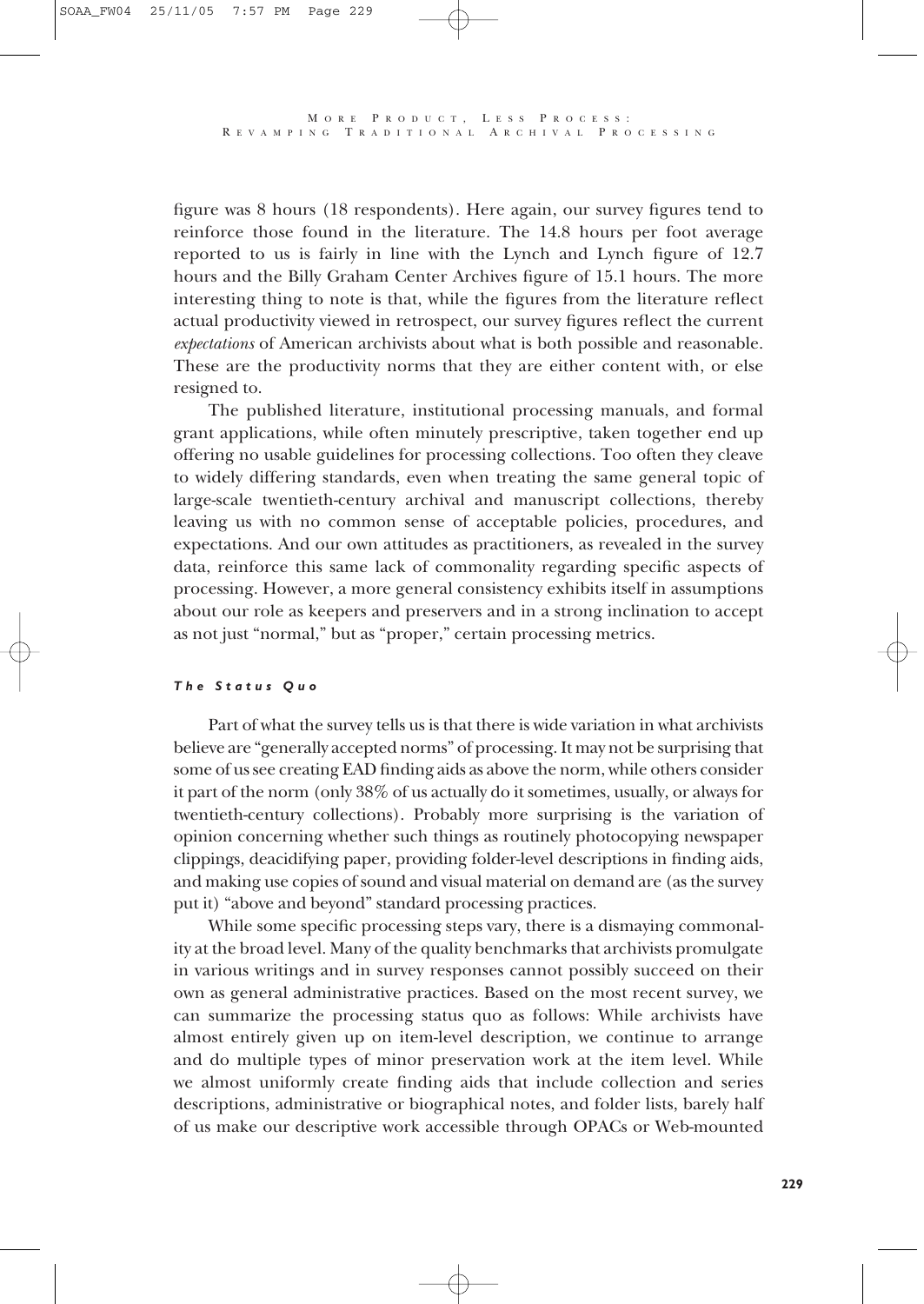documents. In both our proclivity for item-processing and our avoidance of on-line cataloging, we evince a dismaying lack of concern for user access to our holdings.

The repository survey reflects the following facts about our profession's practice of arranging twentieth-century collections. Arrangement is still often at the item level (68% sometimes, usually, or always arrange items within folders). Sixty percent of repositories separate photos from the rest of the collection. A remarkable 92% sometimes, usually, or always weed duplicates from twentieth-century collections, a practice that clearly requires item-level review. Of the 36 repositories with the biggest percentage of holdings defined as unprocessed backlogs (50% or more), 63% arrange items within folders and 86% weed items. Of the most active repositories in terms of current collecting (those bringing in 250 feet or more of material a year), 58% arrange at the item level and 82% weed duplicates.

The survey results regarding description reveal that 72% of repositories sometimes, usually, or always enter bibliographic records into an OPAC (43% do it always). Eighty-two percent of repositories sometimes, usually, or always create finding aids with collection- and series-level descriptions; 76% create finding aids with a biography or administrative history; and 74% create container lists with folder-level content description. Only 9% of repositories produce item-level lists or descriptions sometimes or more often. Significantly, 29% sometimes, usually, or always mark up finding aids in EAD, while 22% resort to HTML instead of EAD. This means that only 51% of repositories are regularly putting finding aids on-line, and more than a quarter of repositories don't use an on-line catalog. Such results indicate more agreement about how to create internal finding aids than about making information easily accessible on-line, either through a catalog or a Web-findable document.

In terms of preservation steps, the true conservatism of archival processing most clearly emerges. Sixty-three percent of repositories sometimes, usually, or always remove metal fasteners from twentieth-century collections; 85% refolder in buffered folders; 52% photocopy clippings onto archival bond paper; a third place torn items in polyester L-sleeves; 20% interleave scrapbooks and/or photo albums with acid-neutral paper. It is a telling point that only three do all of these things, suggesting that there is no consistent preservation ethos at work, but rather a disjointed and haphazard dedication to certain rituals.

Of the repositories that report that more than 50% of their holdings are unprocessed—that is, those that might be assumed to have the strongest motivation to speed processing—88% refolder twentieth-century collections sometimes, usually, or always, and 58% remove metal fasteners. Of the most active repositories in terms of current collecting (those bringing in 250 feet or more of material a year), 84% refolder twentieth-century collections sometimes,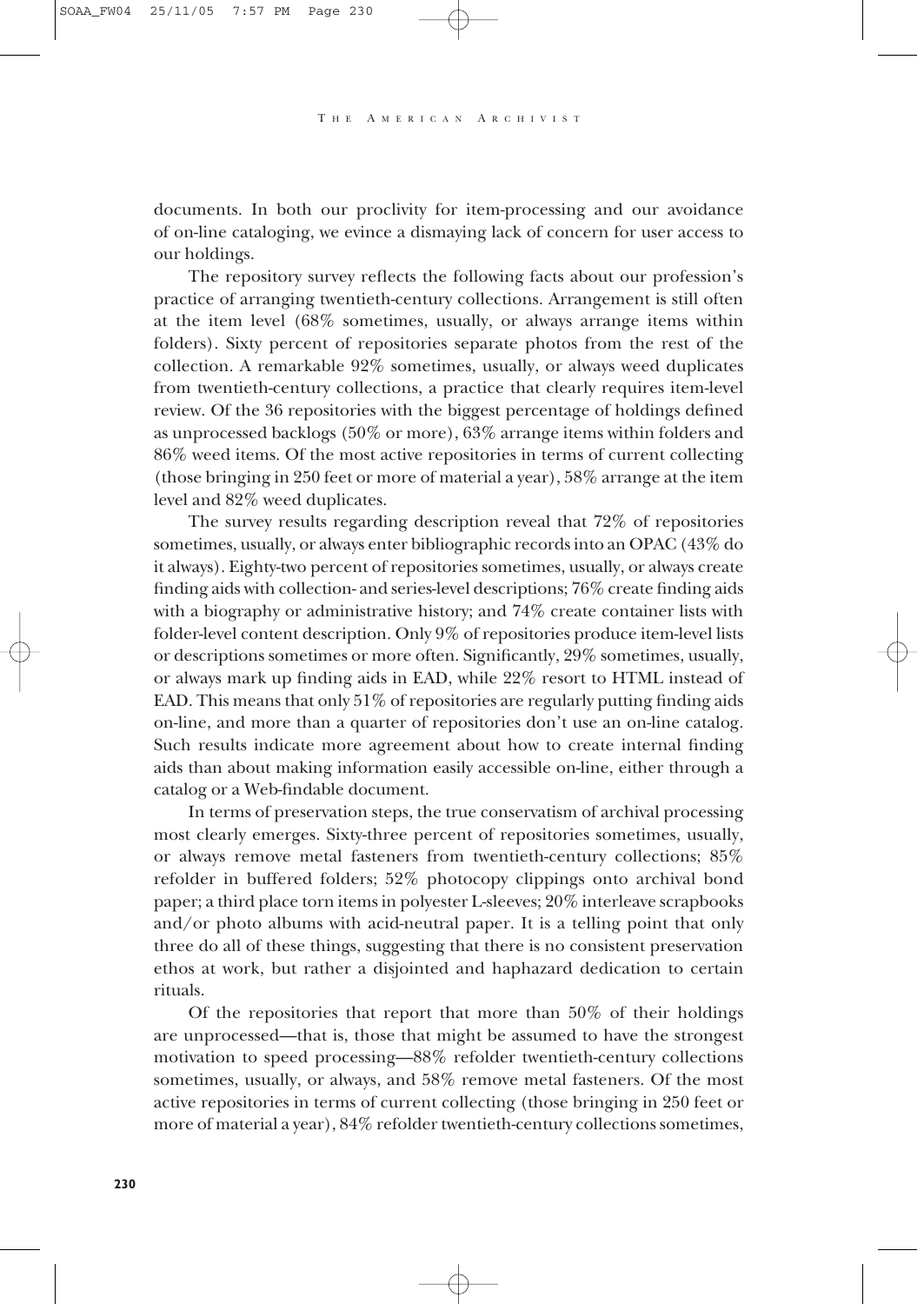usually, or always, and 55% remove metal fasteners with the same frequency. Thus, neither the scale of current acquisitions nor the extent of a backlog significantly alters a repository's allegiance to the most time-consuming actions that can be undertaken during processing.

Moreover, of the repositories that usually or always remove metal fasteners from twentieth-century collections, 33 report having 100% of their stack areas properly controlled for temperature and humidity. With good climate control, metal fasteners should not rust; why such determination to remove them? Similarly, of the repositories that usually or always refolder twentieth-century collections into "archival" buffered folders, 37 have completely climate-controlled stacks. It may startle some archivists to learn that *no* studies have been done on the effect that standard manila folders have on collection material when stored in proper environmental conditions. In fact, no studies exist on the effect of buffered folders on collection material stored in proper conditions.<sup>72</sup> We are spending lots of time and money in the hope that buffered folders can make a significant difference.

#### *User Needs Are Deprecated*

Why have admonitions to do item-level conservation taken stronger hold on so many more archivists (as reflected in their recent survey answers, as well as in the concrete evidence of their growing backlogs) than the equally clear directives to "maximize the repository's holdings available for use"? Forty years ago, Lucile Kane posited that "custodians of historical manuscripts are conservators by inclination and training. Rooted in traditions of scholarship and trained largely in intensive work with small- or moderate-sized collections, many of them find it difficult to deal with the problems inherent in the great volume of recent manuscripts and the limited physical resources of their institutions." <sup>73</sup>

<sup>72</sup> Dianne van der Reyden, Chief, Conservation Division, Library of Congress, e-mail to Mark Greene, 13 April 2004. "In answer to the questions 'Are there studies to which you could point us that quantify the improvement (presumably in terms of extended life during artificial aging experiments) resulting from refoldering? And/or studies that examine whether poor storage climate makes refoldering more or less effective?' I must answer that, to my knowledge, there are no studies addressing this query specifically. However, the Oddy Test has shown that volatile materials (which lignin containing folders are) in both ambient or poor environments (which high temperature and RH are) contaminate susceptible materials (which many documents are)."

<sup>73</sup> Kane, *A Guide to the Care and Administration of Manuscripts*, 35. More recently, see Frank Boles, draft of paper delivered at 2004 SAA meeting, for session "Twenty Years Later and the Box Is Blacker than Ever." "Archivists like to present themselves as preservers. This is, for example, one of our profession's favorite postures in press releases and annual evaluations to our boss. We are forever talking about how we saved this thing from destruction or preserved that thing from the ravages of time. That's our pr image and our usual strategic niche in the tussle for organizational resources, but I think it is far more than that. I believe it reflects our deepest professional beliefs and psyche. What archivists really see themselves as are guardians of the past: the devoted followers of Hilary Jenkinson's 'keeper' mentality." We are grateful to Boles for permitting us to read and use this draft.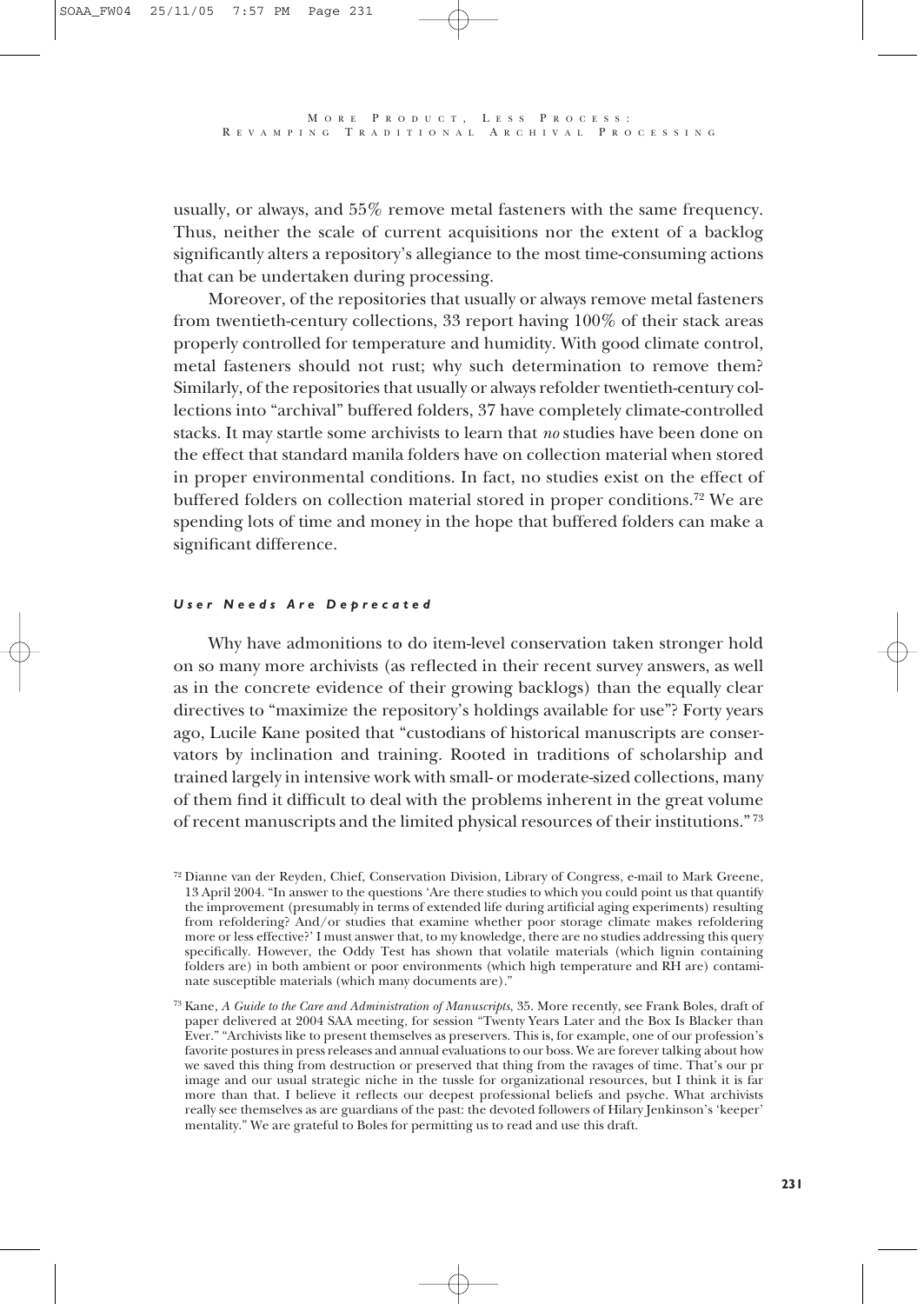This is simply a sharper statement of a fundamental tension in our profession. Is our ultimate goal the physical and contextual preservation of records, or is it serving users?<sup>74</sup>

For example, in the introductory chapter to *Managing Archives and Archival Institutions*, Greg Bradsher writes that "archivists have two objectives. Their most fundamental objective is to establish and maintain control, both physical and intellectual, over the records transferred to them. . . . The archivist's secondary objective is to make their archives, or the information in them, available to researchers. . . ."75 More frequent have been statements, such as this one from Frederic Miller, that place preservation and access on a par: "Archival and manuscript repositories exist to preserve historical records and make them available for use."76

But we should give heed to SAA's *Planning for the Archival Profession* when it calls "the use of archival records. . .the ultimate purpose of identification and administration."77 James O'Toole has expanded on this point, noting that archivists "develop a characteristic set of values about what they do, why they do it, and why it is important to do." The first value he identifies is that "archival records exist in order to be used, not merely saved for their own sake."78 Those

<sup>74</sup> The most vocal and consistent advocate for a user-centered revision of archives administration has been Elsie Freeman Finch. See especially, Elsie Freeman, "Buying Quarter Inch Holes: Public Support through Results," *Midwestern Archivist* 10 (1985): 89–97; Elsie Freeman, "In the Eye of the Beholder: Archives Administration from the User's Point of View," *American Archivist* 47 (Spring 1984): 111–23; "Soap and Education: Archival Training, Public Service, and the Profession—An Essay," *Midwestern Archivist* 16 (1991): 87–94. Terry Cook has criticized this view, most sharply in "Viewing the World Upside Down: Reflections on the Theoretical Underpinnings of Archival Public Programming," *Archivaria* 31 (Winter 1990–91): 123–34. Cook argues that the records, and not the user, should be the center of the archivist's universe. To be sure, a user-centered approach can cut the other way. When they gather in bars to complain about unrealistic demands from researchers, many archivists suggest that just as our users seem to want us to acquire and save everything, they likewise expect item-level access to everything (on the Web ideally, but certainly on-site). Certainly there is some truth to this, but Gordon, *Using the Nation's Documentary Heritage* and our own more limited survey of users suggest that if they understand the trade-off—some information about lots of collections versus lots of information about some collections—they would choose less detail. This only makes sense. Whether a researcher is a scholar or a genealogist, he or she doesn't have any chance at all of finding important material in a collection that is not open for research because it is unprocessed; they can at least find it in a less intensively processed collection, even if finding that information would take some digging.

<sup>75</sup> James Gregory Bradsher, "An Introduction to Archives," in *Managing Archives and Archival Institutions*, 10. It is telling, in this regard, to note that only 9% of survey respondents asked users about processing priorities/trade-offs, though 34% said they might change procedures/priorities if users supported that. This reflects, it seems, a basic disinclination to accept that use is the ultimate purpose of the archival endeavor.

<sup>76</sup> Miller, *Arranging and Describing Archives and Manuscripts*, 3. See also, T. R. Schellenberg, *Modern Archives: Principles and Techniques* (Chicago: University of Chicago Press, 1956), 224: "The end of all archival effort is to preserve valuable records and make them available for use. Everything an archivist does is concentrated on this dual objective."

<sup>77</sup> Society of American Archivists, *Planning for the Archival Profession* (Chicago: Society of American Archivists, 1986), 22.

<sup>78</sup> James M. O'Toole, *Understanding Archives and Manuscripts* (Chicago: Society of American Archivists, 1990), 58.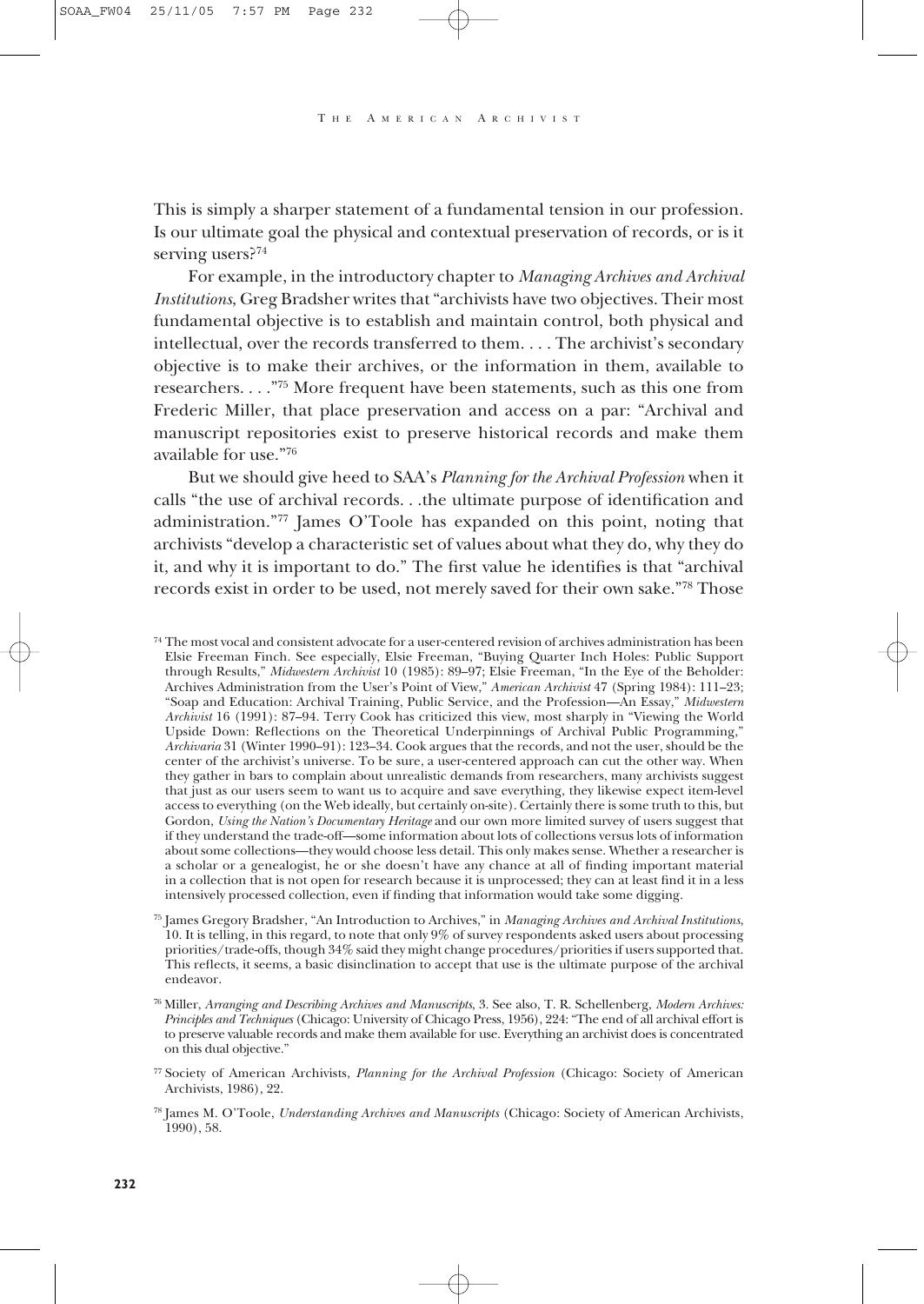who champion a user-centered archival profession believe that "Records that are merely accumulated and never arranged or described are as unavailable to future users as records that have been destroyed."79

It follows that, if we are going to effectively serve our users, we must adopt a much more flexible conception of what it means to "process" a collection. One approach holds, "A collection is 'processed' whenever it can be used productively for research. Our system recognizes that it may be desirable to process at the collection level, the item level, or at any intermediate level in the processing continuum. The level of processing may even vary from series to series."80 But this approach is much more complicated than the record-focused approach. The latter approach "dictates what must be done to a collection whether or not the collection warrants it. . . . [W]e process all collections to an ideal standard level."81 This makes sense if the goal is to do the best by the records themselves. The former approach, however, requires us to make choices and set priorities: "The key questions to be answered in setting priorities are: Which collections to do first?; What level of detail is required?; How much time to spend on each collection?"82 Choices can be uncomfortable. What Frank Boles says in this regard about appraisal may apply equally to the notion of employing a variety of different levels of processing, that archivists don't do it "because they think they will be criticized for making mistakes. This can become an almost paralyzing fear in some archivists who will wring their hands endlessly about potential uses and users."83

If this seems harsh, perhaps it needs to be. After all, it was forty years ago that Bordin and Warner acknowledged that "Nine times out of ten, time, money, staff will require that the large collection of recent papers be left in the order in which they are received. A cursory inventory is made, a card or two of general description is placed in the manuscript catalog and from there on the researcher is on his own."84 True, their acknowledgment was grudging; they viewed such shortcuts as an "expediency" that would one day be remedied when there were more resources. But they knew better than to try to do "permanent processing" until and unless the ratio of collections to staff swung heavily in favor of staff. That day, of course, has never come and never will. But we still permit item-focused assumptions and practices to frustrate our administration of large collections. We find ourselves unable to break out of a cycle that produces ever-larger backlogs.

Why does this enervating reality endure? It endures for at least three reasons. First, it persists in large part because we allow our pride in craft to get

<sup>79</sup> Thibodeau, "Archival Arrangement and Description," 67.

<sup>80</sup> Slotkin and Lynch, "An Analysis of Processing Procedures," 157.

<sup>81</sup> Desnoyers, "When Is It Processed?" 7.

<sup>82</sup> Brunton and Robinson, "Arrangement and Description," 224.

<sup>83</sup> Boles, draft of paper delivered at the 2004 SAA annual meeting.

<sup>84</sup> Bordin and Warner, *Modern Manuscript Library*, 72.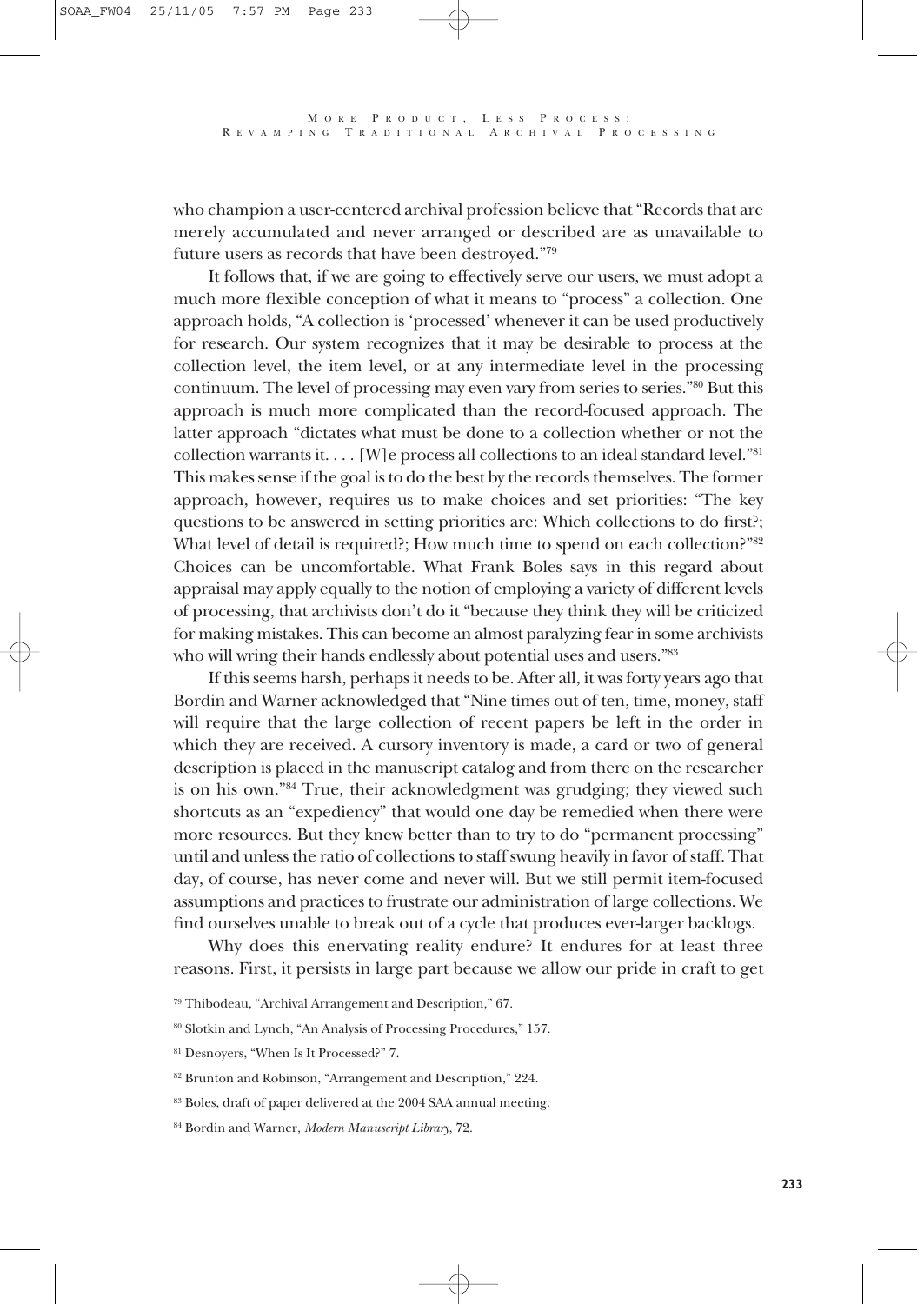in the way of our real objective: making materials accessible to users. Sometimes the love of craftsmanship degenerates into mere fastidiousness, an obsession with cleanliness and order that serves none of the real business interests of user, repository, or archivist. One archivist put to words what we think is a widespread horror at "sloppy" processing: "If all those letters were to be unfolded and carefully placed in acid-free folders chronologically, but you're rushed to meet some quantification figures because you had the flu, it becomes easier to throw them all in one folder."85 Why do we care?

Our users, tellingly, seem much less concerned about these housekeeping issues than we do. Only 10% of users in our small survey indicated that they were at all concerned with the level of dirt and tidiness of collections. One respondent, checking the statement "I would accept generally greater levels of dirt and untidiness in processed collections," added parenthetically "Dirt Sc[h]mirt. Research is a dirty business."86

Second, we have placed preservation far ahead of access in our priorities by establishing as "proper" the removal of metal fasteners and complete refoldering. No clear mandate for this exists—archival manuals and other publications are quite divided on this principle—rather, it seems to be a self-imposed burden. That burden may derive from the heavy legacy of a profession rooted more in service to "the stuff" than in service to patrons, a profession that exalts the value of the physical item.

Third, it persists because we have allowed techniques appropriate to a different age to survive unchallenged in an era dominated by collection materials that are profoundly different in both volume and character. Techniques and expectations that made great sense when acquisitions consisted of a *relatively*small

Provide basic descriptions (such as catalog records) for all collections: 2.2 Provide basic content information (like box lists) for all collections: 2.9 Provide detailed content information (like full finding aids) for all collections: 3.2 Acquire new collections: 3.8 Digitize collections and put them on the Web: 4.2 Provide full conservation to collections: 4.5 Appraise and weed collections: 5.6

<sup>85</sup> Dean DeBolt, posting to Archives and Archivists Listserv (hereafter Archives List), Friday, 12 December 2003, 08:49:41, Re: Project management questions. See also Mary Lynn Ritzenthaler, *Preserving Archives and Manuscripts*, 83:"There is a further, perhaps psychological, advantage to replacing acidic folders and boxes with new, high quality containers that have an alkaline reserve: records that show evidence of care and attention will elicit careful handling by users, while records that look timeworn and sit in dirty, ragged folders and boxes give the impression that they have little value to the repository or anyone else." Even Schellenberg, generally not interested in superficial concerns, notes in *The Management of Archives*, 199, that "to achieve the order and neatness found in library stacks, an archivist should pay attention to certain physical activities, namely, packing, shelving, and labeling."

<sup>86</sup> Half of the researchers stated that "I would accept generally lesser levels of organization in processed collections" in exchange for access to more collections; 44% said they would accept lesser levels of description if it would speed access to collections. When we parsed the options more finely and asked respondents to rank their preferences (1 being highest priority, 7 being lowest), it was clear that this set of users valued basic intellectual access to more collections more highly than detailed access to fewer collections—and the only action given a lower priority than conservation was appraisal (suggesting our users would still, all other things being equal, prefer we never throw anything away):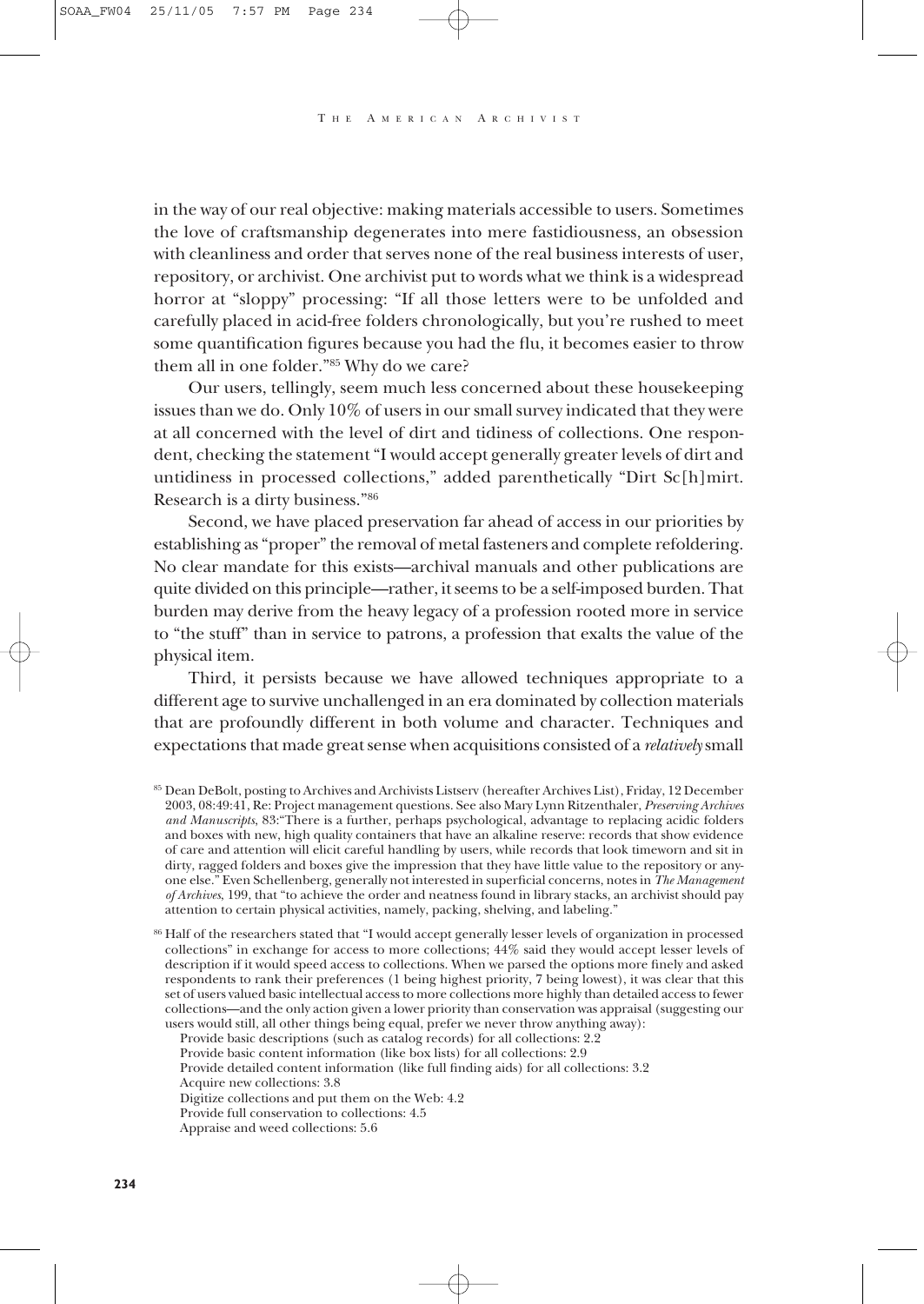volume of carefully created document types, often unique and visually impressive, make no sense in an era where acquisitions comprise a huge amount of frequently redundant material, in myriad forms, with no inherent appeal apart from their informational content.

Why else would we so fiercely assert the "necessity" of removing every piece of metal from a collection, when that collection will be stored in a climatecontrolled environment engineered to prevent rust? Why else would we spend so much money and time replacing every folder when in many instances the office folders the records arrive in are no more acidic than the paper inside them, when our users are crying out for faster access? Why else would we so methodically organize and describe every collection to the same ideal level despite authoritative (though admittedly not unchallenged) articles spanning fifty years that sensibly advise us to vary our level depending on the specific size, original order, and plausible use of each collection?

It is a puzzle. And we insist on following these unhelpful precepts despite admitting that our donors, our users, and our resource allocators are all growing impatient with the time it takes to process collections and with the size of our backlogs. We think nothing of the fact that it took us (at one repository) two years and \$150,000 of staff resources and supplies to process one 680-cubic-foot collection.87 Though to be sure, while \$200 a foot for processing costs is not extravagant by our current unwritten standards, it probably indicates for this project a lack of grant money—when we hit up NHPRC we often spend over \$500 a foot on processing projects.88 Indeed, we go out of our way to insist that we must never sacrifice processing "quality" simply to achieve quantity.89

<sup>88</sup> NHPRC was gracious enough to permit us to review processing grant proposals and final reports for the period of the 1990s. All reference to costs or rates for NHPRC grants are from this review. We requested similar access to NEH processing grants, but were refused.

<sup>89</sup> For example, consider these responses to a listserv poster who was asked by her boss about defining workable metrics for her archive unit (subject heading for the thread is "Re Project management question"): "Your question frightens me. My first reaction is: As an archivist, first and foremost, a processing archivist (besides all of my other duties as primary archivist and member of the faculty), I am hesitant to put strict and general time constraints on processing. Each and every collection is unique and distinct from every other collection" —Karen Peterson, posting to Archives List, 12 December 2003, 07:51:46. "Certain supervisors with no exposure to archives could look at that report and give [the processor] a hard time if they failed to meet the standards the supervisor set based upon that report. Although I expect that you will really come up [with] some sort of average time for processing, many supervisors who know nothing about archives may well take that number as a requirement for any and all collections" —Charles R. Schultz, posting to the Archives List, 12 December 2003, 6:41. "I would urge caution on quantification, because in a pinch, you begin to sacrifice quality for quantity"—Dean DeBolt, posting to Archives List, 12 December 2003, 08:49:41. These posts echo Gracy, *Archives and Manuscripts: Arrangement and Description*, 2: "Each collection and record group is unique, each exhibits its own personality. . . ."

<sup>87</sup> This information was relayed as part of an informal e-mail exchange with Mark Greene by a member of the SAA Congressional Papers Roundtable; in context the figures were put forward as typical of a congressional processing project. The standard envisioned by this repository is not an anomaly, unfortunately, particularly in terms of congressional collections. One respondent to our repository survey noted spending \$300,000 over five years to process 700 feet of a House member's papers. Conversely, the Minnesota Historical Society processed 1,000 feet of a senator's papers in one year for only the cost of supplies and the salary of one professional archivist; if preprocessing appraisal work is included, it would still be less than half the cost (i.e., approximately \$100,000, including benefits, for 1,000 feet).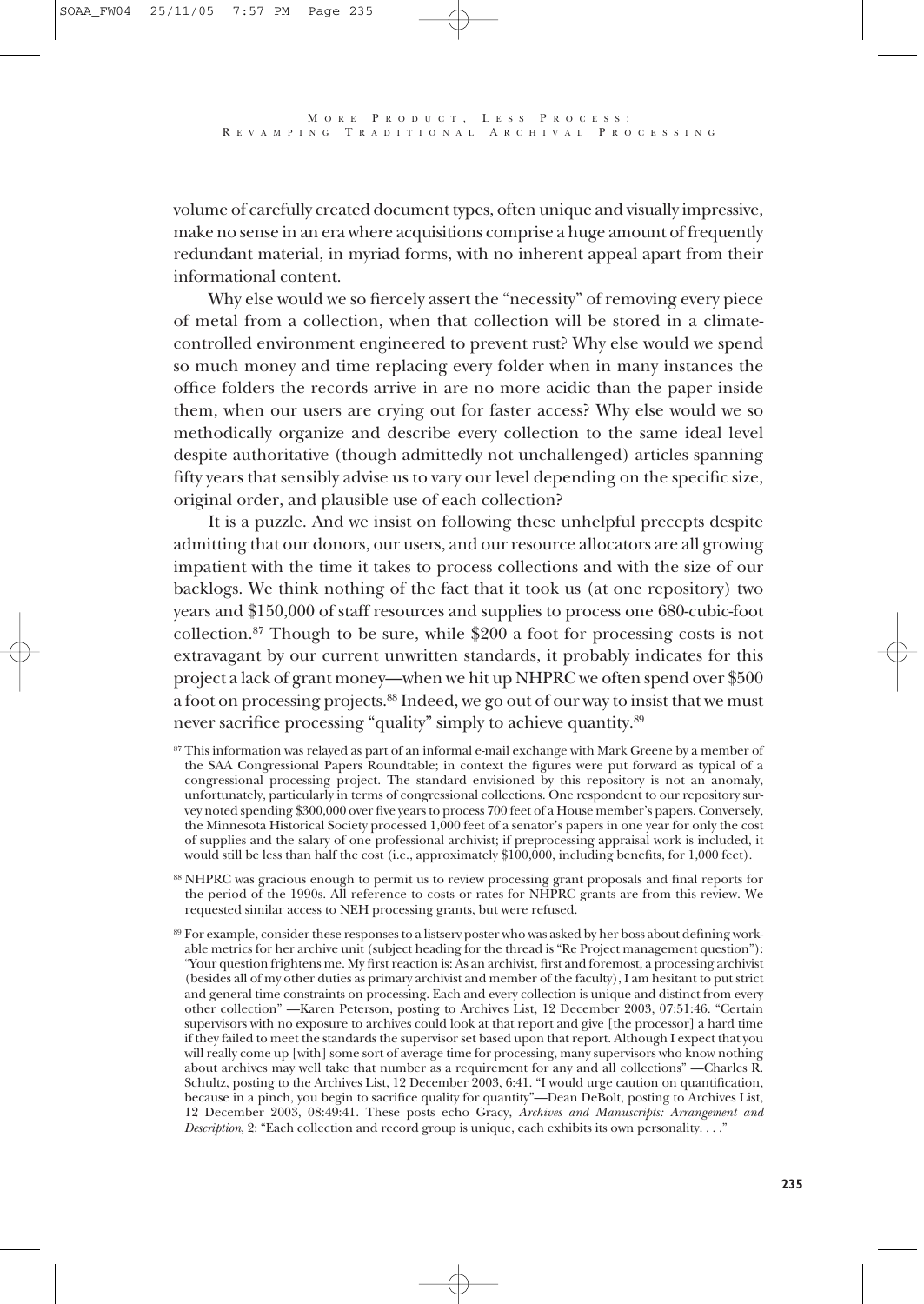No wonder, then, that while 10% of survey respondents believe it reasonable for a professional archivist to process more than a foot a day, or over 300 feet a year, about half set their sights on 75 to 150 feet a year—except with grant money, at which point that figure can drop to 50 feet a year and less.

If 250 feet a year is possible even with widespread adherence to the spectral goals of removing all metal, refoldering all material, and parity of effort for all collections, just think how much we could do by breaking free of those "requirements." Would something be lost by beginning to privilege the speed of processing over the careful examination of every document? Certainly. Our question is whether we might not gain much more than we would lose.

#### **A Call for Change**

A wide range of survey statistics and a wealth of published and unpublished literature point to our profession's processing approach failing by any reasonable measure to address the reality of late twentieth century collections. But the time finally seems ripe to challenge U.S. archivists to change. In 2003, the Association of Research Libraries held a "summit" to discuss the problem of collection backlogs,90 which brought attention to the issue even if it changed little. Some institutions are implementing truly creative and cost-effective processing approaches, even though to date little of this work has appeared in the literature, and rarely at conferences.91 A parallel reengineering is even occurring in library practice. Cornell, for one, has succeeded in reducing cataloging backlogs for library materials despite staff reductions through

<sup>90</sup> Little has come from that effort to date, and it was disappointing to read in the "white paper" that served as the background for the meeting, and in the few presentations during the meeting that have been posted on the Web, that what was largely being suggested was to dedicate more resources to the same approaches—adding yet another layer of work, to boot, by stressing flexible Web linking to finding aids and collection materials. See, particularly, Barbara M. Jones, comp., "Hidden Collections, Scholarly Barriers: Creating Access to Unprocessed Special Collections Materials in North America's Research Libraries—A White Paper for the Association of Research Libraries Task Force on Special Collections" (June 2003), http://www.arl.org/collect/spcoll/ehc/HiddenCollsWhitePaperJun6.pdf (accessed 19 May 2004).

<sup>&</sup>lt;sup>91</sup> One of the few recent sessions was "Undaunted by the Deluge: Case Studies in Managing an Archives Backlog," at the 2000 SAA conference in Denver. In addition to the work being done in the institutions represented by the two investigators for this project, we know of useful work occurring at Arizona State University, Georgia State University, Yale University (Archives and Manuscripts Division), the Pennsylvania Historical Society, and the Wisconsin Historical Society, only one of which has published anything about its efforts. (See Pam Hackbart-Dean and Christine de Catanzaro, "The Strongest Link: The Management and Processing of Archival Collections," *Archival Issues* 27, no. 2 [2002]: 125–36). However, speakers from Yale and the Pennsylvania Historical Society presented findings at the 2004 Society of American Archivists meeting. Archivists and manuscript curators at Yale, University of Montana, and Texas Christian University also agreed to pilot implementation of the recommendations in this article and will report on that work at the 2005 SAA meeting.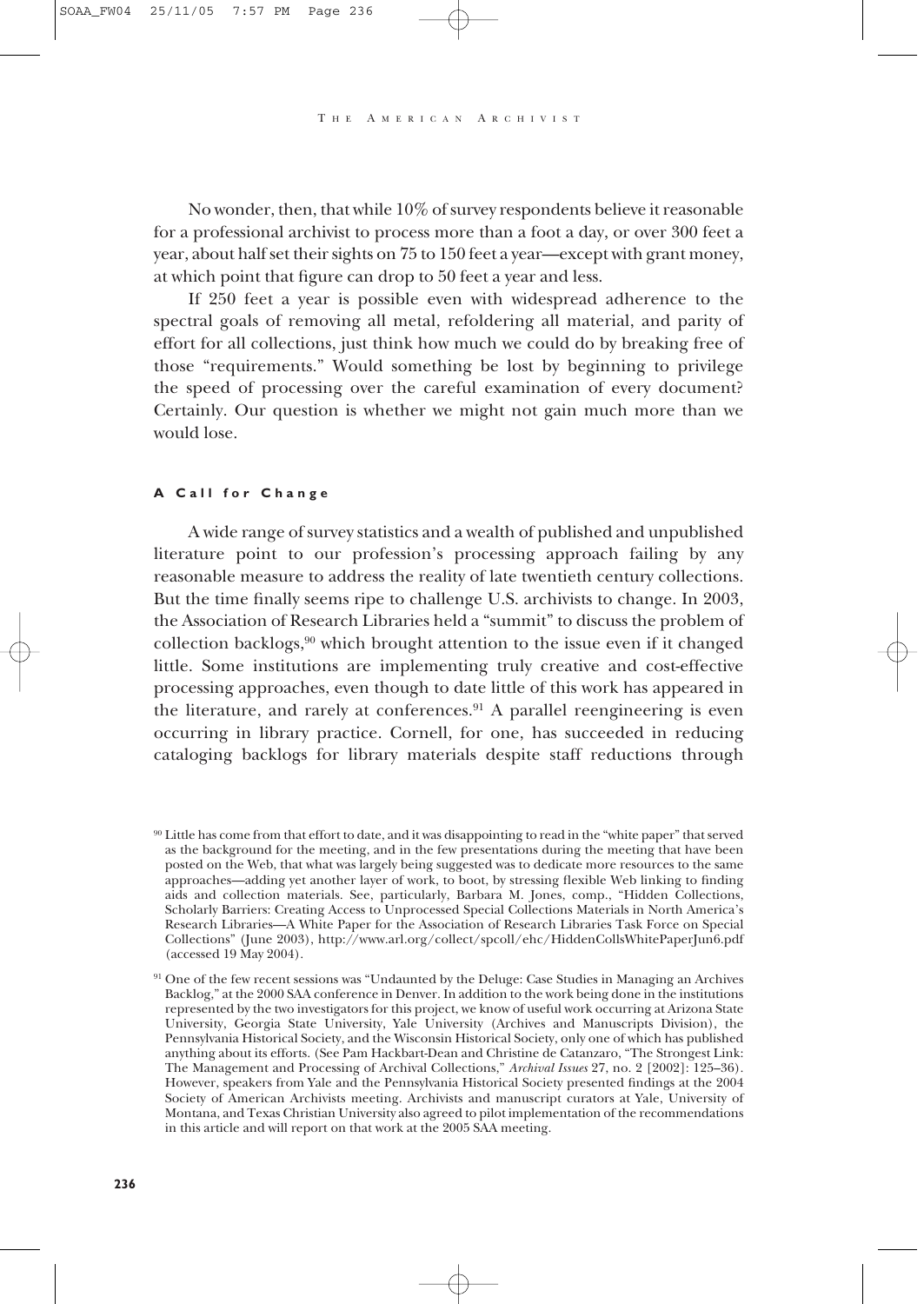various procedural and technical innovations and by redefining "quality."92 We archivists have an identical need to redefine quality as applied to the function of processing.

"*It is the duty of an archivist to open up the research treasures that are entrusted to his care. . . . He should not only accumulate and preserve documentary material; he should also make it accessible to others* (emphasis added)."93 It must be our aim to provide sufficient physical and intellectual access to collections for research to be possible, without the necessity of processing each collection to an ideal or arbitrary standard. Tension between housekeeping compulsions and user needs must be resolved in favor of user needs: we cannot continue to let item-level preservation work undermine more rational decisions to arrange a collection only to series or folder level. "The level of preservation work that is done on a collection is linked to the level of other processing work done. If the collection is not to be rearranged at the item level, it is doubtful that staples or paper clips will be removed."94

We should be paying more attention to achieving basic physical and intellectual control over, and thus affording research access to, *all* our holdings, rather than being content to process a few of them to perfection. "Progressive refinement does not mean that all records are described to the same level of detail, but only that work on all records should proceed in the same direction, even if the stopping place varies with different materials. Items should not be described before the folders of which they are a part, nor series before the larger collection."95 What this means is that all collections should have collection-level intellectual control before any collection receives folder-level control. Note, in this context, Schellenberg's admonition to give researchers first and foremost an overview of a repository's "entire holdings" and to "forego the detailed description of individual record items" until those summaries are complete.<sup>96</sup>

More importantly, researchers cannot come to do research if at least minimal information about the collections is not available to them. If we must comfort ourselves with the belief that one day we will be able to do "proper" processing, so be it, as long as that fiction does not interfere with the first and most important level of processing:

<sup>92 &</sup>quot;At Cornell, for instance, the central technical services unit has decreased its workforce by 20 percent in the past seven years, while reducing the backlog and the time from point of receipt to point of use. They have done so by replacing manual processing methods with technology-based methods, *eliminating redundancies, streamlining workflows, minimizing handling*, and making selective use of outsourcing. *They have redefined 'quality' as the appropriate balance between processing speed, cost, and fullness of bibliographic treatment* (emphasis added)." Anne R. Kenney, "Collections, Preservation, and the Changing Resource Base," *Access in the Future Tense* (Washington, D.C.: Council on Libraries and Information Resources, April 2004), 26. http://www.clir.org/pubs/reports/pub126/kenney.html (accessed 4 June 2004).

<sup>93</sup> Schellenberg, *The Management of Archives*, 108.

<sup>94</sup> Slotkin and Lynch, "An Analysis of Processing Procedures," 159.

<sup>95</sup> Miller, *Arranging and Describing Archives and Manuscripts*, 90.

<sup>96</sup> For full quote and citation, see note 23.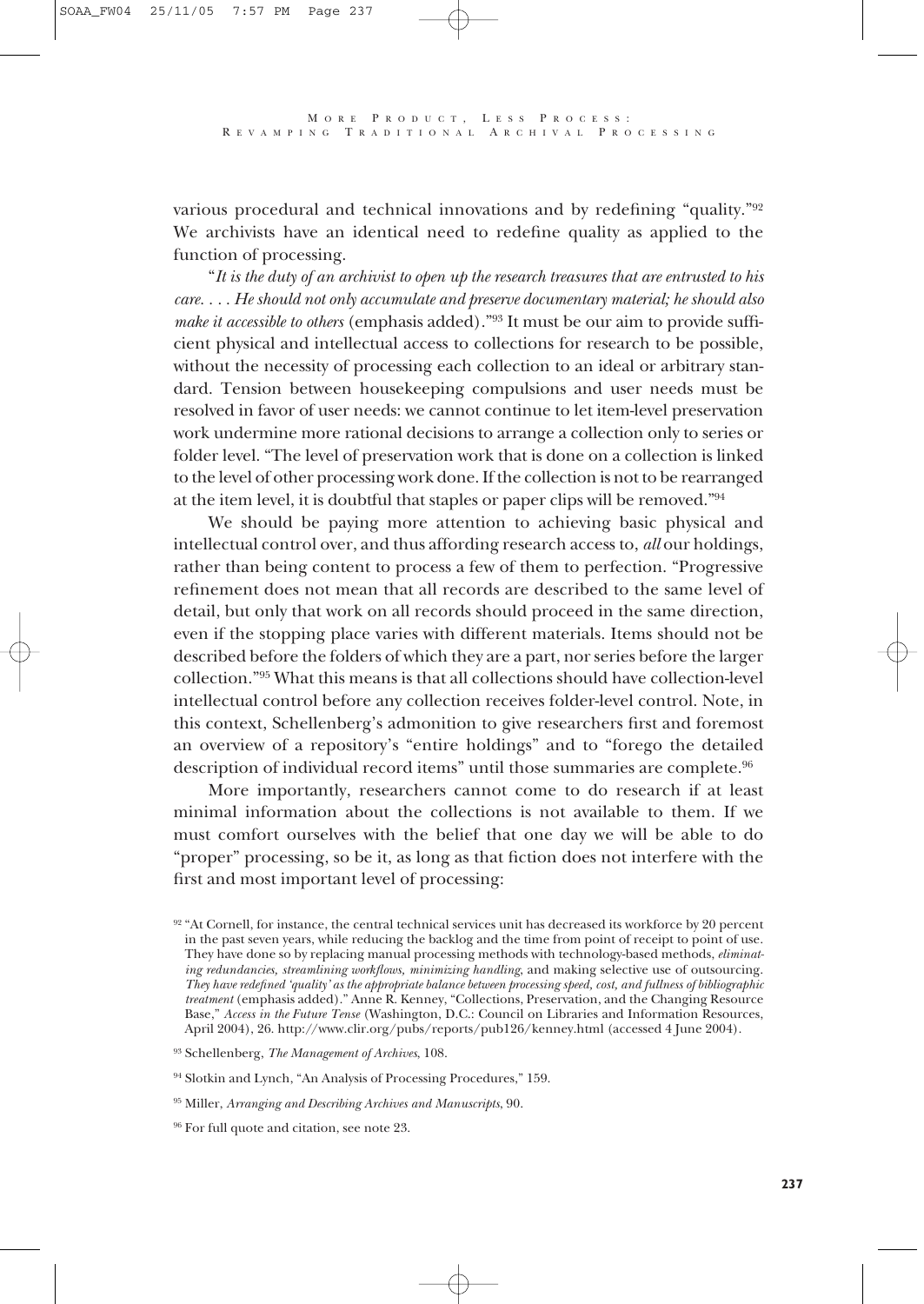Of course, few manuscript libraries will be able to realize the ideal of having their resources adequately cataloged or otherwise provided with suitable finding aids. Some collections will of necessity have to be inadequately cataloged or not cataloged at all except for a single card containing a brief description of the papers waiting for a happier day when staff time is available to do a thorough job.<sup>97</sup>

While some of us are waiting for that happier day, all of us should be working toward a new set of basic assumptions about how we process most of our collections.

This is not abstract theorizing, calling on the profession to do things that are untested, unrealistic, or impractical.98 Some repositories are already implementing these changes. Several have established a category between "processed" and "unprocessed," variously called "partially processed," "use processed," "minimum processed," and other monikers, which can be defined as a collection that has been accessioned and for which a container list has been created, but which has not been physically arranged, refoldered, or de–paper-clipped.99 Such partial

<sup>97</sup> Bordin and Warner, *Modern Manuscript Library*, 67. See also Schellenberg, *The Management of Archives*, 242, which identified for archivists the "end of establishing bibliographical control over the holdings of a particular repository. . .in the form of catalogs and guides." See also Susan Beth Wray, Vesta Lee Gordon, and Edmund Berkeley, Jr., *Manuscripts Collections Processing Manual* (Charlottesville: University of Virginia Library, 1976), 2, which also notes grudgingly but more realistically:

Ideally, all collections should be processed as completely as our competence will allow. Because collections differ from one another both in their relative importance and their state of preservation, and because of work loads, the budget, and other factors which must be considered, it is the policy of the Manuscripts Department to view the processing requirements of each collection individually rather than to attempt to apply every step in our procedures to each collection. The processor may, therefore, be required to apply a variety of relatively complicated processes to one collection, and only to rebox and label another.

<sup>98</sup> It is evident, from the repository survey, that change as such is acceptable to most archives: 76% reported having made changes to their processing regime in the last 10 years. Disappointingly, only 22% made changes aimed at speeding processing or providing intellectual access to unprocessed collections. Indeed, at many repositories, changes—including adding EAD mark-up to the existing workflow—may further slow the rate of processing.

 $99$  The respondent for a private university with more than  $50,000$  cubic feet of holdings gave this detailed explanation of minimum processing and why his repository decided to employ it:

When considering the size of our backlog, so defined, we realized that we had more than fifteen years worth of work ahead of us provided we kept the same level of staffing and stopped adding to our holdings. This proved untenable, since we still add much more to our holdings than we fully process each year, so we decided to re-conceptualize the backlog.

Our first attempt at this resulted in the development of what we call "minimum standards processing." The idea behind minimum standards is to streamline processing by simplifying it and essentially removing the professional-level work from it. So minimum standards processing consists of the following steps:

- making sure the materials are in a somewhat comprehensible order (we only do arrangement when absolutely necessary).
- Preservation crises are addressed (materials are re-boxed and sometimes, but not always, re-foldered).
- Restricted materials are located and segregated.
- Creation of a finding aid with a box/folder level inventory and an Overview (described above), which also gets entered into the catalog along with a few obvious subject headings.

Minimum standards processing is supervised by professionals but carried out by para-professionals and students. The vast majority of our collections in our "backlog" have been slated for minimum standards processing and we initially planned to begin with the collection that had been with us for the longest time and move forward.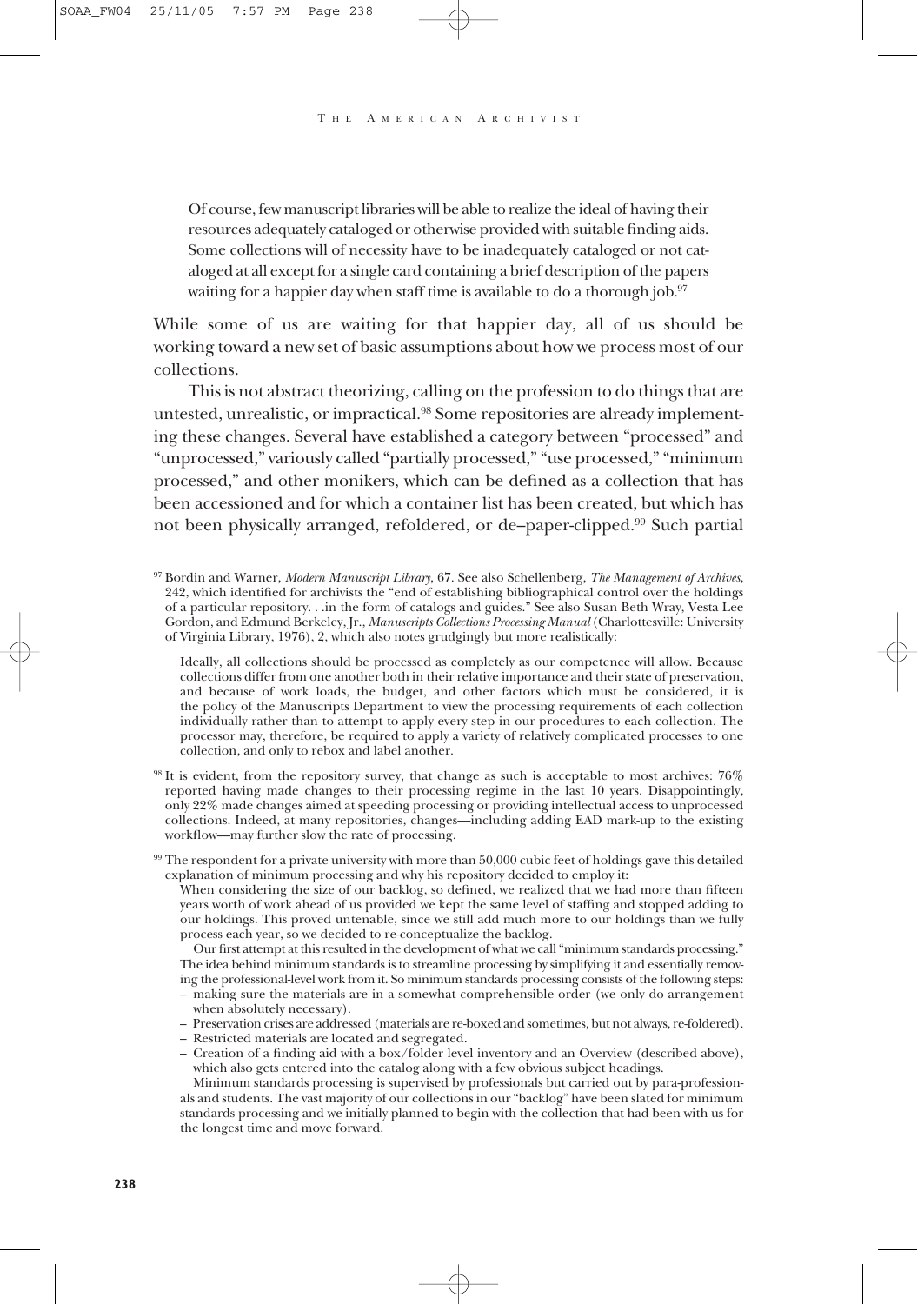processing can and should include creation of collection-level catalog records, as one respondent noted:

For many years, we have conducted "preliminary processing" for all accessions in our manuscript collections and university archives record units. This preliminary processing consists of creating or adding to a finding aid that, at minimum, consists of a title page, a section called the "Overview of the Papers/Records/Collection," and a container level inventory. The Overview contains fields that map to required fields in a MARC record, so our OPAC is updated as part of this process as well.

Archivists at some of these repositories, like Bordin and Warner before them, are hoping for better times when these collections can be fully processed, but in the meantime the collections have been made accessible to researchers in at least a rudimentary way. A few of these repositories create container lists in databases and intellectually organize the folders for clearer presentation to researchers, without having to do the physical reorganization.100 As one respondentrepresenting a state historical society with 15,000-plus feet of holdings stated: "For large collections that have 'preliminary' inventories we use that inventory as the final inventory—we 'arrange' the collection by sorting the inventory in a database—like material appears together."

Another respondent, from a public university explained:

Increasingly we're relying on preliminary inventories (done in Microsoft Access), which doesn't jive well with our recent EAD implementation, but it does make things available in house more quickly. Another way we've mitigated is by basically stopping removal of paper clips and staples unless the collection is very small, embrittled to the point that the fasteners could result in loss of *information*, or specific documents have *very* high artifactual/intrinsic value. . . .

Yet another respondent, from a state historical society, noted pointedly: "We often have a good preliminary box list that will stand for quite a long time, but allow people to use the collection in the meantime. *I think detailed processing is often done for archivists, not for researchers*" (emphasis added). At least two respondents who represent institutions employing a minimal type of processing feel, as one put it: "that many share my views, but are reluctant to voice them."

This reluctance stems from the perception that minimal or partial processing is substandard and that admitting to doing it opens an archivist and his or her program to professional scorn. It is time, however, to redefine what passes for "standard" processing and to *make backlogs more embarrassing to the profession than failure to remove paper clips*.

<sup>100</sup> The technique of reordering folders for the finding aid without concomitant physical reorganization is described in Hackbart-Dean and de Catanzaro, "The Strongest Link," 133; Georgia State uses the approach to deal expeditiously with additions to existing collections, but other places use it from the start for partially processed collections.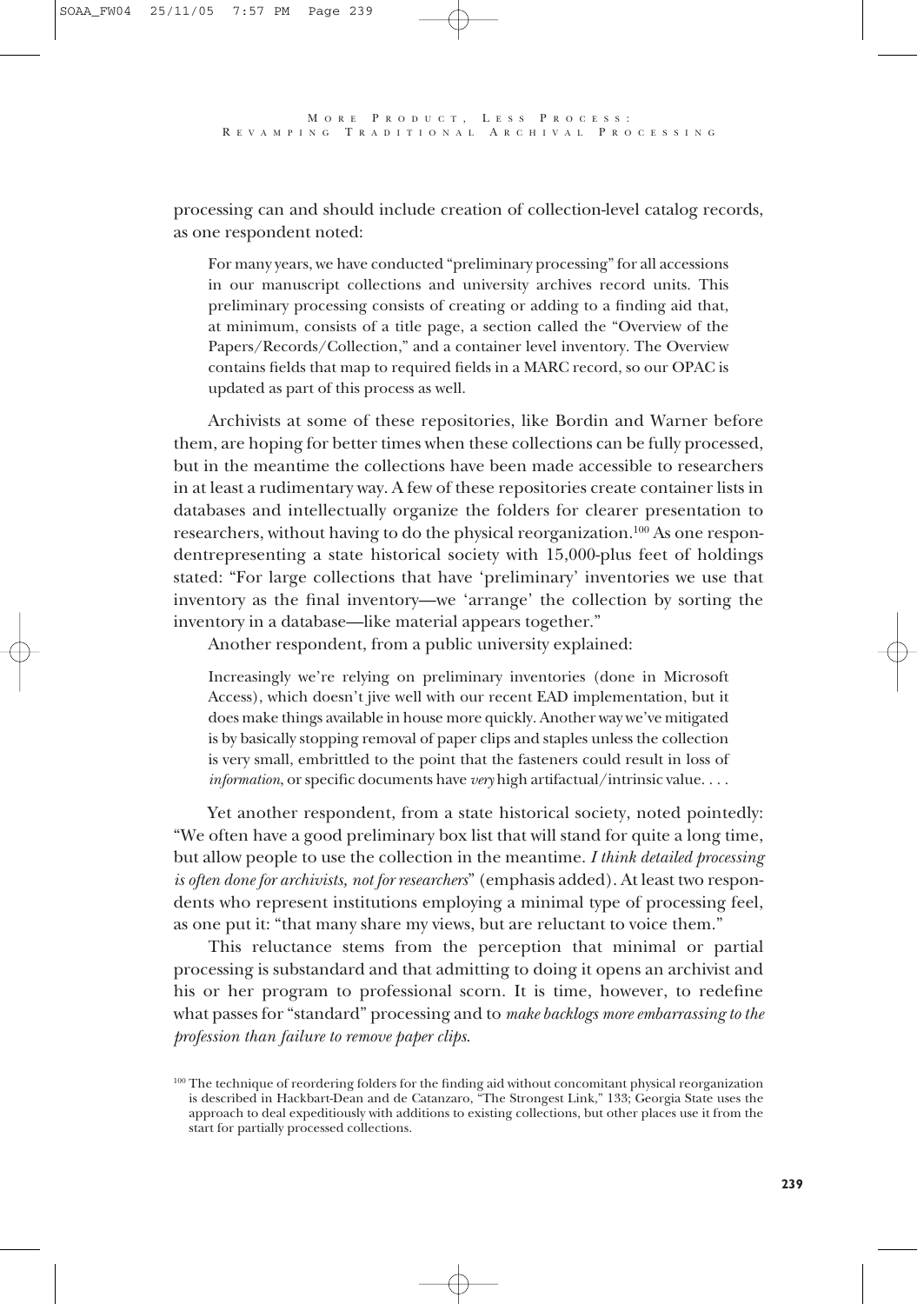#### **Principles for Change**

So, in large measure, the recommendations that follow simply give voice to the small but growing number of archivists who have quietly abandoned traditional approaches to processing. Such a shift, as radical as it may seem to some, will still only allow minimal progress on our backlogs, once the quantity of new accessions is taken into account. Given the size of those backlogs, no processing archivists will be working themselves out of jobs anytime soon. A few basic principles support the processing guidelines that we are suggesting and serve the preeminent goal of maximizing user access to archives.

#### *The Golden Minimum*

The goal should be to maximize the accessibility of collection materials to users. Other efforts and objectives must be harnessed to serve that overarching goal, instead of to compete with it. What is the least we can do to get the job done in a way that is adequate to user needs, now and in the future? Deviation from that minimum should only occur for clearly demonstrable business reasons. Second, arrangement, preservation, and description work should all occur in harmony, at a common level of detail—that is, if arrangement occurs only to the series level, so should description and preservation. However, there is no need for all series, for example, in an archival unit to be processed with the same level of intensity, or to the same level of detail. Some series may warrant more than the minimum effort. Here, again, clearly demonstrable business reasons should apply. A final general principle can be derived from a remark attributed to computer pioneer Roger Needham of the University of Cambridge: "Good research is done with a shovel, not with tweezers: you should find an area where you can get a lot out of it fast." Similarly, *good processing is done with a shovel, not with tweezers.* These principles play out in all the task areas that make up archival processing.

#### *Arrangement*

Notions about arranging archival materials have always been predicated on the linked precepts of *respect des fonds* and original order. The first precept tells us to take care in maintaining together the whole of the materials created by an entity, along with evidence of the context of their creation. The second instructs us that, in dealing with this organic whole, we need to preserve the existing order and interrelationships (to whatever extent they still exist) among the physical units comprising the materials, whether series, files, or items.101 This organic

<sup>101</sup> One noted attempt to challenge the theory and utility of original order is Frank Boles, "Disrespecting Original Order," *American Archivist* 45 (Winter 1982): 26–32.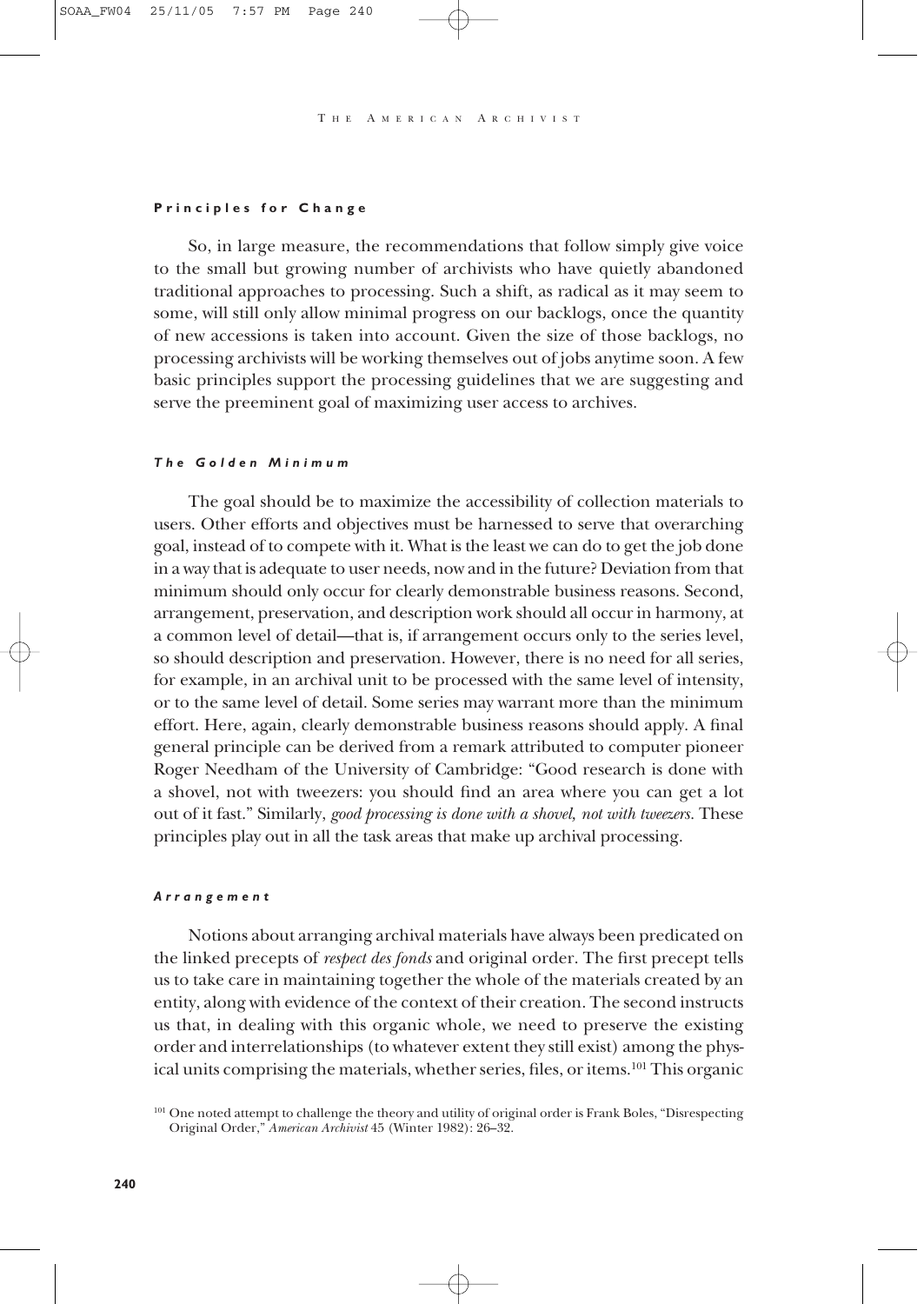order is the true intellectual basis for arrangement of collection materials, and it is the objective we ought to be pursuing.

How does all of this play out in the act of processing? First, understand the whole of the materials. Then, identify the major organic groups (subgroups, series) that compose the whole and present them in a way that expresses their natural relationships. In looking at arrangement from the top down, one sees that the work at the top of the chain is much more important than the work at the bottom.

Research is much more effectively enabled by performing arrangement work at the series level than it is by shuffling around items within folders, or even folders within a file. As one reference archivist with over twenty years of experience noted:

I don't think most researchers care how a collection is arranged or described. They are often unaware or uninterested in the hierarchical structure imposed by series/subseries. All they care about is finding the folder headings that have meaning to them.102

If a user is given an understanding of the whole and the structure and identity of its meaningful parts, then the vagaries that occur within a folder will not prove daunting, and probably not even confusing. As Schellenberg said so long ago, and so rightly, "Usually the order in which individual record items within a series are arranged does not significantly reveal how things were done. The order seldom has a presumptive value and usually must be judged strictly on its merits."103

*Truly, much of what passes for arrangement in processing work is really just overzealous housekeeping, writ large.* Our professional fastidiousness, our reluctance to be perceived as sloppy or uncaring by users and others has encouraged a widespread fixation on tasks that do not need to be performed. This misguided focus adds a tremendous amount of time to processing projects of any magnitude. When factored out to encompass all the work on a collection of 100 cubic feet, the origins and intractability of our backlogs become clear.

Certainly it is true that the order of folders in a series can, especially in large collections, affect a researcher's ability to find relevant material. Partly for this reason, archivists automatically pursue arrangement at the folder level after defining and ordering series. And it is usually during this folder reorganization that all the file folders themselves are replaced and new label text laboriously handwritten on each tab. But here we have allowed ourselves to conflate intel-

<sup>102</sup> Private e-mail to the authors.

<sup>103</sup> Schellenberg, "Archival Principles of Arrangement," 158.There is really no brief in archival theory for a conscious and willful reordering of collection materials on *any* hierarchical level. We are not enjoined by our tradition or literature to shift around the files within a series, let alone to be shuffling and redealing items within folders.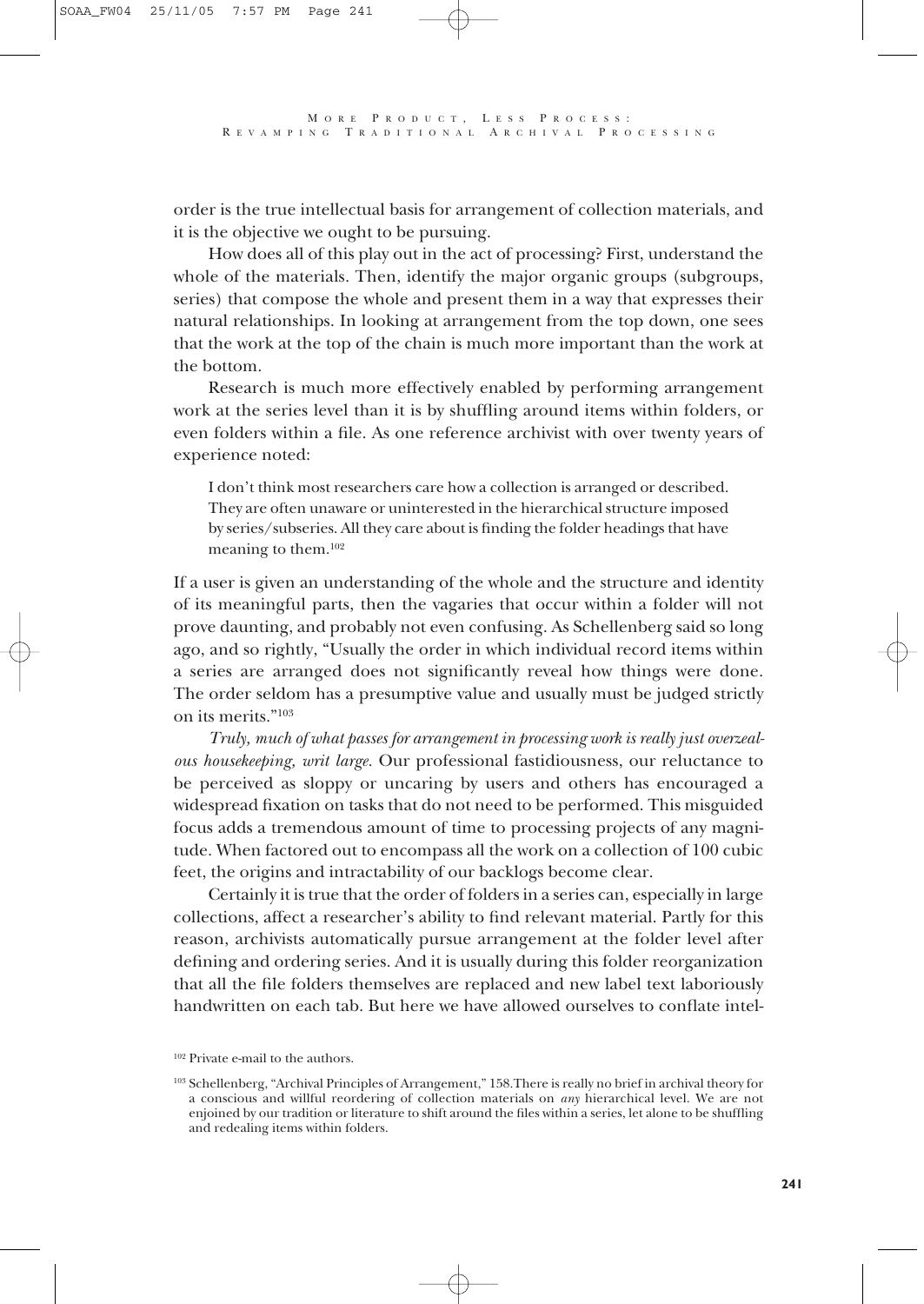lectual arrangement and physical arrangement. With a fraction of the effort and time required to physically reorganize a large collection, now we can reorder it intellectually with our computers to assist researchers (see Fig. 1).

| <b>Container list for unorganized</b>         | <b>Inventory for same collection</b>  |       |  |  |
|-----------------------------------------------|---------------------------------------|-------|--|--|
| collection                                    |                                       |       |  |  |
| Box 1                                         | Series: Committees                    |       |  |  |
| Exec Committee. Minutes,<br>1961-67           | Exec Committee Minutes, 1924–30 Box 1 |       |  |  |
| Exec. Committee. Minutes,<br>1924-30          | Exec Committee Minutes, 1961–67 Box 1 |       |  |  |
| Strategic Planning, 1985                      | Exec Committee Minutes, 1965–70       | Box 2 |  |  |
| Report to Board, 1988                         | Exec Committee Minutes, 1970–85       | Box 3 |  |  |
| Report to Board, 1986<br>Newsletters, 1932-50 | Marketing Committee, 1970-85          | Box 2 |  |  |
|                                               | Personnel Committee, 1950–67          | Box 3 |  |  |
| Box 2                                         | Series: Board Reports                 |       |  |  |
| Report to Board, 1987                         | 1986                                  | Box 1 |  |  |
| Annual Budgets, 1940-80                       | 1987                                  | Box 2 |  |  |
| Exec Committee. Minutes,                      | 1988                                  | Box 1 |  |  |
| 1965-70                                       | 1989                                  | Box 3 |  |  |
| Newsletters, 1960-72                          | Series: Newsletters                   |       |  |  |
| Marketing Committee, 1970-85                  | 1932-50                               | Box 1 |  |  |
| Box 3                                         | 1940-60                               | Box 3 |  |  |
| Report to Board, 1989                         | 1960-72                               | Box 2 |  |  |
| Exec Committee Minutes,                       | Series: Budgets                       |       |  |  |
| 1970-85                                       | 1940-80                               | Box 2 |  |  |
| Newsletters, 1940-60                          | Series: Planning                      |       |  |  |
| Personnel Committee,                          | 1985                                  | Box 1 |  |  |
| 1950-67                                       |                                       |       |  |  |

**Figure 1. Computers allow us to organize collections intellectually without reorganizing them physically**

The instant objection to such an approach is that more boxes will need to be retrieved for a researcher who wants to see all the material within a single series. This is true, but it is not an effective argument. For some researchers, this approach may result in fewer boxes being retrieved (it all depends on what the researcher is after), but in any event, as one of our survey respondents confirms, "For large collections we're doing less and less physical arrangement, using our databases to locate files in different areas of the collection. This is retrieval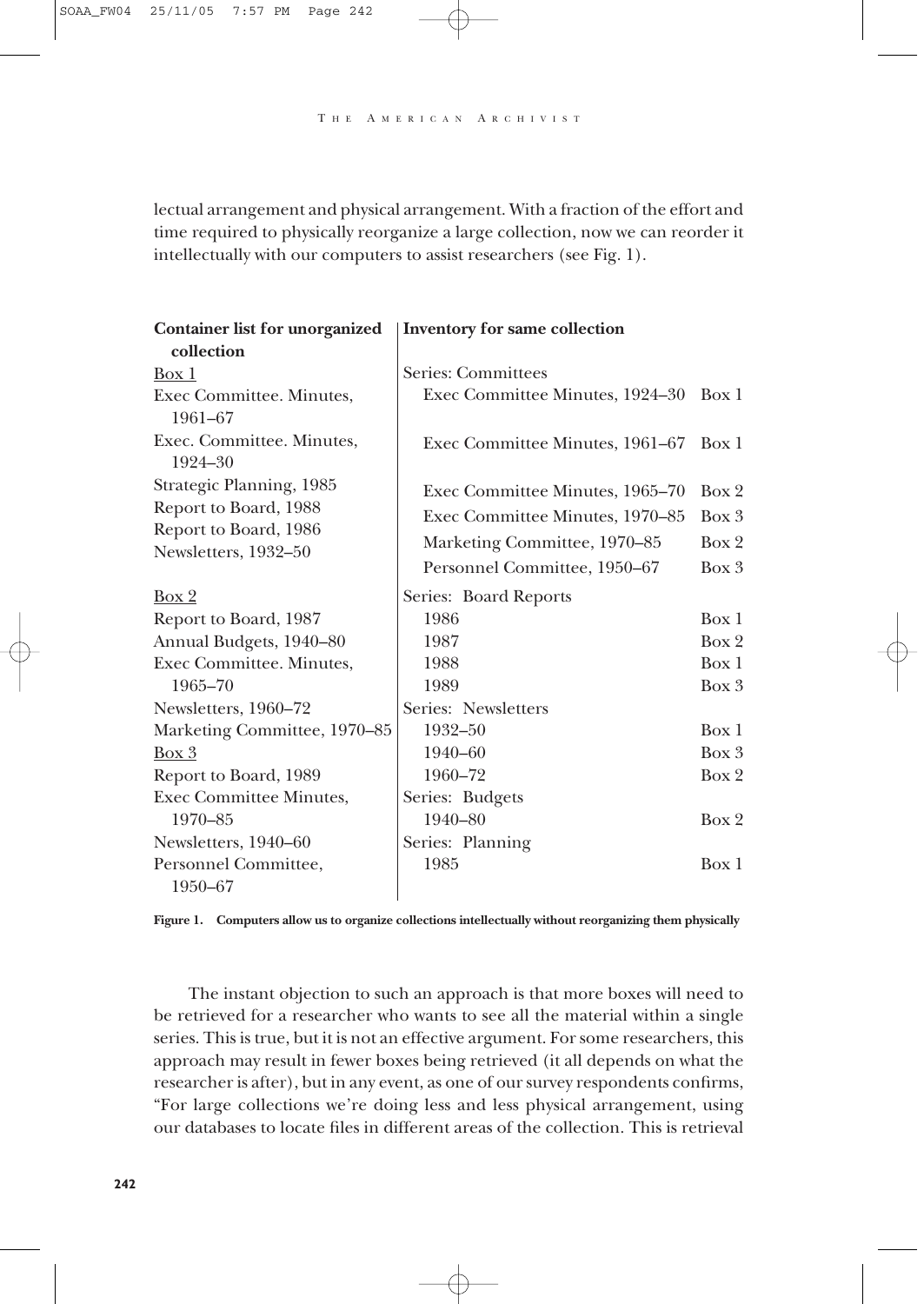intensive but that's a lot less expensive than arranging large collections!"104 It is also much more effective in placating our donors, users, and resource allocators.

*For these reasons, we believe that, in normal or typical situations, the physical arrangement of materials in archival groups and manuscript collections should not take place below the series level.* With regard to the "typical" collection, we should not manipulate individual items for the sake of improving their literal arrangement. Nor should we any longer insist that the small amounts of space saved by weeding at the item level are remotely worth the amount of time such action takes. The perceived importance and research value of the collection materials should dictate ultimate decisions about the intensity and level at which such tasks will be performed. But, failing these sorts of exceptions, a given collection—and especially large, modern collections—should not receive arrangement work below the file level.

The second principle for change also comes into play here: *not all series and all files in a collection need to be arranged at the same level of intensity.* One series may be good to go; another series may need some reshuffling of its constituent files or folders; a certain group of files within a series may need arrangement work at close to the item level because of its great historical importance or the intensity of expected use. By selectively arranging individual collection components, rather than rearranging everything, we can often achieve the greatest labor and access efficiencies, focusing attention on the few real problems or needs so as to achieve a uniform accessibility throughout the materials.

But is this truly a practical prescription for family papers and the records of small businesses and nonprofit organizations, which we have told ourselves for decades are less well-organized than university records or similar institutional archives? More graphically, how can a series-level approach be applied to those collections that David Gracy once eloquently described this way: "Despite the archivist's best efforts, many collections seem to arrive straight from a giant combine that takes the papers, jumbles them, and then bales them in old suitcases, steamer trunks, and cardboard boxes."105

<sup>104</sup> No doubt this cost-benefit analysis would be altered for a repository with many of its holdings stored off-site, particularly the few that are only able to do next-day retrieval by truck. In such cases more weight might need to be given to detailed description, to facilitate long-distance retrieval. Even then, however, it must be asked whether it is better to have minimal description of all the off-site material rather than detailed description of just some. And it would be well to note that some university libraries hold hundreds of thousands of volumes in off-site storage, retrieved at best once a day, and relying solely on standard bibliographic records to assist patrons in selection (for example, Johns Hopkins University, which by 1996 stored half a million volumes off site with an average 52-hour retrieval time, Council on Library and Information Resources, *Comprehensive Access to Off-Site Print Materials at Johns Hopkins University: Research Brief 3* (November 1997), http://www.clir.org/pubs/research/rb3.html).

<sup>105</sup> David B. Gracy, *An Introduction to Archives and Manuscripts* (New York: Special Libraries Association, 1981), 22.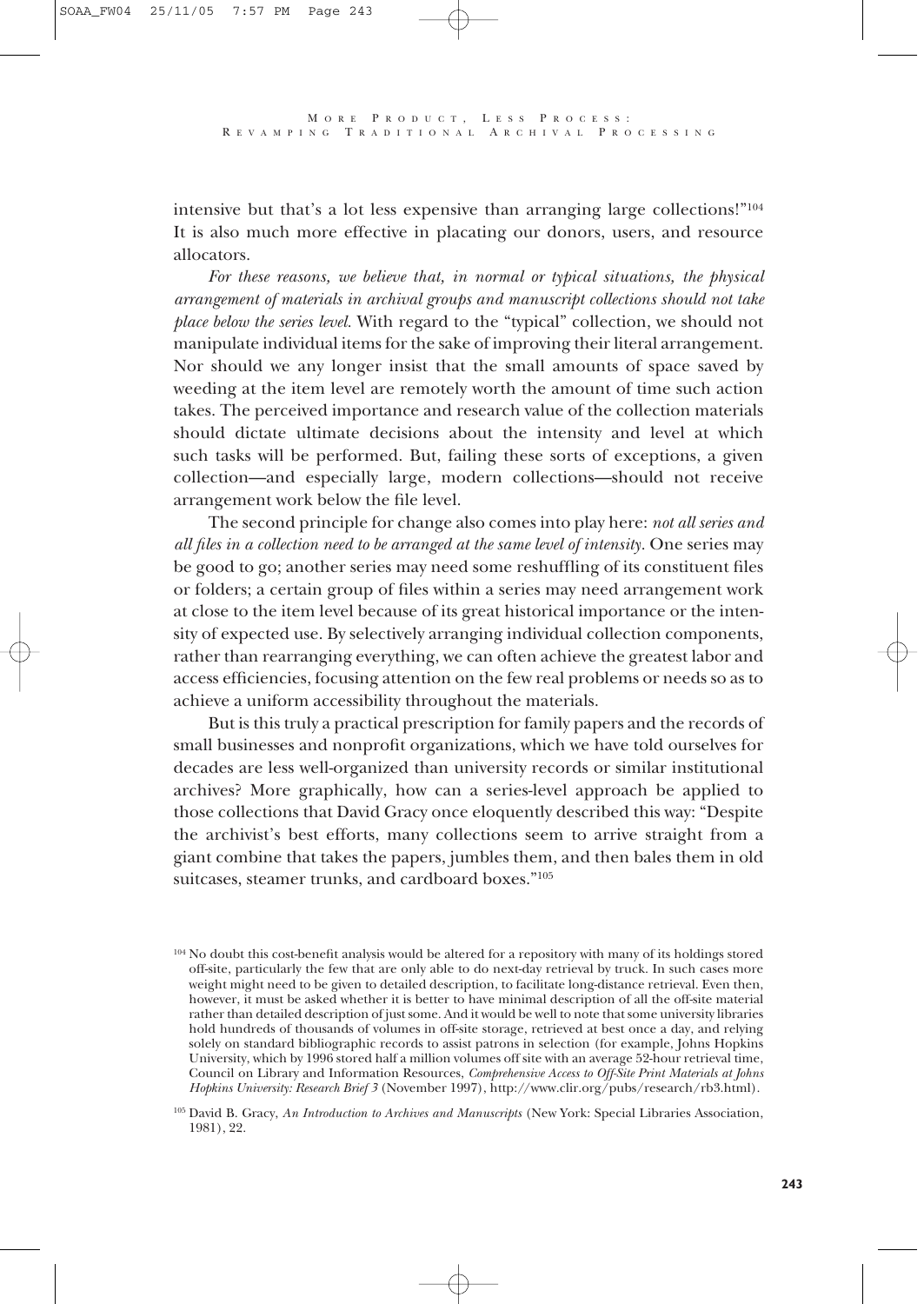The obstacle here is much more apparent than real. Collections that are truly unorganized should be sorted/ordered only into series—subseries if the series are very large—unless, again, their perceived research importance demands more detailed work. While it is imperative that a researcher be able to encounter a series of correspondence rather than a complete jumble of correspondence, background information, financial material, and so on, it is less necessary that the correspondence be meticulously organized (ordering it into decades, for example, for a large collection, would be sufficient).106 Is this perfect? Not by any means, but it affords a much better balance of costs and benefits than does our current dedication to detailed arrangement.

It is particularly necessary, in some respects, to abide by these guidelines when arranging smaller collections. It is tempting to spend ghastly amounts of time (especially when measured per cubic foot) on small collections just because they are small. It is one thing when the small collection is also extremely important, but many small collections are marginal at best. Many years ago, Ken Duckett, generally an advocate of detailed arrangement and description, noted that "Small collections have tended to be over-cataloged, and often curators could not justify time spent on them."107 Though we are not going that far, it would not be wholly unreasonable to assume that researchers can muddle through a cubic foot of completely unfoldered, unorganized material; the point is that it is not worth organizing that foot of material to the item level. "The goal is to make the most, and the most valuable, material available the quickest with the greatest control," Gracy admonished going on to quote a staff member at the Newberry Library: " 'How much time should and can the library spend on manuscript work in the beginning to save how much time of the scholar or the administrator in the end?' "108

An early reader of this paper described our recommendations as "technocratic" and argued that "processing is what hooks many a young enthusiastic professional. They get into the field because they love the stuff. . . . I'm concerned that teaching the minimum methods will turn off people who might otherwise be drawn to the field."109 We would argue, based on our personal experience, that fast processing does not need to completely separate the archivist from the

<sup>106</sup> While we believe that refoldering is often unnecessary, it remains important that each folder (whether original or supplied by the archives) should be easy to replace in its proper box when it is (inevitably) alienated from its context (e.g., found days later in the photocopy room). This does not mean that each folder must bear all the hierarchical information from the finding aid, or even that the label have any text on it at all—the collection number, box number, and folder-number-within-box is the minimum necessary. Since the archival community has not been willing to embrace adhesive labels and insists that any label information added to a folder be done by hand, minimizing what needs to be penciled on the labels will make a significant difference in the time it takes to process a sizable collection.

<sup>107</sup> Duckett, *Modern Manuscripts*, 142.

<sup>108</sup> Gracy, *Archives and Manuscripts: Arrangement and Description*, 45.

<sup>109</sup> Private e-mail to the authors.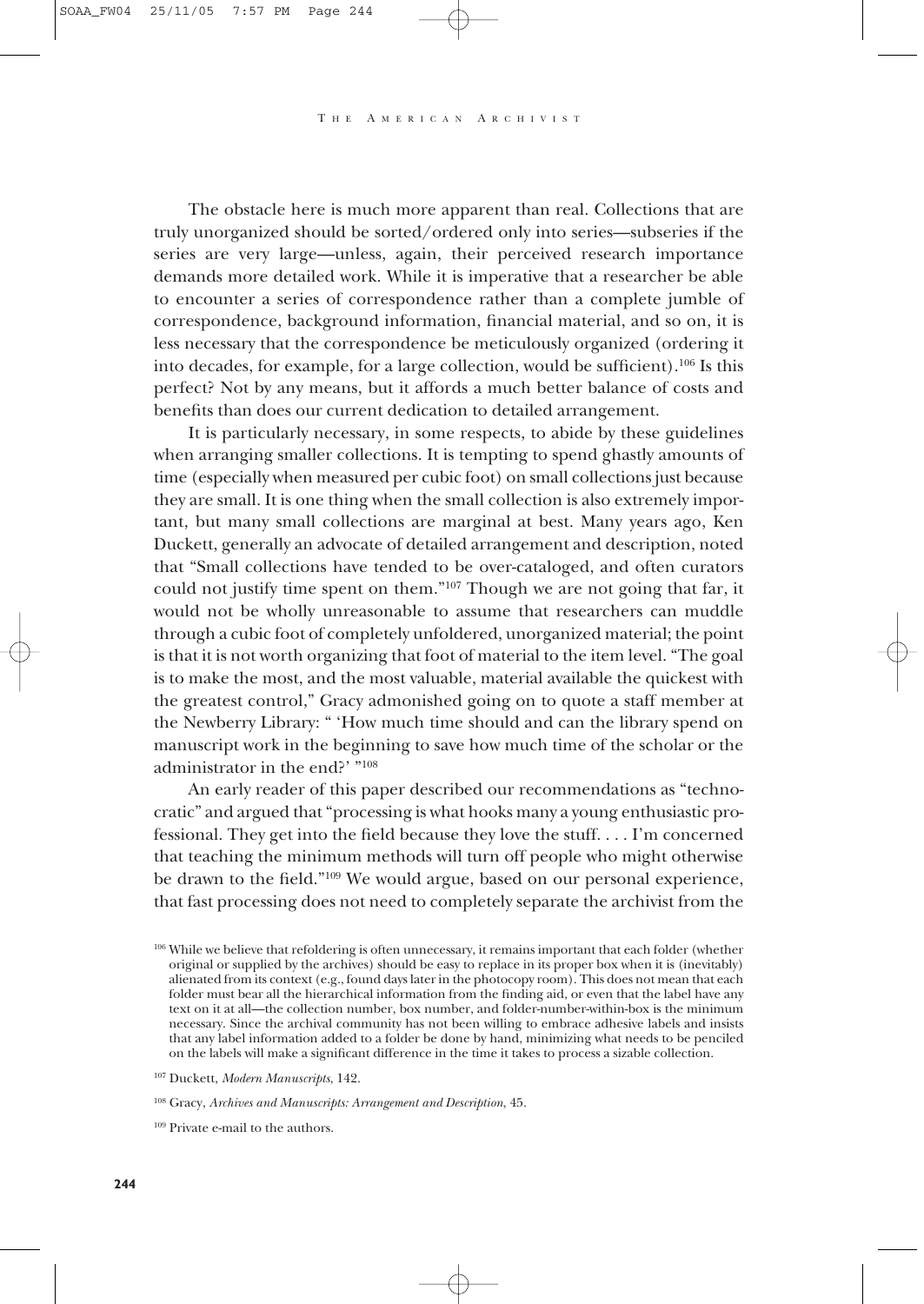contents of "the stuff." One of us spent a decade doing appraisal of large collections at the very level suggested in this paper for processing and still was able to read the occasional document (and share it with colleagues). After all, to know enough about a series to be able to appraise, arrange, or describe it, an archivist has to examine a folder or two at more detail. The other of us, with over twenty years as a processing archivist, knows that a processor can operate at a fairly high level (e.g., series) and still absorb a great deal of content from the records. He processed thousands of feet of railroad and other corporate records over the years—rarely poking around within folders. Despite that, he always came away with a sense of the creator and the content of the records. An archivist can get to know the forest pretty well without examining each tree, coming away with a better sense of the big picture.

#### *Description*

If arrangement can be said to be based upon the principles of *respect des fonds* and original order, then the *description* of archival materials finds its basis in their arrangement. Kathleen Roe states it simply and clearly in her SAA manual on arrangement and description when she says that "Following arrangement and drawing from it, the archivist describes the records. This involves developing a summary 'representation' or access tool that includes information on the context in which the materials were created, their physical characteristics, and their informational content."110 Our descriptive tools are, in fact, often referred to as surrogates for the collection materials themselves. They represent them and they afford access to them. The point of good description is to both reflect and explain the intellectual arrangement of the materials—and to a lesser extent, their physical arrangement—so that users can efficiently determine whether any materials may interest them and, if so, how to locate them within the collection.

In their primer on archival organization and description, Michael Fox and Peter Wilkerson note three fundamental purposes of description: to facilitate users' discovery of materials, to establish authenticity of the holdings, and to satisfy administrative needs.111 It is no accident that user needs appears at the top of the list. The principal reason for archival description is to enable and to ease access by users. As Roe notes in her manual, "Arrangement and description are perhaps most intimately connected with reference services because the purpose of description is to make the records accessible for users."112 The

<sup>110</sup> Roe, *Arranging & Describing Archives & Manuscripts*, 7.

<sup>111</sup> Michael J. Fox and Peter L. Wilkerson, *Introduction to Archival Organization and Description: Access to Cultural Heritage* (Los Angeles: Getty Information Institute, 2002), 2.

<sup>112</sup> Roe, *Arranging & Describing Archives & Manuscripts*, 9.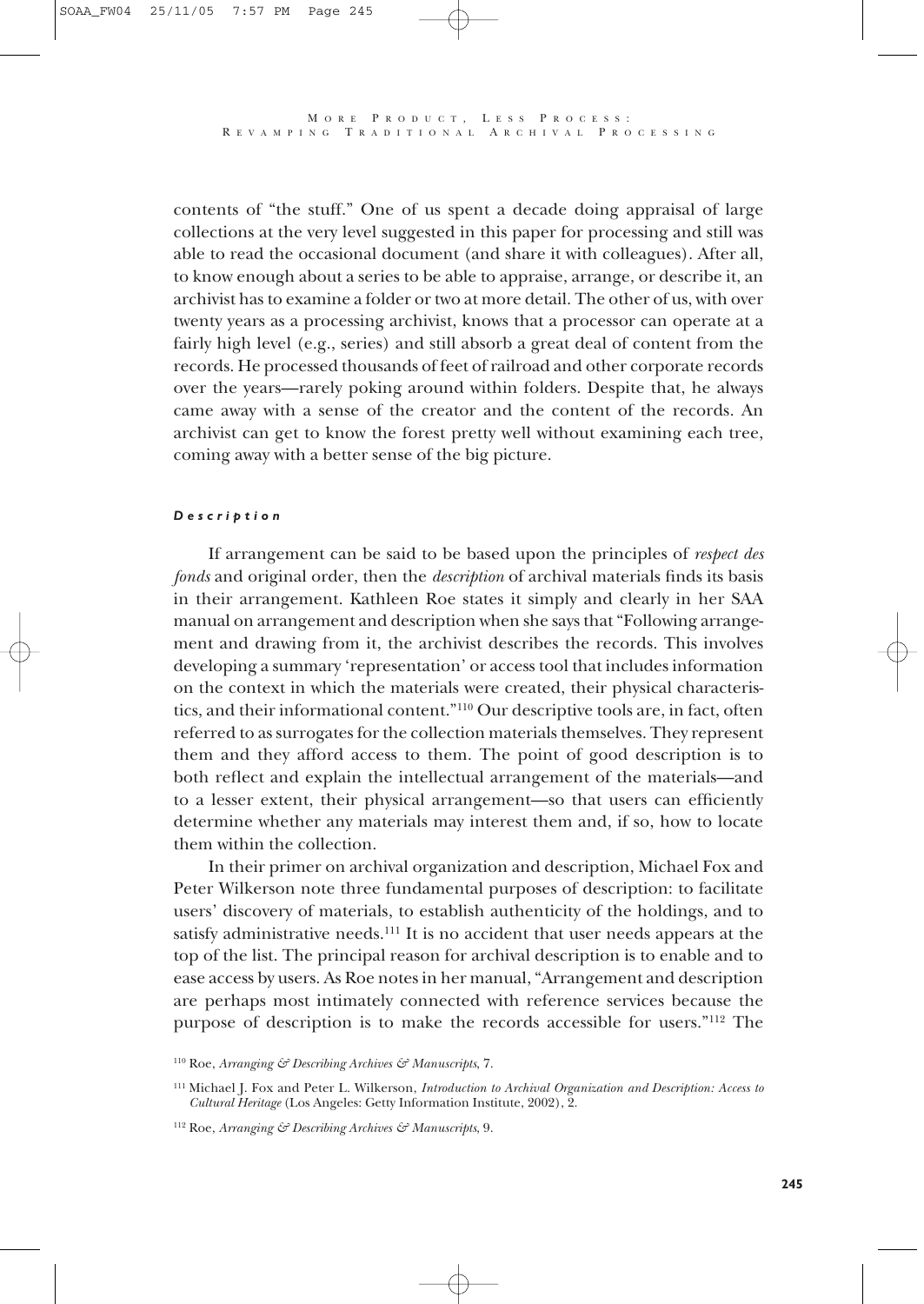descriptive surrogates—principally catalog entries and collection inventories help the user (and the other principal beneficiary, the reference archivist) to discover the collection among all the other repository materials, to identify it as a relevant body of materials, and then to locate desired materials from among those that compose it.

Although description is obviously a critical archival function that serves multiple roles, it needn't be long-winded, laborious, or minutely detailed to be effective. A crisp, simple presentation with minimal verbiage often provides the most effective representation of collection materials. Indeed, the literary warrant for brevity goes back at least to the 1898 Dutch manual that is often viewed as the foundational modern expression of arrangement and description theory. One of the sections comprising the Muller, Feith and Fruin work states:

37. In the description of an archival collection the important point is that the inventory should serve merely as a guide; it should therefore give an outline of the contents of the collection and not of the contents of the documents.113

Archivists who have written authoritatively about description since then have argued for brevity and conciseness, and never for verbosity.

But how brief can we be and still serve the user's needs adequately? The literature on description, and our own experience, suggest that we can scale back our assumptions and still represent rich collection materials in a manner adequate to researcher needs. A couple of simple rules can guide us. First, following from arrangement itself, description should proceed in a top-down manner from the most general level to the most specific. Second, we should record at each hierarchical level the information pertinent to that level and not repeat information from level to level.114 Following these principles, we can create a finding aid structure that will maximize user access with the least amount of effort.

The first objective is to describe the whole of the materials *at a level of detail appropriate to that level of arrangement*. In our current toolkit, this is the catalog record. Here in a compact and fairly easy to create form is sufficient information to find the collection and assess its overall relevance to the user. Then what? Since we have identified the series level as the standard baseline level for arranging collection materials, we place our greatest descriptive efforts there. We can accomplish this with a few simple inventory components. We should include a brief note about the collection's overall context—a biographical or historical

<sup>113</sup> S. Muller Fz., J. A. Feith, and R. Fruin Th.Az., *Manual for the Arrangement and Description of Archives*, trans. Arthur H. Leavitt, 2nd. ed. (Chicago: Society of American Archivists, 2003), 100.

<sup>114</sup> These two principles are discussed in much greater detail in the International Council on Archives Committee on Descriptive Standards, *ISAD(G): General International Standard Archival Description*, 2d ed. (Ottawa: ICA, 2000),12, and in *Describing Archives: A Content Standard* (Chicago: Society of American Archivists, 2004), xii–xiv.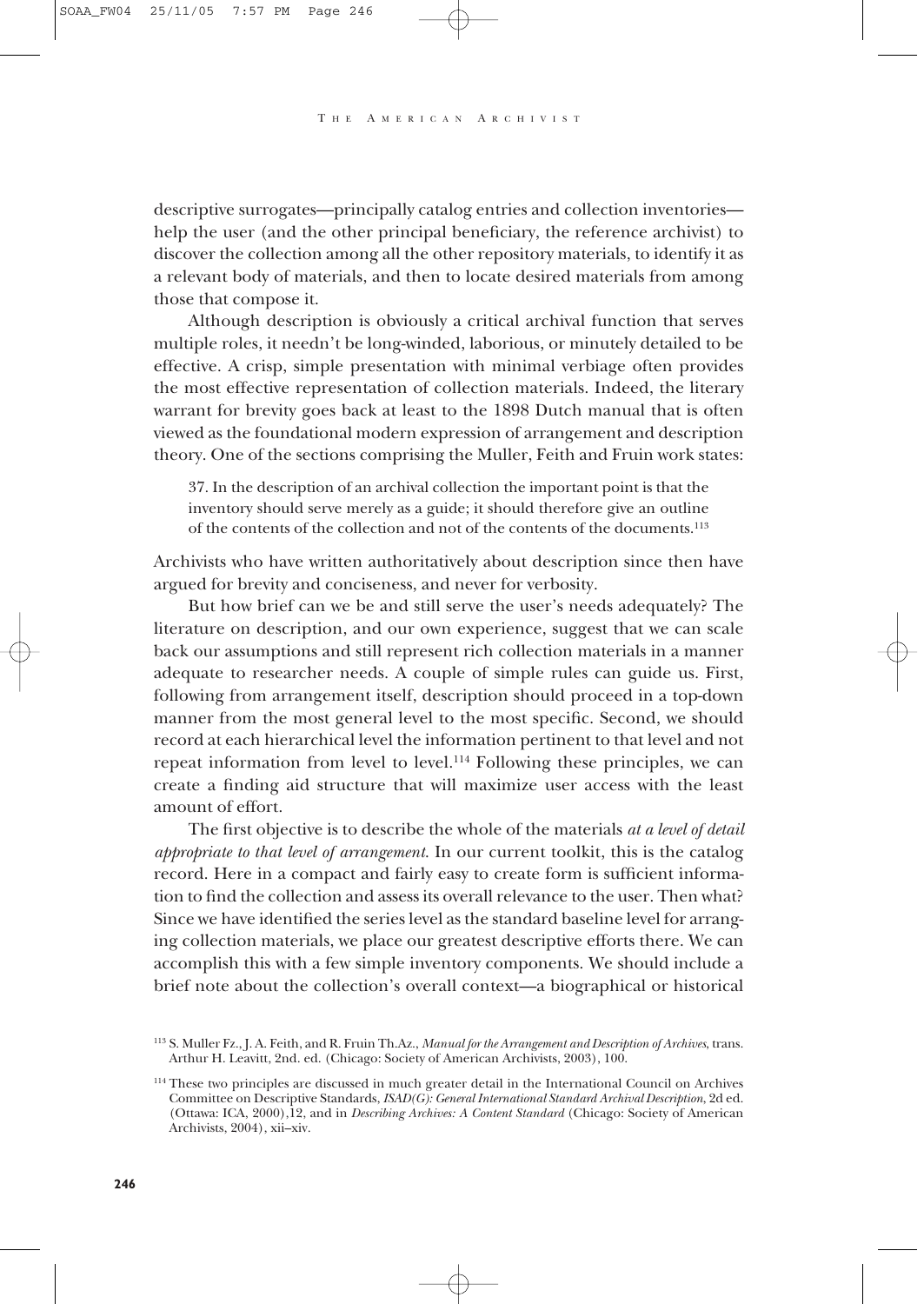sketch, preferably taken wholesale from background documents in the collection. This should be followed by a brief scope and content note for each series within the collection. This, then, represents the most detailed level at which we need to prepare descriptive narratives.

An unfortunate tendency on the part of processing archivists is to use the preparation of these text notes as an excuse to demonstrate their own knowledge (of both collection and historical context) and writing ability. Perhaps this is an attempt to demonstrate professionalism but, if so, it is a misguided one that further reduces processing productivity. The goal should always be to convey such narrative content and contextual information as briefly as possible and with as little recourse to outside sources as possible. Let researchers create significant essays out of or about the collection at hand. *The archivist's job is simply to represent the materials sufficient to affording acceptable access. Let's waste neither our own valuable time researching and writing lengthy narratives, nor our researchers' time by forcing them to read more verbiage than necessary.* The final step is to prepare container lists enumerating the files that each series comprises. And, at this point, the minimum acceptable description is complete.

In performing this quite rudimentary set of tasks, have we really covered the bases sufficient to affording decent access? Kathleen Roe's requirements for good description remind us that we need to represent the context of the materials (provenance and interrelationships), their physical characteristics, and their informational content. The catalog record certainly provides all three elements for the collection as a whole, and the fairly minimal inventory does the same at the series level. The container list, along with its basic content information (names, dates, topics), provides adequate contextual information about the series, their relationship to the collection-level entity, and their relationship to each other. The file entries in the container list provide sufficient information on physical characteristics (what type of materials and their physical extent), and the file titles and dates provide the requisite content information.

The level of description may also vary *within* a collection, as well as among collections. A particularly rich series might merit content notes at the file level, or some other more labor-intensive variation from the baseline standard. But that should be treated as a necessary exception, and there is absolutely no reason to apply the same descriptive intensity to other units in the collection. Slotkin and Lynch point out that every collection has its own minimum descriptive requirements for good access, and they should not be exceeded simply to create uniformity across a repository's finding aids.115 The same is true within any single collection. No sensible rationale calls for exceeding the descriptive baseline throughout a collection just because one unit deserves or requires more attention. *The most important guideline is always to prefer the acceptable* 

<sup>115</sup> Slotkin and Lynch, "An Analysis of Processing Procedures," 156.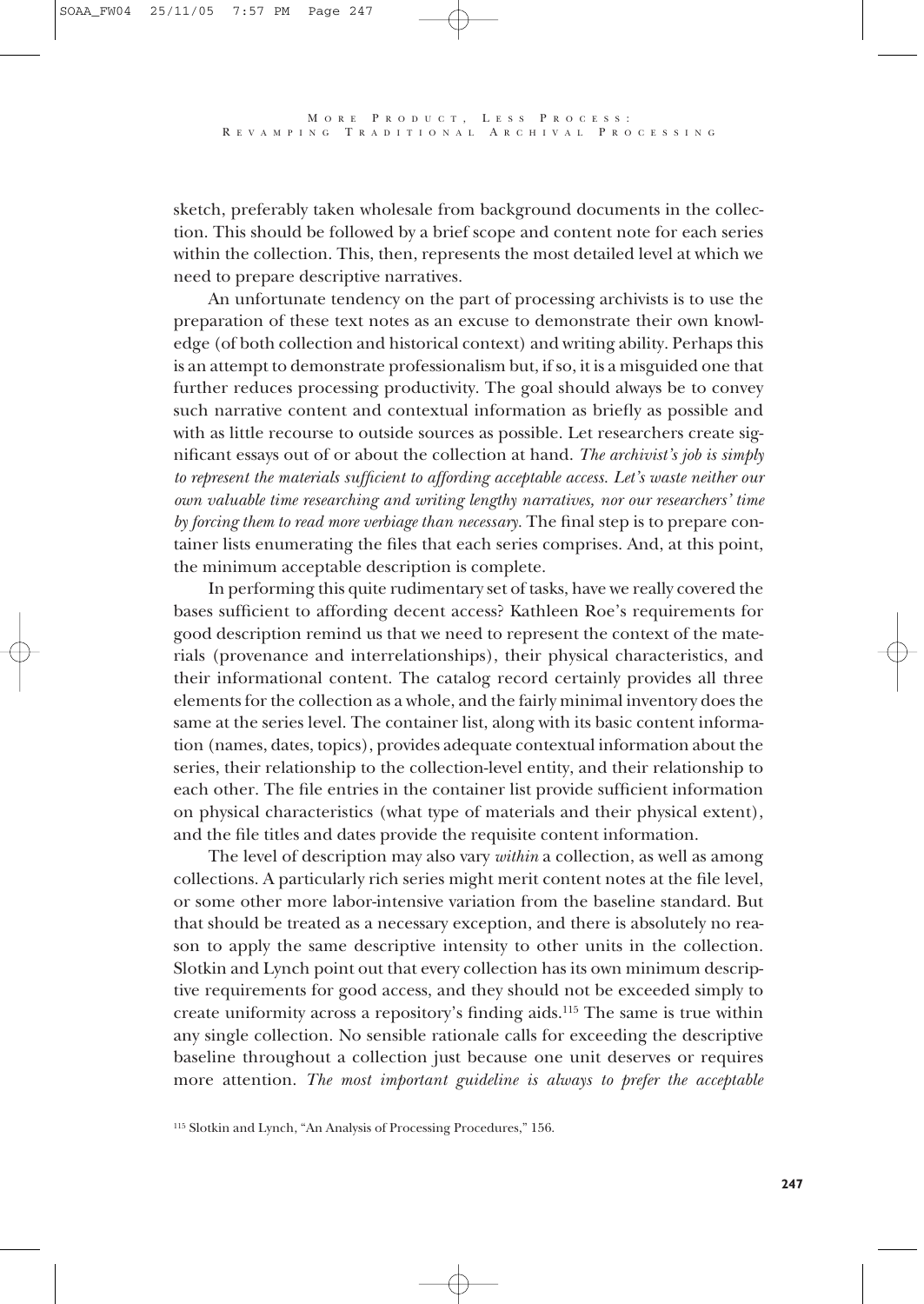*minimum—within and across collections—and make each new situation argue for any additional investment of time and effort.*

In a manual prepared for the New York Documentary Heritage Program in 1991, Kathleen Roe makes a recommendation that ought to be required reading for every archivist with a substantial backlog. She notes that "repositories with limited staff, or a large backlog of materials to describe," should give highest priority to providing "accession-level description" for *every* collection. This first and most basic, but highly useful, level of description can be created on the basis of a fairly cursory survey of a repository's holdings. "The specific elements that might be included in an accession-level description include: main entry, title, dates, volume, scope and contents note (brief), access restrictions (if applicable), [and] indexing terms (a few)."116 While too many archivists view accession-level description as fit only for internal administrative purposes, Roe shows that these descriptive elements nicely fill out a MARC record and thus can and should serve as sources for researchers to learn about a collection.<sup>117</sup> Indeed, she emphasizes that collection-level description is not only the minimum, but an acceptable accomplishment, writing that in addition to the information in a catalog record, "many repositories also prepare a container or folder list for collections or series. *Whenever this is feasible,* it is a useful tool for researchers" (emphasis added).<sup>118</sup>

Has digitization changed the rules? After all, more detailed description the closer to item level the better—greatly facilitates the selection of material to be digitized. If the goal is to find discrete, interesting items amid tens of thousands of feet of collections, it is necessary to first ask whether our immense application of detailed description can be justified simply to ease the hunt for Web-site eye candy. If the goal instead is to identify whole collections, or whole series, that might warrant digitization as Web-accessible research material, then the question becomes more intriguing. A report for the Council on Library and Information Resources states that one of the first questions to ask in any digitization project is "Does the intellectual quality of the source material warrant the level of access made possible by digitizing?"

One can posit this as a chicken/egg problem—how do we know if the collection is good enough to digitize if we haven't already described it to the item level? But more practically, if arrangement and description of the analog material depend on an initial assessment of the value (or intellectual quality) of the collection in the first place, then finely processed collections will by definition be good candidates for digitization and require less additional descriptive work.

<sup>116</sup> Kathleen Roe, *Guidelines for Arrangement and Description of Archives and Manuscripts: A Manual for Historical Records Programs in New York State* (Albany: New York State Archives and Records Administration, 1991), 4–5.

<sup>117</sup> Roe, *Guidelines for Arrangement and Description of Archives and Manuscripts*, 25–26.

<sup>118</sup> Roe, *Guidelines for Arrangement and Description of Archives and Manuscripts*, 23.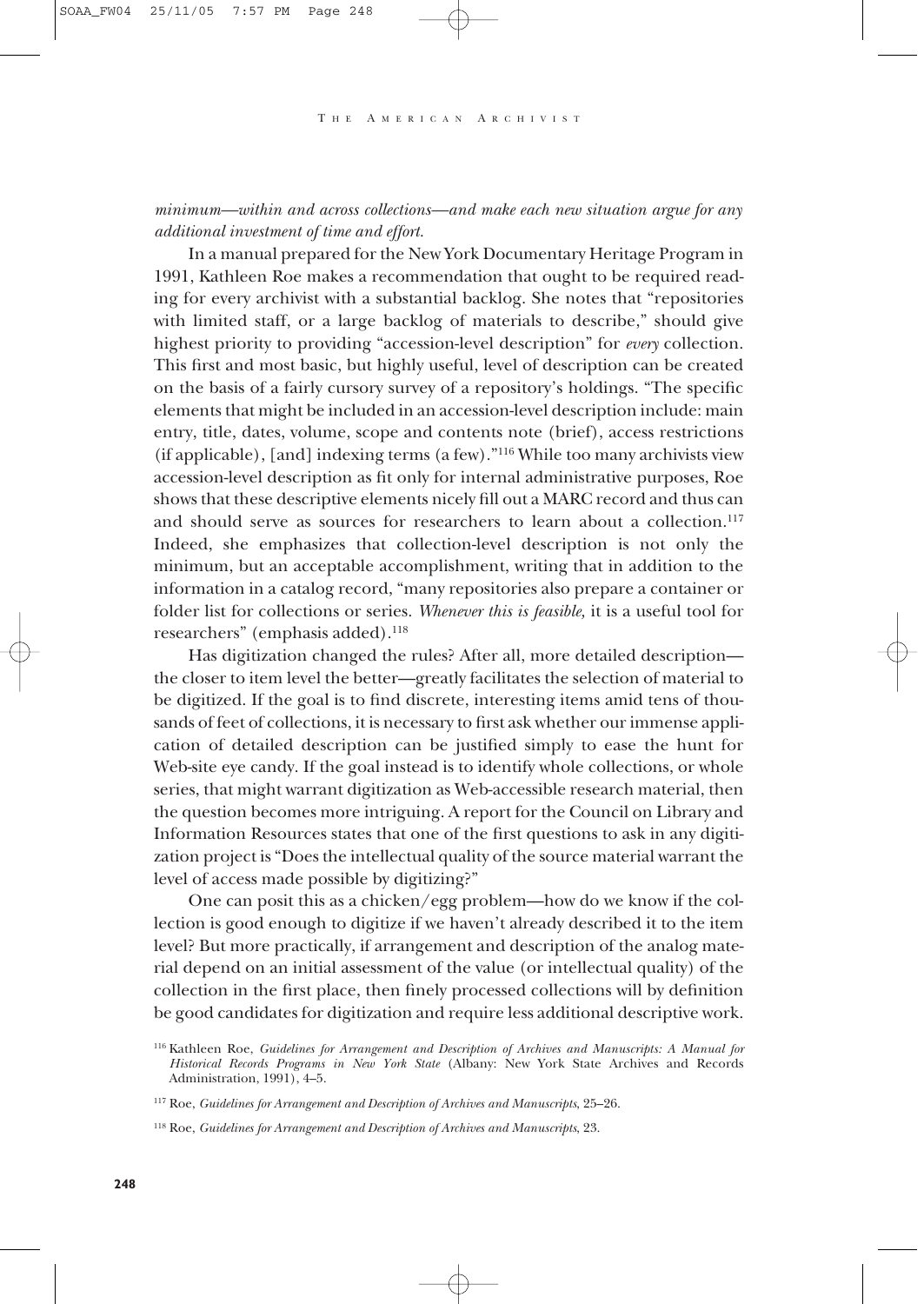Retrospectively, the decision to digitize all or part of a collection by definition makes the collection a candidate for improved analog processing. "Digital resources depend on the nature and importance of the original source materials, but also on the nature and quality of the digitizing process itself—on how well relevant information is captured from the original, and then on how the digital data are organized, indexed, delivered to users, and maintained over time."119

A word needs saying about the whole topic of *descriptive standards* as it relates to processing economies. A host of new and revised standards for archival description have appeared on the scene, and been widely debated in the literature, over the past decade. These include structural standards, such as *General International Standard Archival Description (ISAD(G))*, that categorize archival information; content standards, such as *APPM* and *Describing Archives: A Content Standard (DACS)*, that explain what information to put in those categories and how to express it; and communication standards, such as MARC21 and EAD, that establish a technical syntax for exchanging descriptive information among repositories. Without these standards, our descriptive surrogates would appear less user friendly; we would not be able to reach users effectively in on-line environments, especially unmediated ones; and we would not be able to participate in union catalogs and other consortia. They are a necessary part of the information-sharing world in which archivists are players.

Unfortunately, all the confusing buzz about these variant standards, especially in their more technical aspects, has created the impression that they, in and of themselves, impose a large additional burden upon the processing workflow. This is not really true. The fact is, none of these standards, whether U.S. or international, require or even encourage description to take place at any particular arrangement level. If they point at any level, they note the necessity of describing the whole of the materials. Then they advise that the subcollection levels *may* be described according to the policies of the repository. And this is as true in union environments (e.g., the Research Library Group's [RLG's] *Archival Resources*) as it is in the more controllable world of the individual repository.

Consider EAD, for example. The EAD Working Group never required content information beneath the uppermost level in either version 1.0 or in the current *EAD 2002*. The more prescriptive RLG EAD Advisory Group, in preparing guidelines for EAD encoding for *Archival Resources* participants (and larger international audiences, by extension), made basic content information, including the typical textual notes, mandatory at the collection level. At the series level, and on down, those things were only *recommended* as best practice, never demanded. In truth, all of these standards are consistent with description

<sup>119</sup> Dan Hazen, Jeffrey Horrell, and Jan Merrill-Oldham, *Selecting Research Collections for Digitization* (Washington, D.C.: Council on Library and Information Resources, August 1998).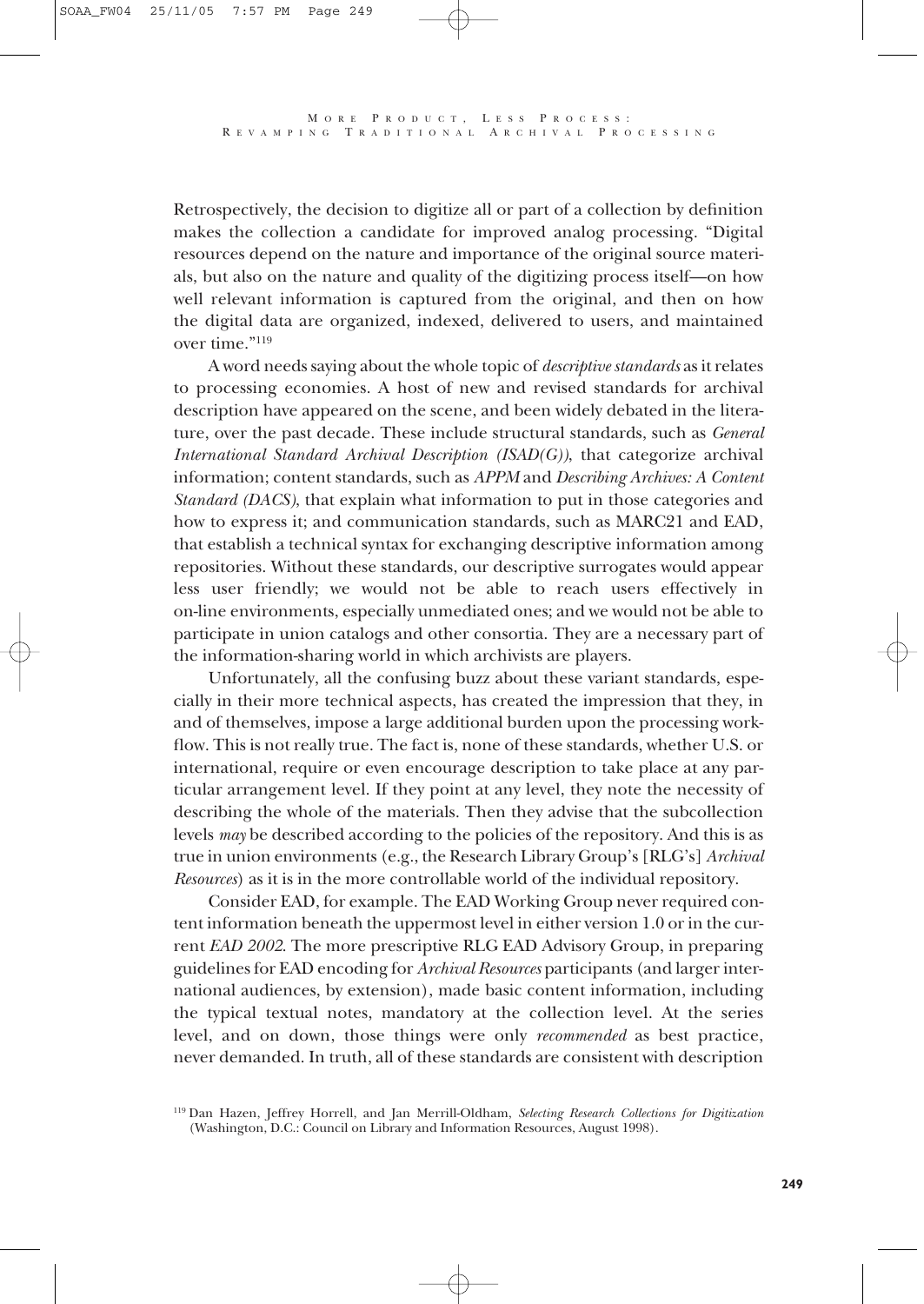occurring at the highest level only, and they confine themselves to instructing practitioners *how* to structure, record, or exchange elements of information, not where—or in what detail—they must appear. If they are properly understood and applied, they incur no significant drag on the economies that we are trying to put into practice.

Now, it is certainly true that technical communication standards such as EAD and MARC21 do impose an administrative burden on the *repository* because it requires money, time, and expertise to acquire and deploy software and network hardware, and to train staff to use these systems. These, however, tend to be front-end costs, rather than ongoing brakes that affect processing productivity. Once the financial costs are met and the initial technical learning curves flatten out, little enduring effect remains on measures such as processing productivity.

#### *Preservation*

As already noted, archivists are often undone in the area of preservation, despite all the best efforts to process collections efficiently. In the normal course of things, we have an irresistible impulse to deal with our collection materials, no matter how voluminous, on what amounts to an item level. Why this compulsion? Certainly, the preservation sources we examined in our literature review nearly all contain at least the implicit notion that the inside of a file folder is a grisly and dangerous environment, one in which poor quality paper is self-destructing at a rapid pace and taking down all its neighbors for good measure.

However, there is good reason to believe that the file folder neighborhood is not quite that hostile, or at least not that volatile, and it can be managed by controlling the storage environment on a macro level, without such intensive work at a micro level. The *Preservation Leaflets* series produced by the Library of Congress certainly convey the common message that controlling the larger storage environment can keep strong paper in admirable stasis and that *even newsprint can survive for very long periods if it is stored 1) at low temperatures (the life of paper is effectively doubled with each 10° F drop in ambient temperature); 2) in the dark; and 3) in a nonpolluted atmosphere.*<sup>120</sup> The leaflets contend that both the highlignin content and alum-rosin sizing content can be quite effectively controlled in proper storage vaults.121 We have known this for at least *forty years*: "A great

<sup>&</sup>lt;sup>120</sup> Library of Congress, *Environmental Protection of Books and Related Materials*, Preservation Leaflets Number 2 (Washington, D.C.: Library of Congress, February 1975), 1; Library of Congress, *Preserving Newspapers and Newspaper-Type Materials*, Preservation Leaflets Number 5 (Washington, D.C.: Library of Congress, October 1977), 1.

<sup>121</sup> And, to point up this fact, one of the authors of this article was recently leafing through a fifty-year-old correspondence file and was impressed at how the several high-lignin items were not only in quite good condition themselves, but had also failed to even lightly discolor adjacent paper items.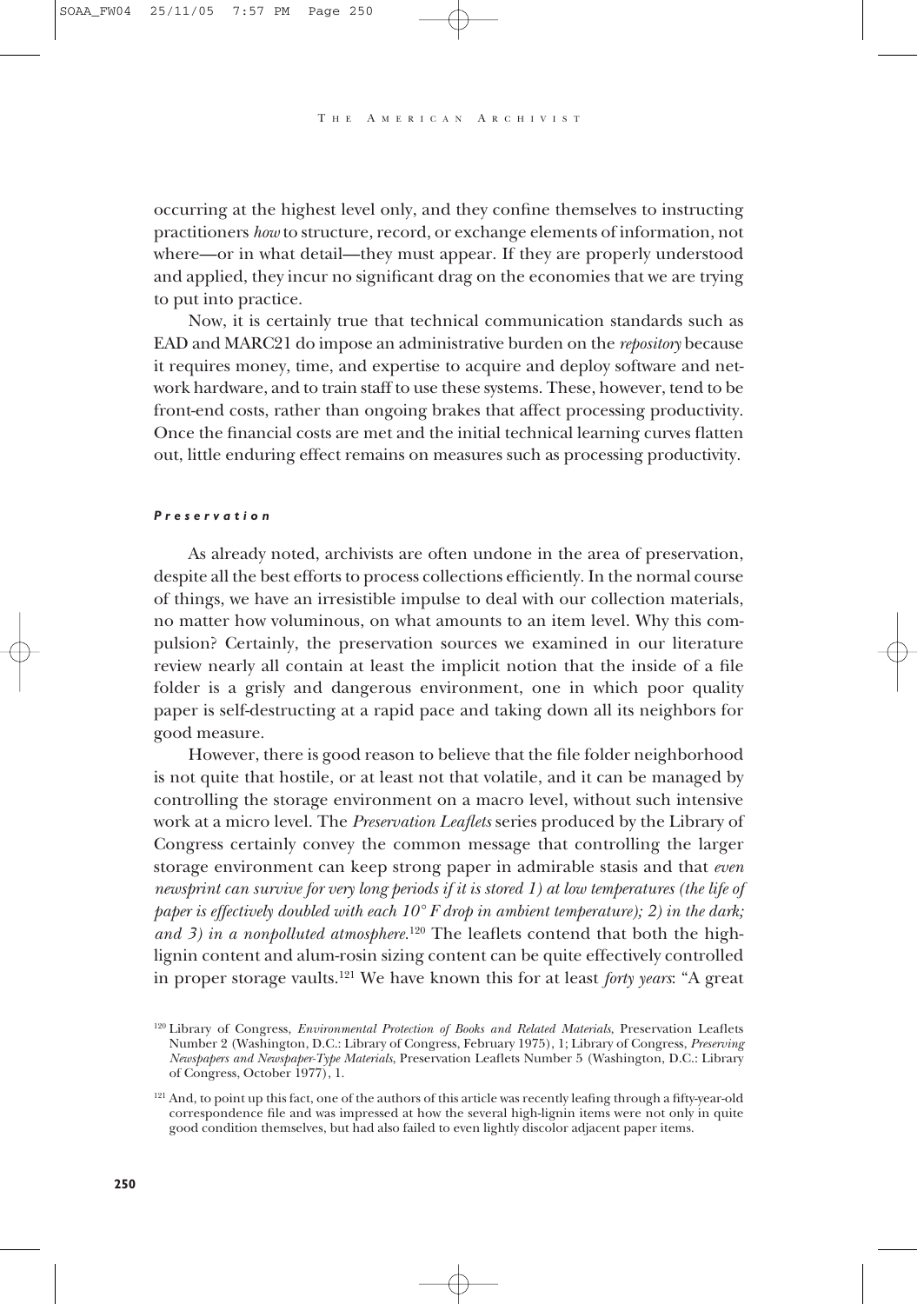deal can be done to preserve manuscripts that never pass through the hands of a restorer by making every effort to provide storage conditions favorable to preservation."122 Similarly, there is no reason to believe that metal fasteners will seriously degrade in a controlled storage environment.<sup>123</sup>

And the same holds true for folders. Although it has been ingrained in perhaps most of us that we ought to routinely replace file folders with acid neutral folders as we work our way through a collection, no really compelling preservation reason exists for doing so. The same environmental considerations that apply in the case of collection materials on bad paper apply here, as well. It is possible, though not yet demonstrated, that refoldering has some measurable benefit on the long-term viability of collections. But against this we *must* weigh the clear and massive costs associated with routine folder replacement. The literature reveals both the large direct dollar cost incurred by routine replacement of folders and, more significantly, the immense labor costs associated with their replacement. Clearly, we can increase our processing efficiency by a huge factor if we adopt the more sensible policy of selectively replacing only damaged and seriously embrittled or overstuffed folders, avoiding altogether the practice of wholesale refoldering.

Most archivists do enjoy the advantages of good environmental controls in their storage areas. Our survey data indicates that 51% of respondents have stack areas that are completely controlled for temperature (slightly less for humidity) and that 63% have more than three-quarters of their storage space temperature controlled (51% humidity controlled). It therefore appears that a good majority of practitioners—and most of us who routinely process and administer large, modern collections—have no real business reason to approach conservation work on anything like an item level. Our practices are based more on erroneous, or at least excessively cautious, thinking than they are on demonstrated needs.

*In practice, this really means that we will rely on our storage area environmental controls to carry the preservation burden.* Do not refolder unless the original folders are in poor condition or the collection is supremely valuable; ditto for removing metal fasteners, unfolding every item, segregating newspaper clippings and/or photos, and putting torn documents in L-sleeves. These procedures should become exceptions rather than rules. Collection materials should be screened during acquisition or accessioning to make sure that there are no extraordinary preservation issues in play. But, failing that, processors should avoid manipulating individual items. We have to get over practices that treat

<sup>122</sup> Kane, *A Guide to the Care and Administration of Manuscripts*, 47.

<sup>123</sup> One archivist who reviewed an early draft of this paper asked, "What about Thermofax?" It is true that the early liquid-toner–based photocopy and telefax technologies produced documents that fade to illegibility regardless of storage conditions. Should archivists hunt for them and ensure that every such item is photocopied onto archival bond paper? The simple answer is: no, we should not do that, unless the collection is of particularly high significance or so much of the value of the collection is held on thermal copy paper as to make the collection meaningless without such items.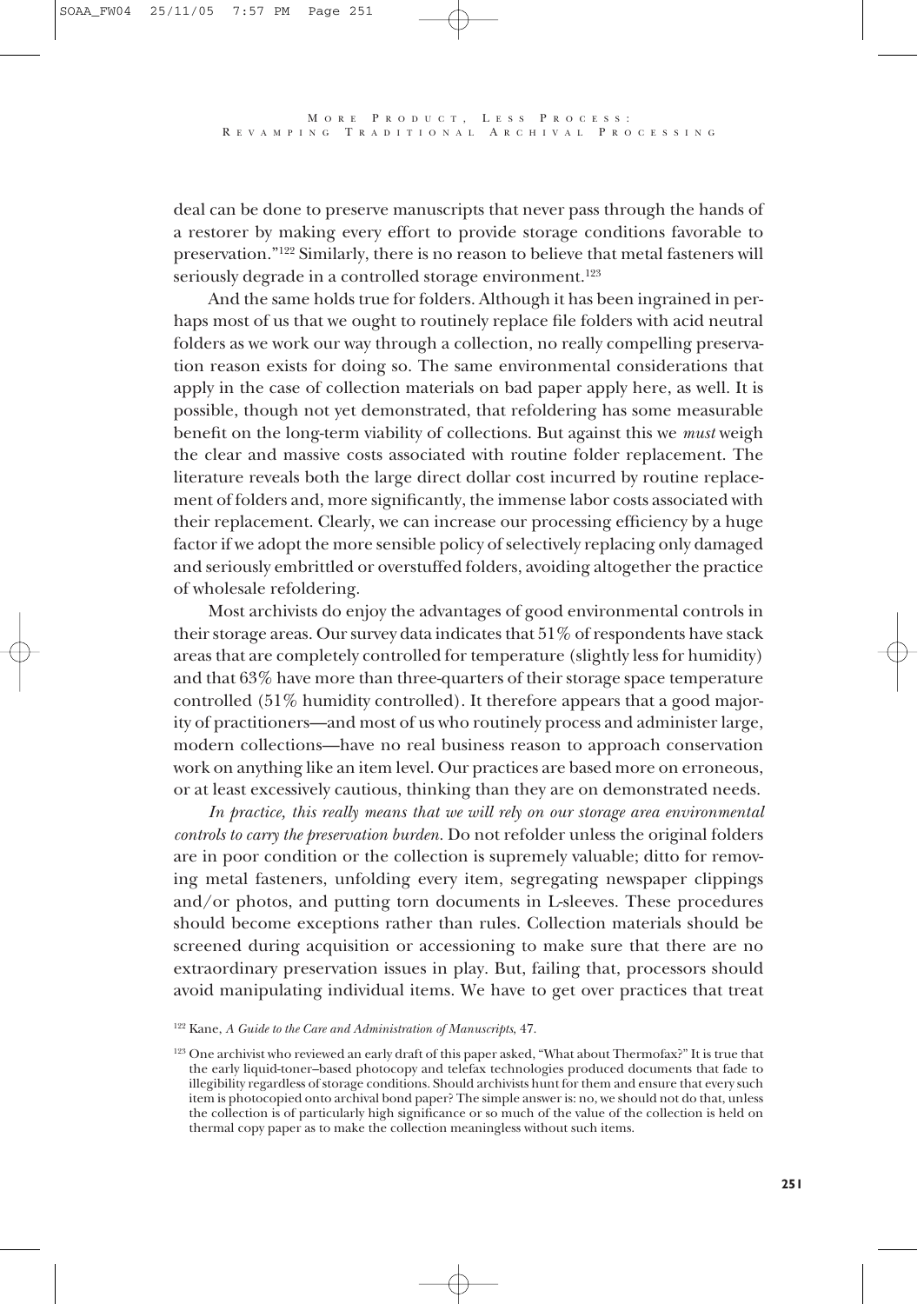massive twentieth-century collections as if each piece of paper is a priceless artifact and that providing clean and tidy collections for our researchers is more important than providing more collections. By taking this larger view we will save ourselves a tremendous amount of time in our processing projects, and we can anticipate real progress in reducing our backlogs.

#### *Policies*

This is simple. *Unprocessed collections should be presumed open to researchers. Period.* The exceptions should be obvious: collections with legal or contractual restrictions; collections that are too fragile or too moldy to safely give over to researchers; the very rare collections that can reasonably be expected to contain items of extremely high value (and thus high risk of theft). We must get beyond our absurd over-cautiousness that unprocessed collections might harbor embarrassing material not accounted for in deeds of gift,<sup>124</sup> and we must stop fretting over what users might think about us if given a dirty, disorganized collection their thoughts will be paeans of praise compared to what they now think about us, after being denied access to so much of our holdings.

#### *Metrics*

Throughout the paragraphs above, we advocate a new set of processing benchmarks pertaining both to quality and efficiency. We stress, first, that for any given unit of archival collection materials, arrangement, description, and conservation work should *all* occur at the same hierarchical level. Those activities should reinforce each other; they should never frustrate or nullify each other, as we see happen all too often in the status quo. We also stress that, with regard to processing large twentieth-century collections, the lowest appropriate

<sup>&</sup>lt;sup>124</sup> As one example, a survey respondent answered that his repository permitted access to unprocessed collections "if the collection has been reviewed to check for sensitive items and is minimally organized." Another respondent stated that "as a general rule, No. But if we know the person and review the material we may allow some limited access." Leaving aside the questionable ethic of making material accessible "if we know the person," the idea of having to review collections (or even parts of collections) item by item to identify "sensitive" material is impractical, both because of the time it takes and because there is no agreement about whose sensitivity we measure against. One processing manual identifies "sensitive subjects as adultery, alcoholism, drug abuse, homosexuality, lesbianism, mental illness, or suicide" (Bruce P. Stark, *A Guide for Processing Manuscript Collections* [n.p., 2001], 24), but several of those items are not sensitive to every donor or donor's family. Both archivists who believe we should not be in the business of protecting sensitivity and those who believe we should be much more active are beginning to agree that in either event decisions should not be made at an item level. See, respectively, Mark A. Greene, "Moderation in Everything, Access in Nothing?: Opinions about Access Restrictions on Private Papers," *Archival Issues* 18, no. 1 (1993): 31–41 and Marybeth Gaudet, "Playing Fair with the Right to Privacy," *Archival Issues* 28, no. 1 (2003), 21–34. Further, though suggesting such screening should take place during processing, Mary Jo Pugh's new manual, *Providing Reference Services for Archives & Manuscripts* (Chicago: Society of American Archivists, 2005), 161–66, allows that identifying "sensitive" material can and often does happen at the point of reference.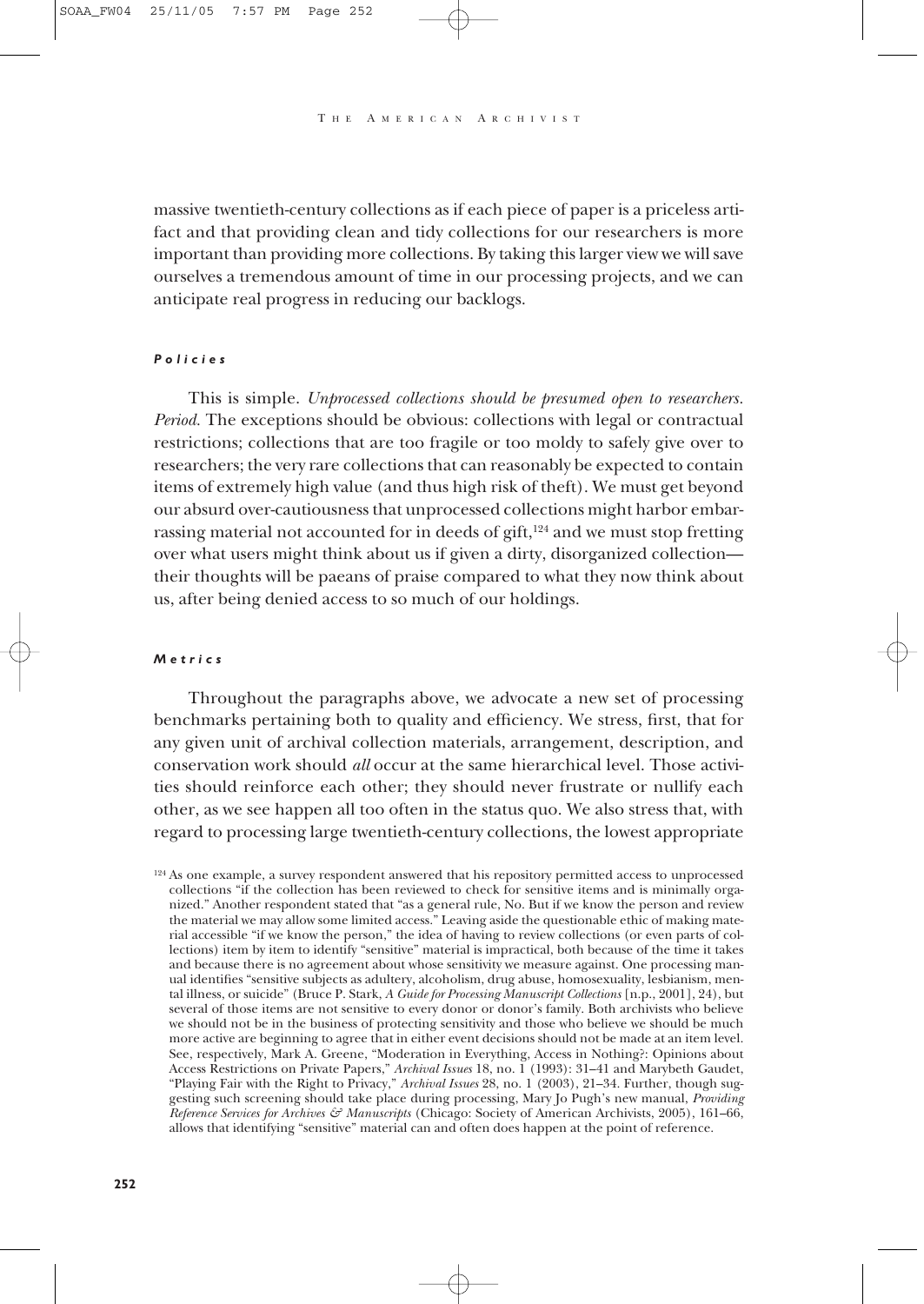hierarchical level for all of this work is the *series* level. For the great majority of materials, significant arrangement, description, and conservation efforts ought not to take place below that level. In particular, archivists should avoid the temptation to perform physical and descriptive work on an item level.

The most important upshot of these benchmarks will be their effect on productivity. If we avoid time-consuming manual tasks below the series level, we should be able to realize very considerable gains in productivity. We can try to establish some new normative benchmarks based on some of the more applicable normative findings in the literature that treats processing metrics. The Northeastern University processing manual suggests that a processing rate of 4 to 10 hours per cubic foot can be maintained "for collections that have no significant organizational problems. A minimum amount of interfiling and reorganization is needed. The major portion of staff time will be expended on the basic work required for all collections: reboxing, refoldering, listing, and describing the contents of the papers."125 Bear in mind that the Northeastern archivists consider this productivity range practicable even though it involves significant refoldering, an activity that we deprecate in our own guidelines.

The 1982 Maher study identified a rate of 3.4 hours per cubic foot for official university records, noting that "official records generally arrive in the archives in reasonably good order with clearly marked folder labels. . . ."126 Given our admonishment to restrict work to the series level, this seems a useful figure in that it suggests a general level of physical and intellectual work in keeping with our own recommendations. Uri Haller's 1987 work notes a processing rate for congressional collections of 3.8 hours per cubic foot, reflecting work largely performed at the series level, except for large-scale refoldering, on fairly well-organized and maintained bodies of office files.

The above metrics tell us that *a competent processing archivist ought to be able to arrange and describe large twentieth-century archival materials at an average rate of 4 hours per cubic foot.* This rate can be achieved by avoiding the time-consuming arrangement of materials within folders and by avoiding even more timeconsuming wholesale folder replacement, fastener removal, preservation photocopying, encapsulation, and similar item-level preservation tasks. Description time is reduced by avoiding content description, beyond simple file lists, below the series level. Given the significant percentage of labor costs attributed to these very activities in the processing literature (the Uri Haller study found that tasks relating to folder replacement alone squandered up to 80% of processing time; see footnote 44), it is no great stretch to understand that we could bring our overall average down from something like 20 to 25 hours per foot to a figure of 4 hours. By increasing general processing productivity by a factor of

<sup>125</sup> Northeastern University Libraries, *Processing Manual*, 19.

<sup>126</sup> Maher, "Measurement and Analysis of Processing Costs," 63.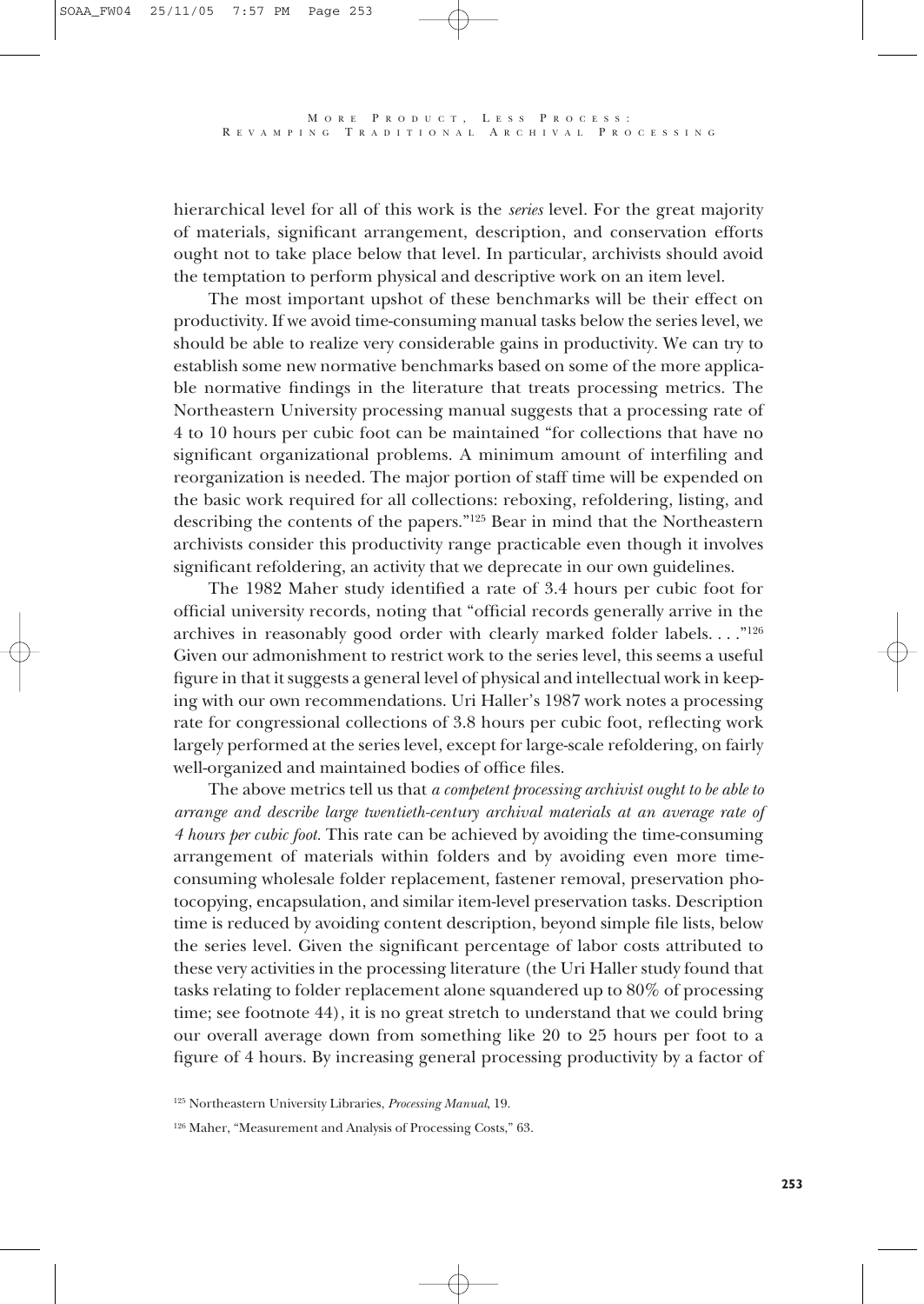4 or 5, we can also envision a realistic road to reducing backlogs, providing much better access to users, and producing a sounder administrative model for our resource allocators.

#### **Conclusion**

"Cataloguing is a function which is not working." There are but two options for making it work. One is to increase the resources devoted to it. Given all we know about current processing practices, current acquisition levels, and current backlogs, it would require roughly a tripling of the number of processing archivists to fix the problem in this way. Is there anyone willing to suggest with a straight face that this is possible? The other option is to change the way we process so that we can, with our existing resources, roughly triple the speed with which we process. This is exactly what we propose, although many archivists will probably find it hard to believe that we are serious. The existing archival culture seems deeply rooted in an implicit belief that every item in twentieth-century collections is so precious that each must be scrutinized for paper clips that might damage a word. Similarly, the culture seems to guard against appraisal decisions that might cast out one interesting document in a twenty-box series of junk.

This item-level focus has unfortunately been strengthened inadvertently by some of our most important granting agencies. With no clear guidelines to support assessment of processing rates, institutions have used grant funds to be even more meticulous than they could afford to be with their own resources. Our survey of NHPRC grants and our personal experience with NEH grants (through individual reviews and on panels) make it clear that processing rates for grant projects are on average even lower than normal processing rates. The mode from our repository survey was 8 hours per foot; from the NHPRC survey, 33 hours a foot, or *four times slower*. Instead of using grant funds to make a significant dent in our backlogs, we have instead tended to use them to overprocess collections and bring down the overall average processing rate measured by previous studies. Those studies, in turn, have been used to justify the slowest possible processing: the literature reports processing rates as low as 24 to 40 hours per foot, exactly where the largest cluster of NHPRC projects fell. It is a vicious circle.

We are not arguing that some exceptional collections do not deserve more meticulous—even item-level—processing. Nor are we suggesting that it is inappropriate for external granting agencies to fund such intensive and costly work. But we do expect that any project that seeks funding for that sort of work must *justify* that need against the recommendations made in this study and, perhaps more importantly, that the grantor and the applicant must have a basis on which to calculate the real cost differentials imposed by that more intensive level of work.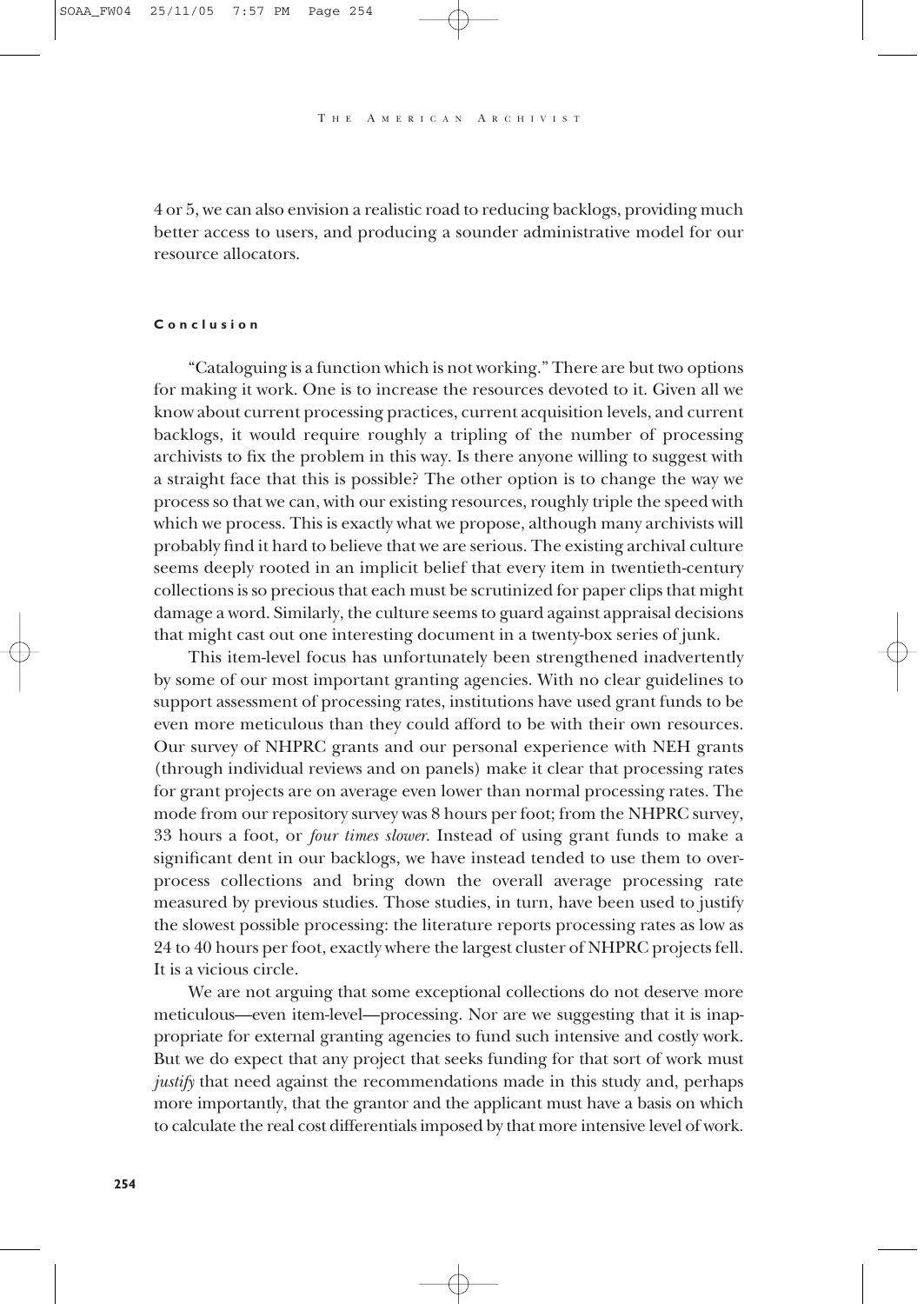"Insanity is when you do things the way you've always done them, but expect a different result."127 We have to start doing things differently if we hope to begin reducing our backlogs and serving our patrons, resource allocators, and donors better than we have done. If we need to comfort ourselves with the fiction that gearing our processing programs to a norm of 500 feet per processor per year rather than 50 to 150 feet is only a temporary expediency, and that "one day" we will go back and reprocess all those collections to the item level, it is a harmless fantasy. We would suggest, however, that a sign of professional maturity would be for us to own up to the limitations we work under and accept that the golden minimum recommended here (or doing "good enough" rather than insisting on perfection) is all we can realistically accomplish. Instead of comforting ourselves with a fantasy, we could instead take comfort from the fact that we will be revolutionizing access to our holdings.

We might take heart, as well, from the fact that we are not alone. The library profession has been confronting precisely the same problems and slowly adopting nearly identical solutions. As Anne Kenney writes in a recent CLIR report:

Reengineering has been built on establishing priorities and accepting tradeoffs in some areas. At the heart of this process are tough choices. Libraries have operated under the assumption that standards and best practices are the mainstay of operations. Quality cataloging in 1990 meant that each institution tweaked its records or would accept copy only from the Library of Congress. By 2000, the notion of acceptable copy had changed, and the need to address growing backlogs forced a shift in practice that includes not only conformance to bibliographic standards that are "good enough" but also to timely and cost-effective processing. Ross Atkinson calls the "demise of the completeness syndrome" one of the key management transformations occurring today.... "'Good-enough' practice is beginning to make head roads into preservation programs as well." <sup>128</sup>

Many years ago, Jerry Ham wrote about archivists' reluctance to make hard appraisal decisions and to instead request ever more storage space: "Society must regard such broadness of spirit as profligacy, if not outright idiocy."129 So, too, our reluctance to make hard processing decisions and confront necessary trade-offs.

Change is hard. But we have a distinct advantage in approaching this change that we did not have when trying to change our appraisal methods. We have good working models to follow and pioneers to learn from. We strongly recommend reading the MIT and Northeastern processing manuals, as well as Kathleen Roe's 1991 manual for New York historical programs. We urge

<sup>&</sup>lt;sup>127</sup> This adage has been ascribed to both Albert Einstein and Ralph Waldo Emerson.

<sup>128</sup> Kenney, "Collections, Preservation, and the Changing Resource Base," 26.

<sup>129</sup> Ham, "Archival Choices," 12.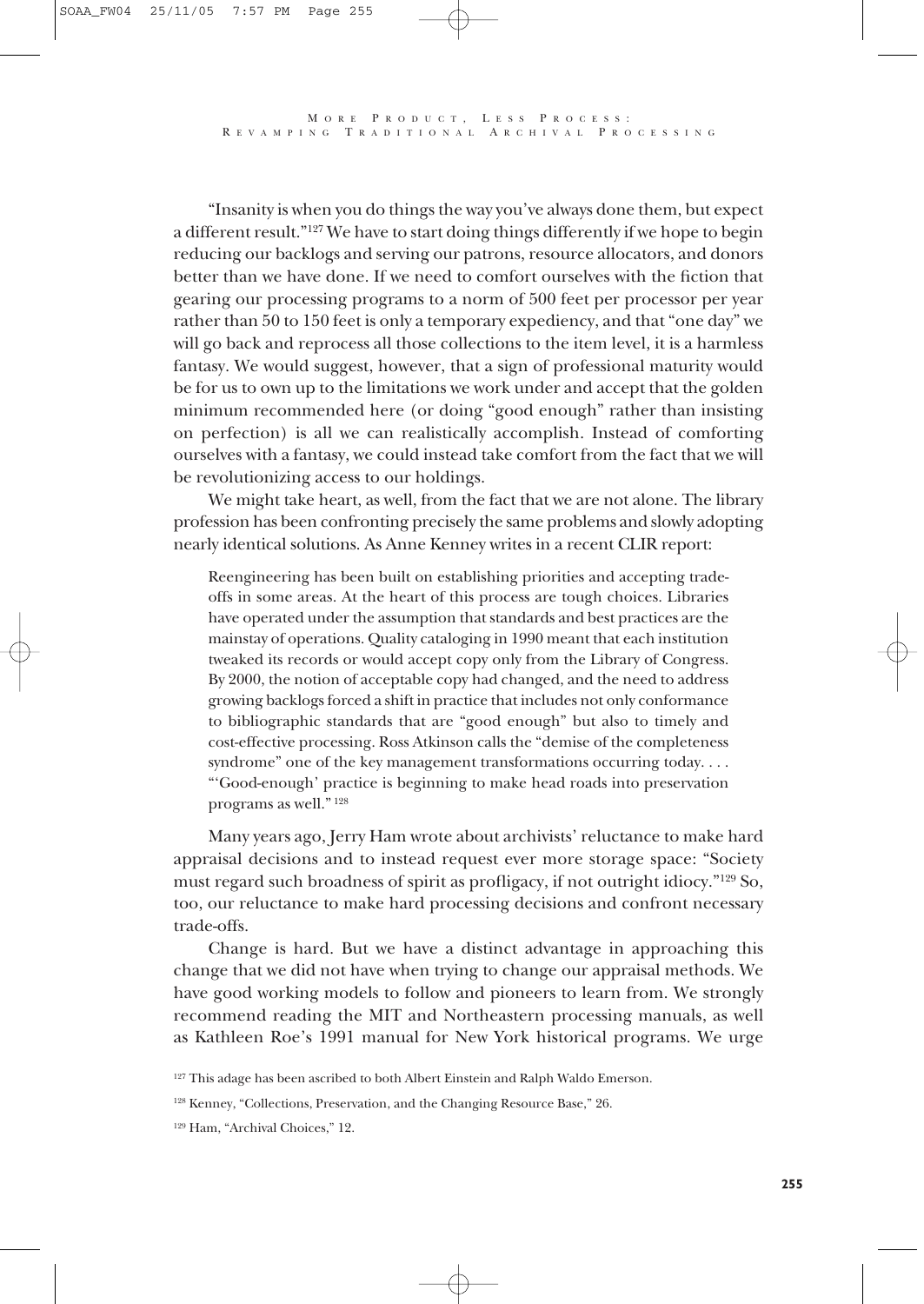consultation with the archivists at Arizona State University, Yale, Marquette, University of Central Florida, University of Montana, and/or the Wisconsin Historical Society—all places that have already set, and have begun to achieve, ambitious processing goals. Processing 400 feet per processor per year (or more) is not a theoretical goal; it is achievable. Let's get on with it.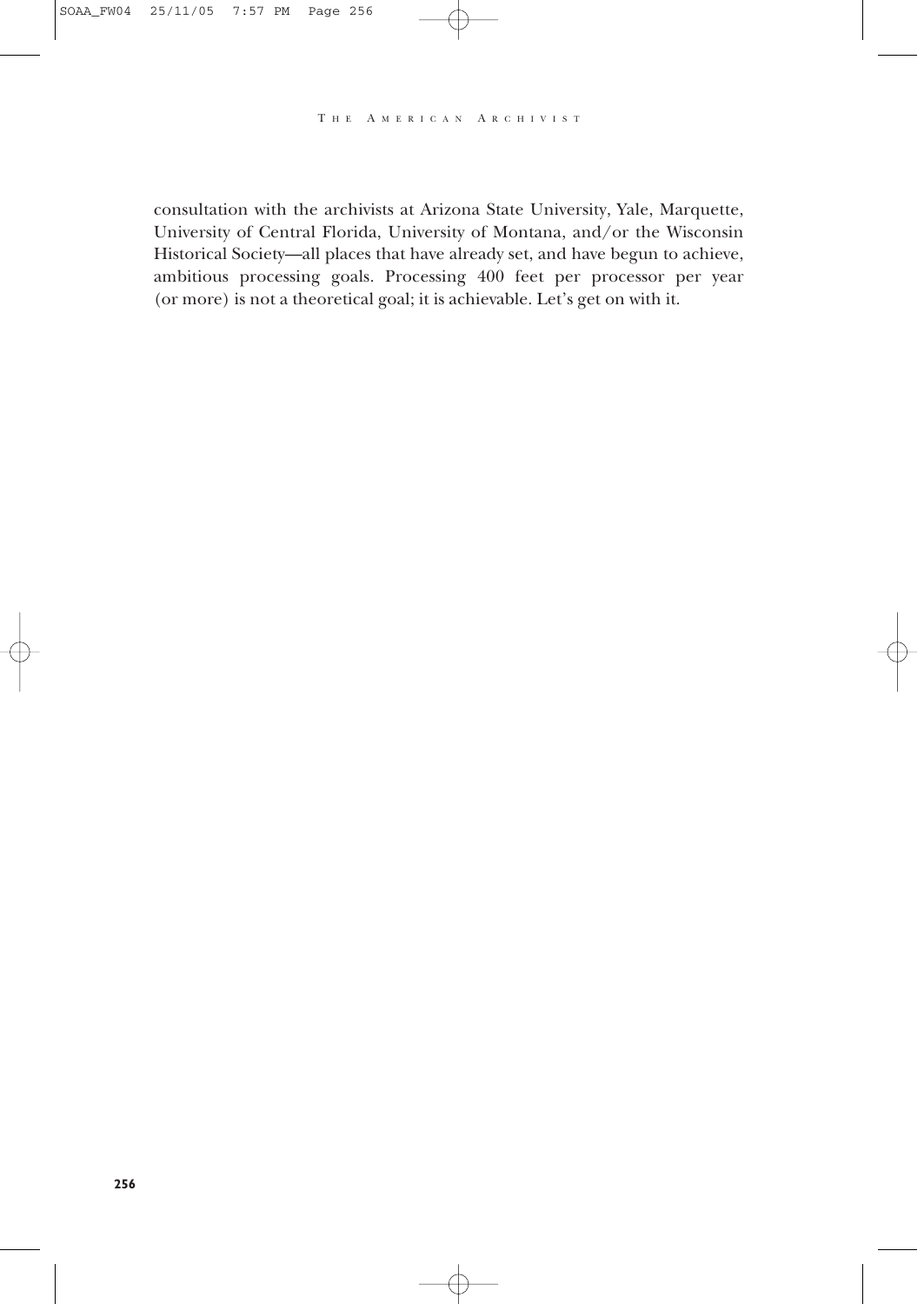**Appendix A**

# **Survey on the Practice and Definition of Processing: Summary Data**

## **Institutional Context:**

Total archives and/or manuscripts holdings (in linear or cubic feet): **mean: 11,366 c.f. ; mode: 0 c.f. ; maximum value: 104,000 c.f.**

Average quantity (in linear or cubic feet) of archives and/or manuscripts acquired each year:

**mean: 286 c.f. ; mode: 0 c.f. ; maximum value: 2,222 c.f.**

Total paid *professional* FTE involved in archives and/or manuscripts administration:

**<1: 20 ; 1–5: 65 ; 6–10: 6 ; 10+: 9**

Total paid *non-professional* FTE in archives and/or manuscripts administration: **<1: 50 ; 1–5: 42 ; 6–10: 7 ; 10+: 1**

Total *volunteer* FTE in archives and/or manuscripts administration: **<1: 75 ; 1–5: 22 ; 6–10: 2 ; 10+: 1**

Approximately how many of the following types of FTE are dedicated to processing work?

Professionals: **1.6** Para-Professionals: **0.73** Students: **1.34** Volunteers: **0.75** *(Figures above are all mean averages; modal average for <u>all</u> categories is "0".)* 

Total annual budget (including salaries) for archives and/or manuscripts administration:

**mean: \$25,840 ; mode: \$0 ; maximum value: \$4 Million**

Percentage of stack space that is:

Temperature controlled to archival standards: **mean: 65% ; mode: 100% (49 responses)**

Humidity controlled to archival standards: **mean: 55% ; mode: 100% (41 responses)**

Susceptible to leaks and/or flooding: **mean: 22% ; mode: 0% (51 responses)**

## **Administration of Processing Backlog:**

Does your repository permit researchers to access collections that are unprocessed?

Yes: **44** No: **56**

Approximate percentage (of cubic/linear feet) of archives and/or manuscript holdings your repository considers "unprocessed":

0–10%: **12** 10–20%: **11** 20–30%: **13** 30–40%: **18** 40–50%: **8** 50%+: **36**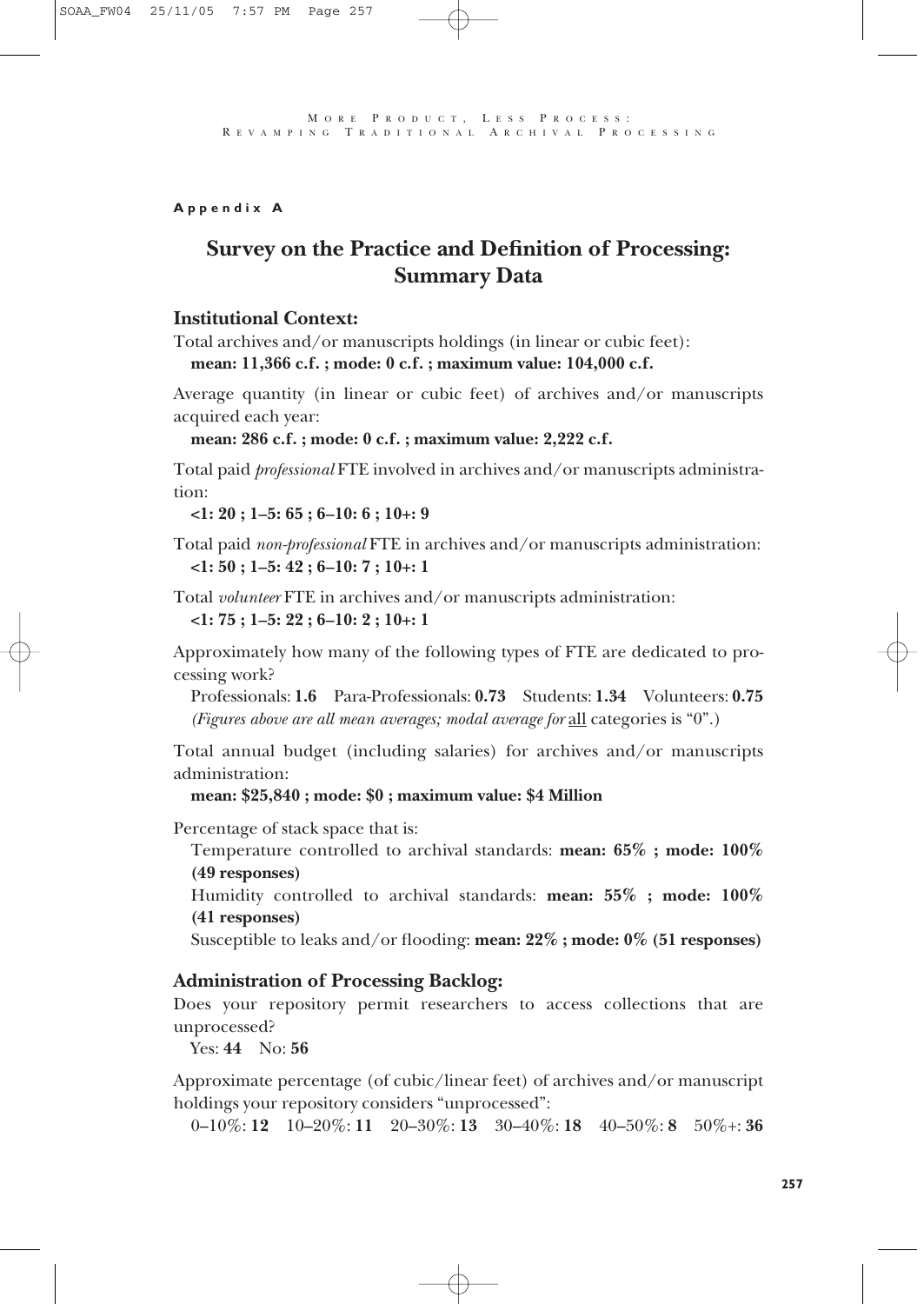Over the past ten years, has the backlog grown (you may check more than one)? Yes, as a percentage of total holdings: **6** Yes, in absolute size: **34** No: **17**

Generally speaking, do you consider your institution's backlog to be a: major problem: **56** or a minor problem: **39**

What would you consider an "acceptable" backlog (as a percentage of total cubic/linear feet):

**mean: 16% ; mode: 10% ; maximum value: 75%**

Does your repository usually appraise collections before they are accessioned? That is, does appraisal occur *before* processing: **60** or only/usually *during* processing: **34**

Approximately how long does it take a collection to be processed, from the time it is accessioned?

< 6 months: **9** 6–12 months: **15** 12–24 months: **18** 24–36 months: **6** >36 months: **52**

What do you consider a realistic & acceptable interval from accessioning to completion of processing?

< 6 months: **6** 6–12 months: **53** 12–24 months: **24** 24–36 months: **12** >36 months: **5**

On average, how many cubic/linear feet of archives and/or manuscript material is processed each year?

**mean: 277 c.f. ; mode: 0 c.f. ; maximum value: 5,104 c.f.**

Has your repository received funding from outside sources for processing of 20th century collections?

Yes: **61** No: **39**

Does your institution use additional categories for describing the status of a collection besides "processed" and "unprocessed" (e.g., "partially processed")? Yes: **38** No: **62**

Please indicate whether any of the following problems related to unprocessed collections have occurred at your repository in the last five years:

- **32** Collection donor upset because donated materials had not yet been processed
- **4** Prospective donor reluctant to donate collection because of your actual or rumored backlog
- **34** Researcher upset at being denied access to, or lacking knowledge of, unprocessed collections
- **15** One of your institution's resource allocators concerned/upset at size or duration of backlog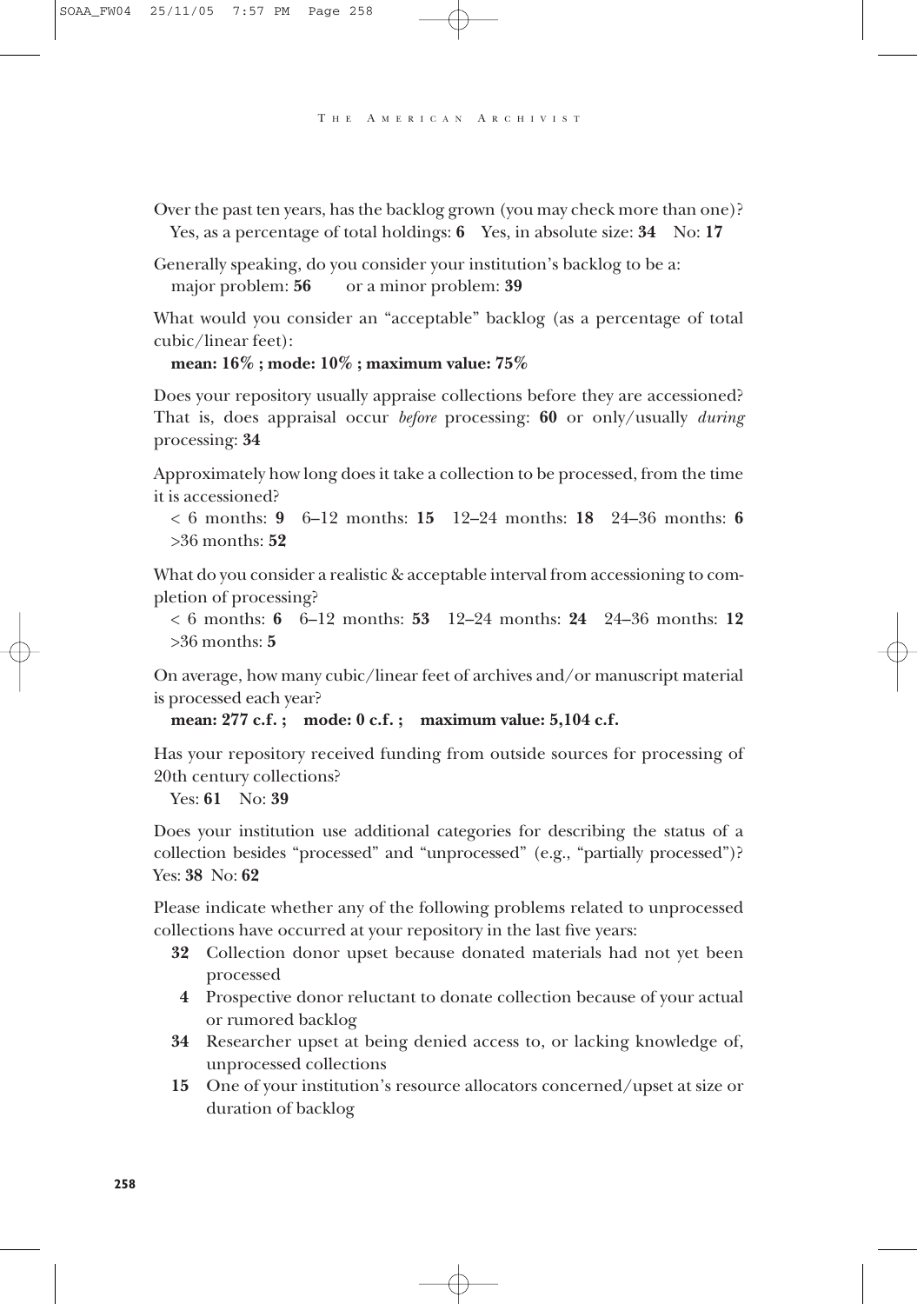| <b>Processing Tasks</b> (NOTE: Summary data presented for $20th$ century collections only) |                                                                         |  |  |  |  |
|--------------------------------------------------------------------------------------------|-------------------------------------------------------------------------|--|--|--|--|
|                                                                                            | Appraisal/Housing/Arrangement:                                          |  |  |  |  |
| 1                                                                                          | Re-box in buffered boxes                                                |  |  |  |  |
|                                                                                            | never: 2; seldom: 1; sometimes: 3; usually: 13; always: 78              |  |  |  |  |
| $\overline{2}$                                                                             | Re-folder in buffered folders                                           |  |  |  |  |
|                                                                                            | never: 0; seldom: 3; sometimes: 9; usually: 28; always: 57              |  |  |  |  |
| 3                                                                                          | Physically organize/arrange the material at the series level            |  |  |  |  |
|                                                                                            | never: 0; seldom: 5; sometimes: 5; usually: 26; always: 61              |  |  |  |  |
| $\overline{4}$                                                                             | Physically organize/arrange the material within folders                 |  |  |  |  |
|                                                                                            | never: 1; seldom: 18; sometimes: 19; usually: 33; always: 26            |  |  |  |  |
| 5                                                                                          | Weed duplicates                                                         |  |  |  |  |
|                                                                                            | never: 2; seldom: 2; sometimes: 10; usually: 39; always: 43             |  |  |  |  |
| 6                                                                                          | Weed other material of little or no historical value, at the item level |  |  |  |  |
|                                                                                            | never: 1; seldom: 8; sometimes: 30; usually: 34; always: 21             |  |  |  |  |
|                                                                                            |                                                                         |  |  |  |  |
|                                                                                            | <b>Preservation:</b>                                                    |  |  |  |  |
| 7                                                                                          | Remove staples and metal paper clips                                    |  |  |  |  |
|                                                                                            | never: 0; seldom: 8; sometimes: 26; usually: 33; always: 30             |  |  |  |  |
| 8                                                                                          | Place newspaper clippings in folders separate from rest of collection   |  |  |  |  |
|                                                                                            | never: 12; seldom: 23; sometimes: 27; usually: 17; always: 18           |  |  |  |  |
| $\boldsymbol{9}$                                                                           | Photocopy newspaper clippings onto buffered paper                       |  |  |  |  |
|                                                                                            | never: 3; seldom: 13; sometimes: 29; usually: 35; always: 17            |  |  |  |  |
| 10                                                                                         | Photocopy newsprint and onionskin carbons, and thermal faxes and        |  |  |  |  |
|                                                                                            | thermal photocopies onto buffered paper                                 |  |  |  |  |
|                                                                                            | never: 6; seldom: 20; sometimes: 28; usually: 33; always: 10            |  |  |  |  |
| 11                                                                                         | Place torn documents in l-sleeves                                       |  |  |  |  |
|                                                                                            | never: 6; seldom: 30; sometimes: 30; usually: 15; always: 15            |  |  |  |  |
| 12                                                                                         | Encapsulate brittle, torn, or valuable documents                        |  |  |  |  |
|                                                                                            | never: 20; seldom: 19; sometimes: 37; usually: 12; always: 9            |  |  |  |  |
| 13                                                                                         | Mend torn documents                                                     |  |  |  |  |
|                                                                                            | never: 29 ; seldom: 34 ; sometimes: 28 ; usually: 5 ; always: 0         |  |  |  |  |
| 14                                                                                         | Deacidify brittle paper                                                 |  |  |  |  |
|                                                                                            | never: 70 ; seldom: 17 ; sometimes: 6 ; usually: 3 ; always: 0          |  |  |  |  |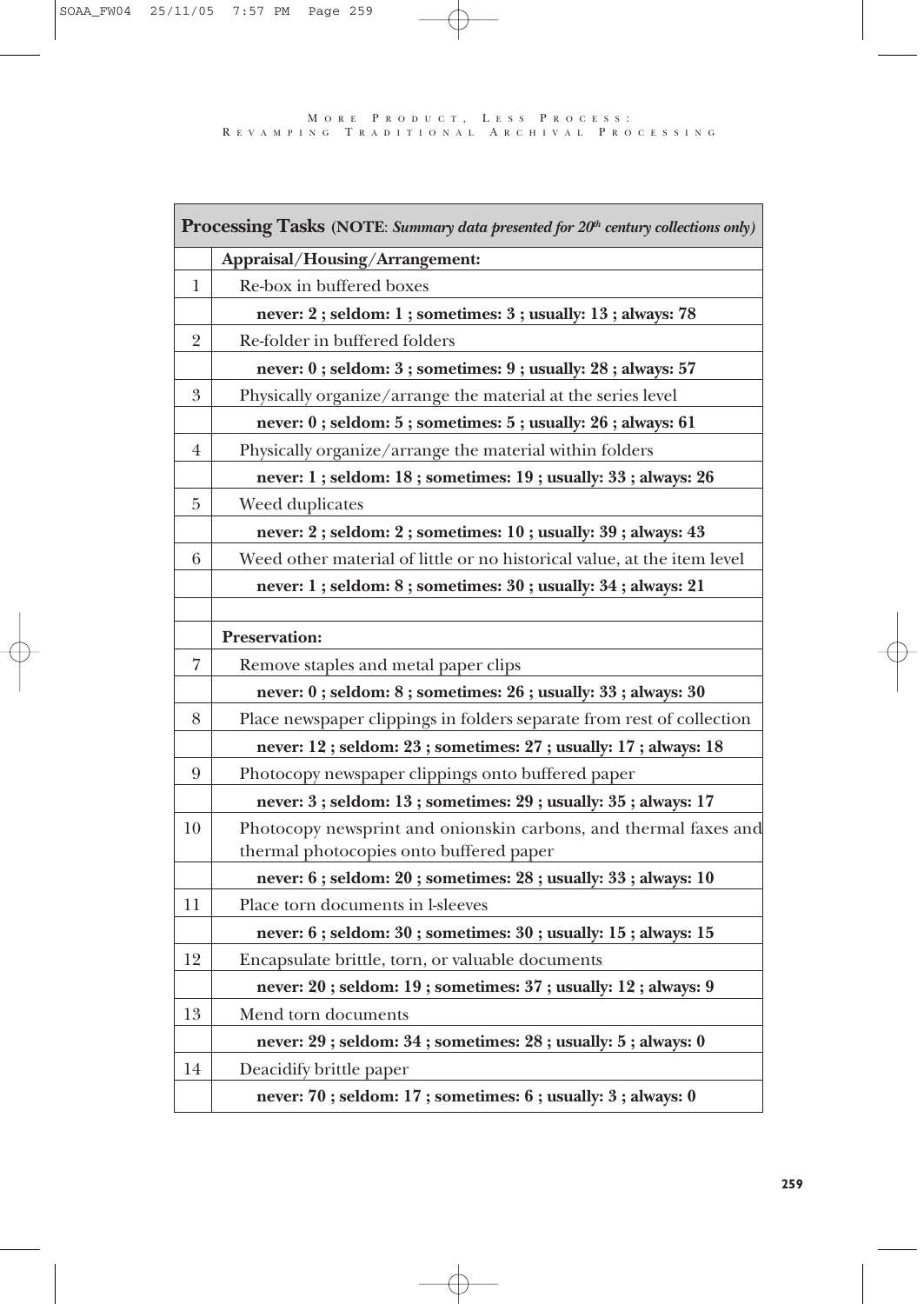| 15                                                           | Replace intrinsically valuable documents with photocopies          |  |  |  |  |
|--------------------------------------------------------------|--------------------------------------------------------------------|--|--|--|--|
| never: 22; seldom: 22; sometimes: 36; usually: 13; always: 3 |                                                                    |  |  |  |  |
| 16                                                           | Store photos separately from rest of collection                    |  |  |  |  |
|                                                              | never: 11; seldom: 5; sometimes: 24; usually: 32; always: 25       |  |  |  |  |
| 17                                                           | Place photos in pH neutral envelopes or sleeves                    |  |  |  |  |
|                                                              | never: 0; seldom: 2; sometimes: 19; usually: 43; always: 32        |  |  |  |  |
| 18                                                           | Interleave scrapbooks, photo albums with pH neutral paper          |  |  |  |  |
|                                                              | never: 10; seldom: 28; sometimes: 35; usually: 10; always: 10      |  |  |  |  |
| 19                                                           | Make use copies of all A-V material                                |  |  |  |  |
|                                                              | never: 16; seldom: 35; sometimes: 30; usually: 9; always: 2        |  |  |  |  |
| 20                                                           | Make use copies of A-V material on demand                          |  |  |  |  |
| never: 7; seldom: 10; sometimes: 18; usually: 20; always: 34 |                                                                    |  |  |  |  |
| 21                                                           | Migrate computer files to current hardware/software                |  |  |  |  |
|                                                              | never: 27 ; seldom: 28 ; sometimes: 24 ; usually: 8 ; always: 4    |  |  |  |  |
| 22                                                           | Migrate obsolete video formats to current formats                  |  |  |  |  |
|                                                              | never: 16; seldom: 36; sometimes: 30; usually: 7; always: 2        |  |  |  |  |
|                                                              | <b>Description:</b>                                                |  |  |  |  |
| 23                                                           | Enter catalog record into OPAC and/or online bibliographic utility |  |  |  |  |
|                                                              | never: 17; seldom: 6; sometimes: 11; usually: 18; always: 43       |  |  |  |  |
| 24                                                           | Create finding aid:                                                |  |  |  |  |
| 25                                                           | With collection/series level scope/content note                    |  |  |  |  |
|                                                              | never: 1 ; seldom: 4 ; sometimes: 8 ; usually: 21 ; always: 61     |  |  |  |  |
| 26                                                           | With biographical or administrative history note                   |  |  |  |  |
|                                                              | never: 1; seldom: 6; sometimes: 12; usually: 23; always: 53        |  |  |  |  |
| 27                                                           | With series descriptions                                           |  |  |  |  |
|                                                              | never: 2; seldom: 8; sometimes: 16; usually: 28; always: 41        |  |  |  |  |
| 28                                                           | With folder level content list                                     |  |  |  |  |
|                                                              | never: 1; seldom: 3; sometimes: 17; usually: 25; always: 49        |  |  |  |  |
| 29                                                           | With item level lists or descriptions                              |  |  |  |  |
|                                                              | never: 14; seldom: 32; sometimes: 39; usually: 6; always: 3        |  |  |  |  |
| 30                                                           | Mark-up finding aid in EAD                                         |  |  |  |  |
|                                                              | never: 42; seldom: 9; sometimes: 9; usually: 9; always: 20         |  |  |  |  |
| 31                                                           | Mark-up finding aid in HTML (in lieu of EAD mark-up)               |  |  |  |  |
|                                                              | never: 45; seldom: 10; sometimes: 9; usually: 12; always: 10       |  |  |  |  |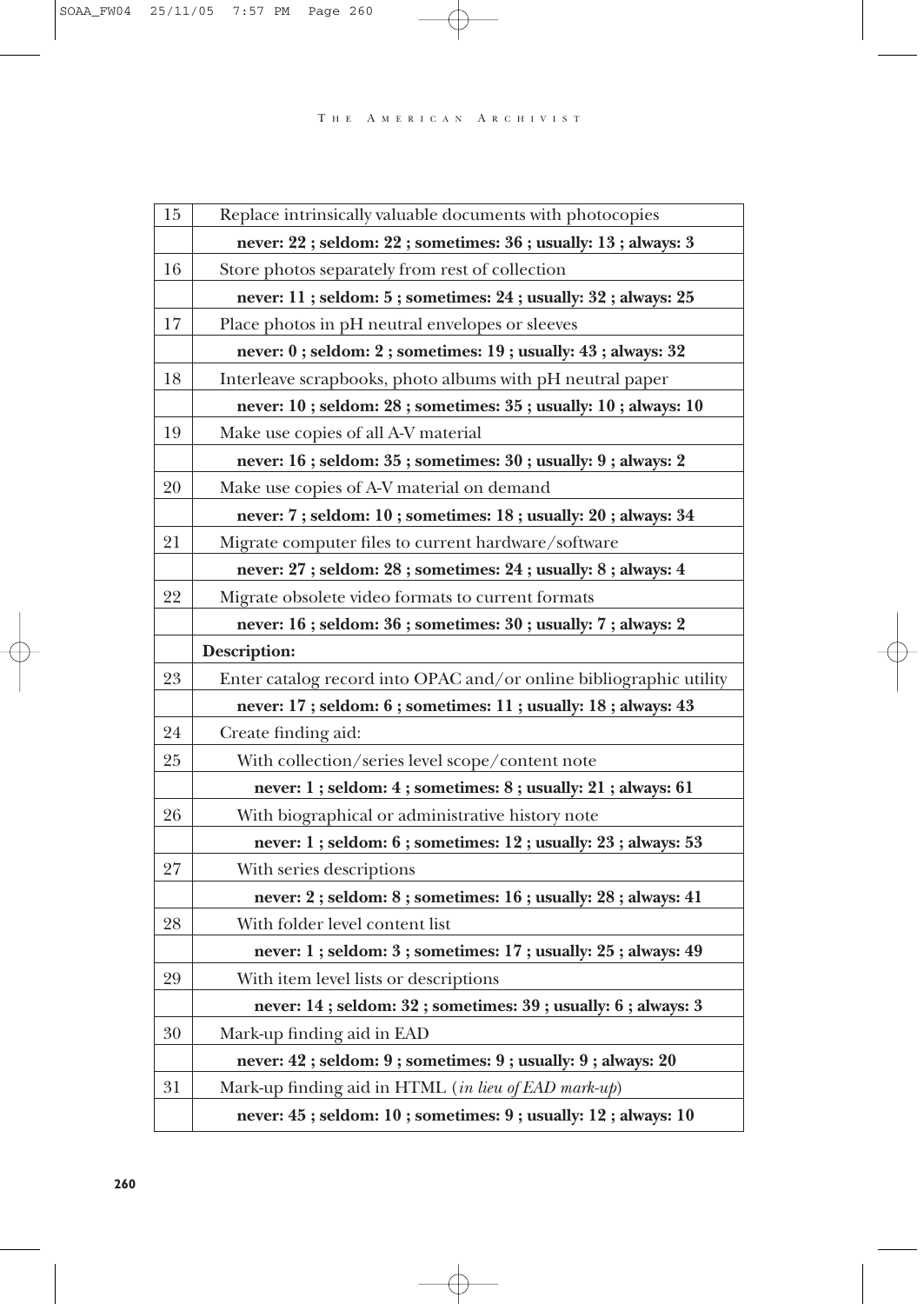## **Processing Productivity and Quality Benchmarks:**

Within the last 10 years, has your institution implemented changes in processing procedures (i.e., eliminating, changing, or adding steps)? Yes: **64** No: **36**

Has your institution ever conducted surveys, focus groups, or informal discussions with your researchers about whether they would be willing to have collections less intensively processed in exchange for having access to more collections? Yes: **9** No: **91**

If you knew for a fact that your researchers would be willing to trade processing thoroughness for gaining access to more collections, would that change the way your institution processed collections?

Yes: **34** No: **66**

Averaging large 20<sup>th</sup> century archival collections together, what quantity (in cubic or linear footage) should a professional-level archivist, with processing as his/her sole/primary responsibility, be able to process in a one-year period?

## **mean: 141 c.f. mode: 0 c.f. maximum value: 750 c.f. most populated range: 100–200 c.f.**

Averaging large 20<sup>th</sup> century archival collections together, how many hours should it take a professional-level archivist, with processing as his/her sole/primary responsibility, to process 1 cubic foot of collection materials?

**mean: 14 hours mode: 0 hours maximum value: 250 hours**

### **number of responses:**

```
4 hrs. (4) ; 8 hrs. (20) ; 10 hrs. (7) ; 20 hrs. (4) ; >12 hrs. (23) ; >20 hrs.
(15) ; >30 hrs. (10) ; >40 hrs. (5)
```
Which collection characteristics have the greatest effect on processing productivity? Please check all the items on this list that you believe to have a *significant* effect on the volume of collection materials that can be processed in a given unit of time (You may rank the factors if you feel comfortable doing so):

- **74** Overall collection size
- **33** Era of creation
- **38** Type of creator(s) (individual, family, business firm, etc.)
- **55** Perceived richness or anticipated research usefulness of the collection
- **68** Heterogeneity of collection materials (whether few or many material types and formats)
- **81** Physical condition of collection materials (fasteners, dirt, mold, brittleness, etc.)
- **84** Existing level of organization of collection materials
- **69** Structural complexity of collection
- **34** Condition of existing folders (and other housing materials)
- **38** Legibility of individual items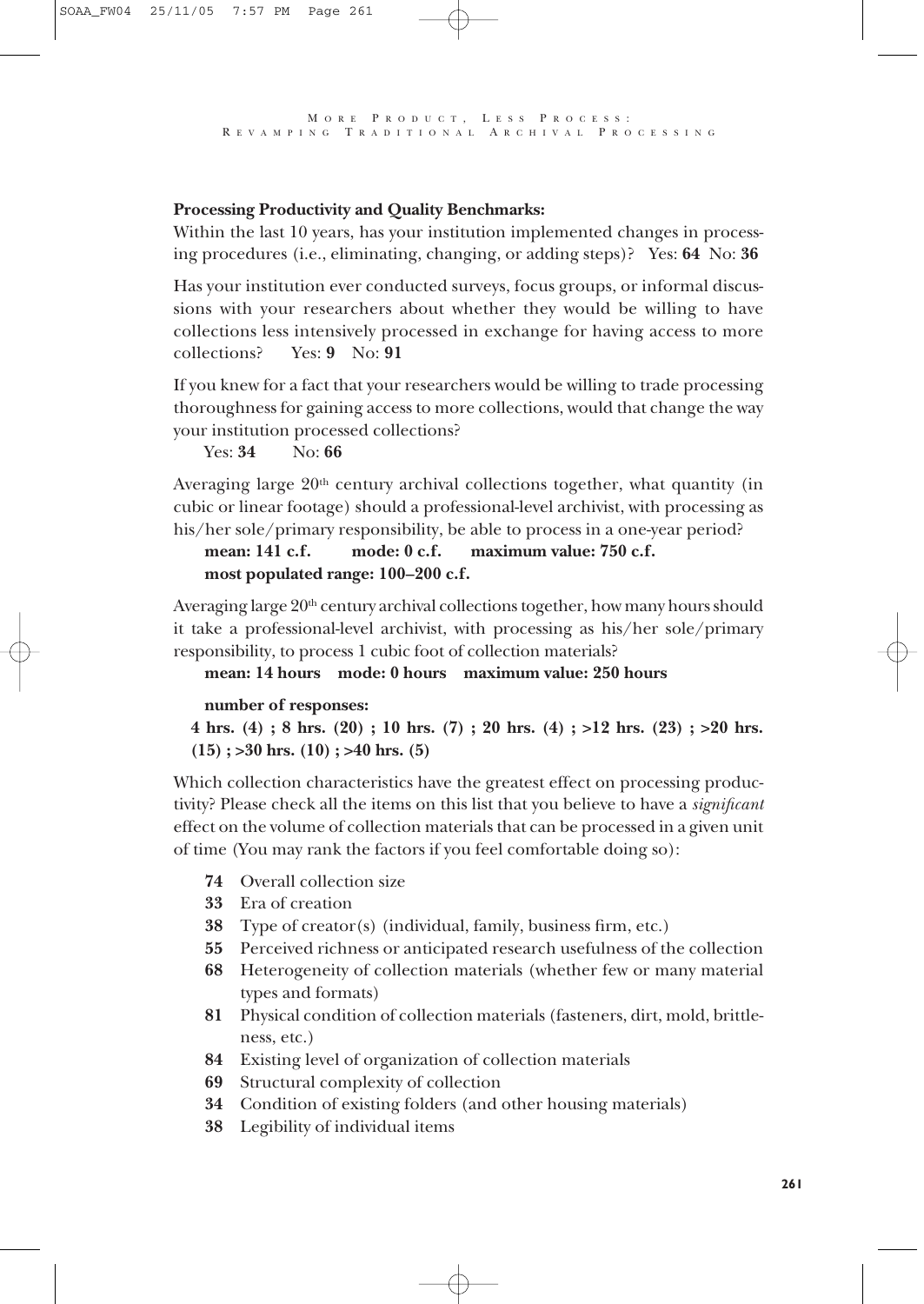#### **Appendix B**

## **A Survey of Researchers Using Archival Materials**

The National Historic Publications and Records Commission is funding a study of archives work, particularly whether the priorities of archives professionals align with the priorities of the people who use archives.

Therefore, we ask your assistance in completing this survey. No name-linked information will be used in public presentations or publication, except with the explicit permission of the respondent. *Thank you* for considering this request.

#### *I am a:*

| $Q$ Secondary                   | 3 Undergraduate     | <b>9</b> Graduate | <b>7</b> Faculty |
|---------------------------------|---------------------|-------------------|------------------|
| student                         |                     | student           | member           |
| $\underline{\mathbf{0}}$ Lawyer | <b>1</b> Journalist | 1 Professional    | 4 Local          |
|                                 |                     | Author            | Historian        |
| 4 Genealogy researcher          |                     | 19 Other          |                  |

*In the past 3 years I have done primary source research in:*

**7** 1 repository **29** 2–5 repositories **7** 6–10 repositories **5** >10 repositories

#### *These repositories were:*

|          | $\underline{6}$ government $\underline{14}$ manuscript | $26$ both | 0 don't know |
|----------|--------------------------------------------------------|-----------|--------------|
| archives | repositories                                           |           |              |

*In the past 3 years, I have (check any that apply):*

**12** Been denied access to primary sources because the material was "unprocessed"

**16** Been frustrated because collections I used were poorly organized

**20** Been frustrated because collections I wanted to use were poorly described

**5** Been concerned because collections I used were dirty or appeared unkempt

*If it meant that unprocessed collections would be made more quickly available for research (check any that apply):*

 I would accept generally lesser levels of organization in processed collections I would accept generally lesser levels of description for processed collections I would accept generally greater levels of dirt and untidiness in processed collections